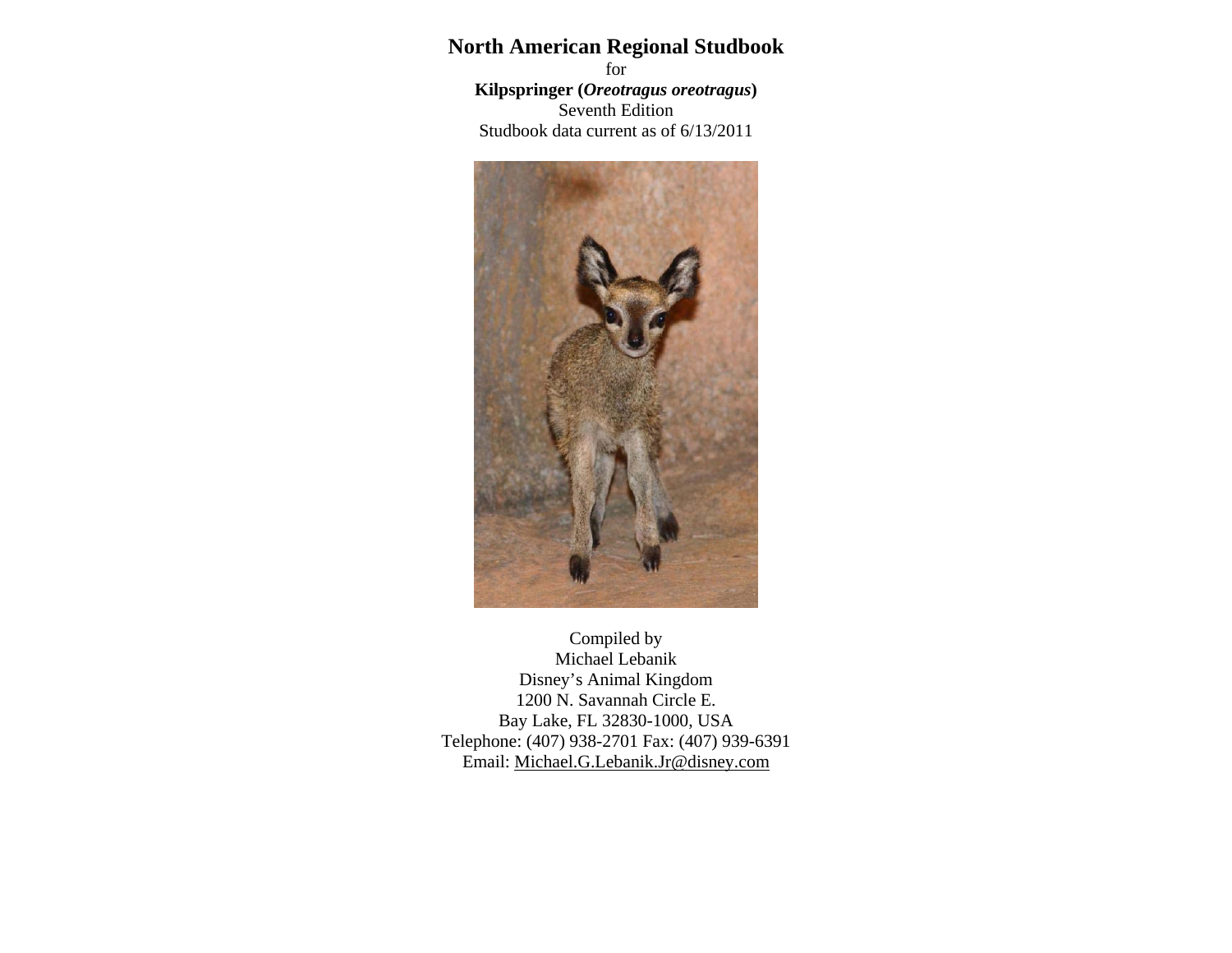# **Table of Contents**

- **Living Population By Institution**
- **Historic Studbook**
- $\bullet$ **Geographic and Chronological Scope**
- **Institutional Lists**
- $\bullet$ **Acknowledgements**
- $\bullet$ **Studbook Disclaimer**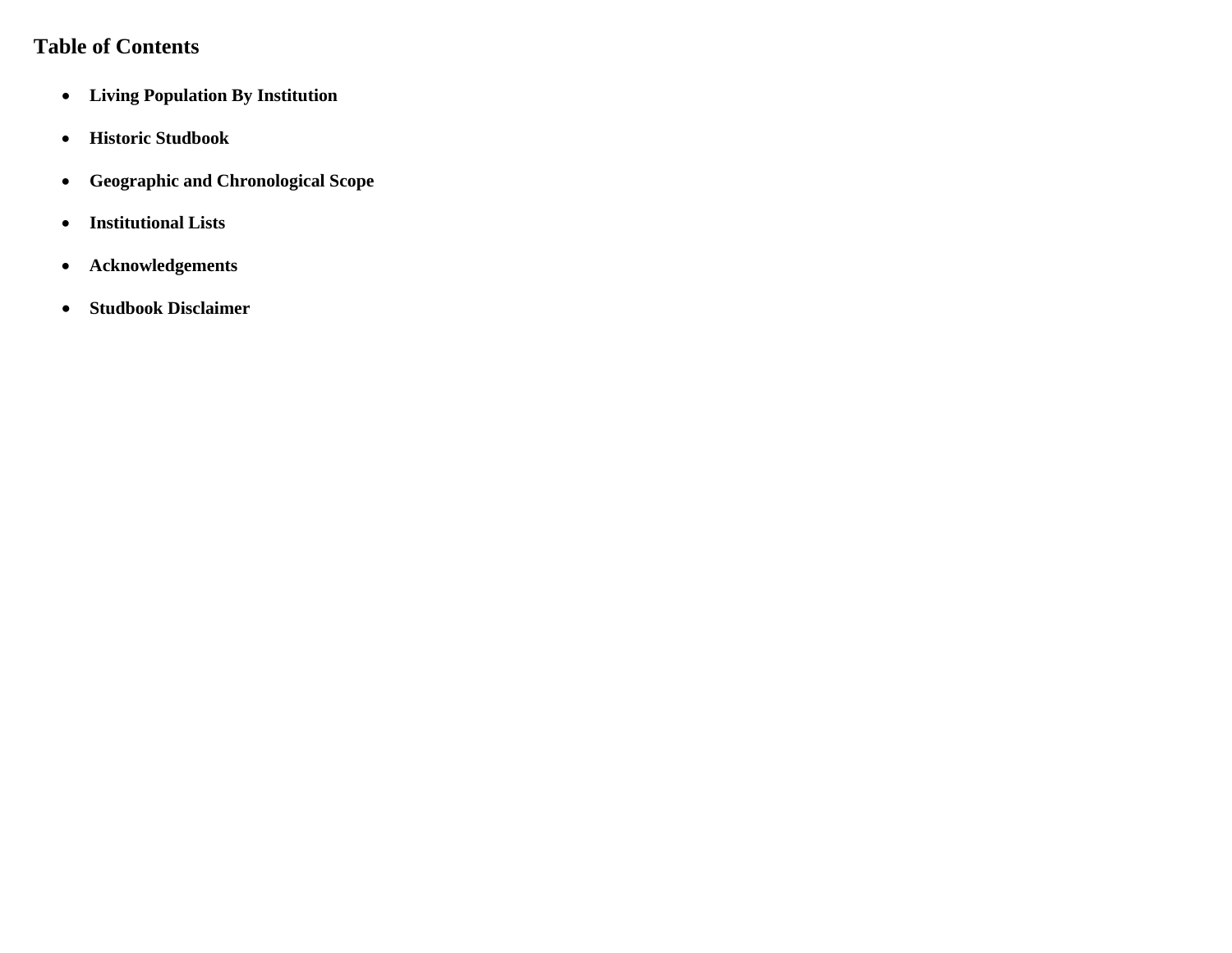|                    |                                                                                             | Studbook ID Birth Date Birth Date Est. Sire Dam Sex           |     |     |      | Reproductive                | Event | Location                            | Local ID Date |                 | Date Est. |  |  |  |  |
|--------------------|---------------------------------------------------------------------------------------------|---------------------------------------------------------------|-----|-----|------|-----------------------------|-------|-------------------------------------|---------------|-----------------|-----------|--|--|--|--|
|                    |                                                                                             | BREVARD - Brevard Zoo, Melbourne, FL, USA                     |     |     |      |                             |       |                                     |               |                 |           |  |  |  |  |
| 178                | 10/5/2005                                                                                   | $\sqrt{\frac{1}{2}}$ None                                     | 157 | 135 |      | Female Contracepted         | Birth | <b>BREVARD</b>                      | 25081         | 10/5/2005       | None      |  |  |  |  |
| 184                | 10/19/2006 None                                                                             |                                                               | 157 | 135 |      | Female Uncontracepted Birth |       | <b>BREVARD</b>                      | 26062         | 10/19/2006 None |           |  |  |  |  |
| 200                | 3/31/2008                                                                                   | $\sqrt{\frac{1}{2}}$                                          | 132 | 144 | Male | Uncontracepted Birth        |       | <b>CHICAGOLP</b>                    | 2212          | 3/31/2008       | None      |  |  |  |  |
|                    |                                                                                             |                                                               |     |     |      |                             |       | Transfer BREVARD                    | 10084         | 6/30/2010       | None      |  |  |  |  |
| Totals: $1.2.0(3)$ |                                                                                             |                                                               |     |     |      |                             |       |                                     |               |                 |           |  |  |  |  |
|                    |                                                                                             | CHICAGOBR - Chicago Zoological Park, Brookfield, IL, USA      |     |     |      |                             |       |                                     |               |                 |           |  |  |  |  |
| 138                | 2/9/1999                                                                                    | None                                                          | 106 | 114 | Male | Uncontracepted Birth        |       | <b>MEMPHIS</b>                      | 18259         | 2/9/1999        | None      |  |  |  |  |
|                    |                                                                                             |                                                               |     |     |      |                             |       | Transfer DETROIT                    | 7693          | 2/24/2000       | None      |  |  |  |  |
|                    | Transfer CHICAGOBR 2109<br>12/15/2005 None<br>Female Uncontracepted Birth<br>CHICAGOBR 1527 |                                                               |     |     |      |                             |       |                                     |               |                 |           |  |  |  |  |
| 165                | 10/8/2003                                                                                   | None                                                          | 116 | 120 |      |                             |       |                                     |               | 10/8/2003       | None      |  |  |  |  |
|                    |                                                                                             |                                                               |     |     |      |                             |       | Transfer RIO GRAND                  | M04051        | 7/1/2004        | Month     |  |  |  |  |
|                    |                                                                                             |                                                               |     |     |      |                             |       | Transfer CHICAGOBR 1527             |               | 10/29/2009 None |           |  |  |  |  |
| 203                | 8/11/2010 None                                                                              |                                                               | 138 | 165 |      | Female Uncontracepted Birth |       | $CHICAGOBR$ 3551                    |               | 8/11/2010       | None      |  |  |  |  |
| Totals: $1.2.0(3)$ |                                                                                             |                                                               |     |     |      |                             |       |                                     |               |                 |           |  |  |  |  |
|                    |                                                                                             | CHICAGOLP - Lincoln Park Zoological Gardens, Chicago, IL, USA |     |     |      |                             |       |                                     |               |                 |           |  |  |  |  |
| 157                | 10/21/2001 None                                                                             |                                                               | 115 | 124 | Male | Uncontracepted Birth        |       | JACKSONVL 801378                    |               | 10/21/2001 None |           |  |  |  |  |
|                    |                                                                                             |                                                               |     |     |      |                             |       | Transfer BREVARD                    | 940852        | 9/3/2002        | None      |  |  |  |  |
|                    |                                                                                             |                                                               |     |     |      |                             |       | Transfer CHICAGOLP                  | 22502         | 5/19/2010       | None      |  |  |  |  |
| Totals: 1.0.0 (1)  |                                                                                             |                                                               |     |     |      |                             |       |                                     |               |                 |           |  |  |  |  |
|                    |                                                                                             | CLEVELAND - Cleveland Metroparks Zoo, Cleveland, OH, USA      |     |     |      |                             |       |                                     |               |                 |           |  |  |  |  |
| 146                | 8/15/2000                                                                                   | None                                                          | 136 | 133 |      | Female Uncontracepted Birth |       | <b>MEMPHIS</b>                      | 19504         | 8/15/2000       | None      |  |  |  |  |
|                    |                                                                                             |                                                               |     |     |      |                             |       | Transfer CLEVELAND M20513           |               | 5/20/2002       | None      |  |  |  |  |
| 173                | 8/1/2004                                                                                    | None                                                          | 157 | 135 | Male | Uncontracepted Birth        |       | <b>BREVARD</b>                      | 24071         | 8/1/2004        | None      |  |  |  |  |
|                    |                                                                                             |                                                               |     |     |      |                             |       | Transfer CLEVELAND M50524 5/25/2005 |               |                 | None      |  |  |  |  |
| 181                | 10/12/2005 None                                                                             |                                                               | 159 | 146 |      | Female Uncontracepted Birth |       | CLEVELAND M51002 10/12/2005 None    |               |                 |           |  |  |  |  |
| Totals: $1.2.0(3)$ |                                                                                             |                                                               |     |     |      |                             |       |                                     |               |                 |           |  |  |  |  |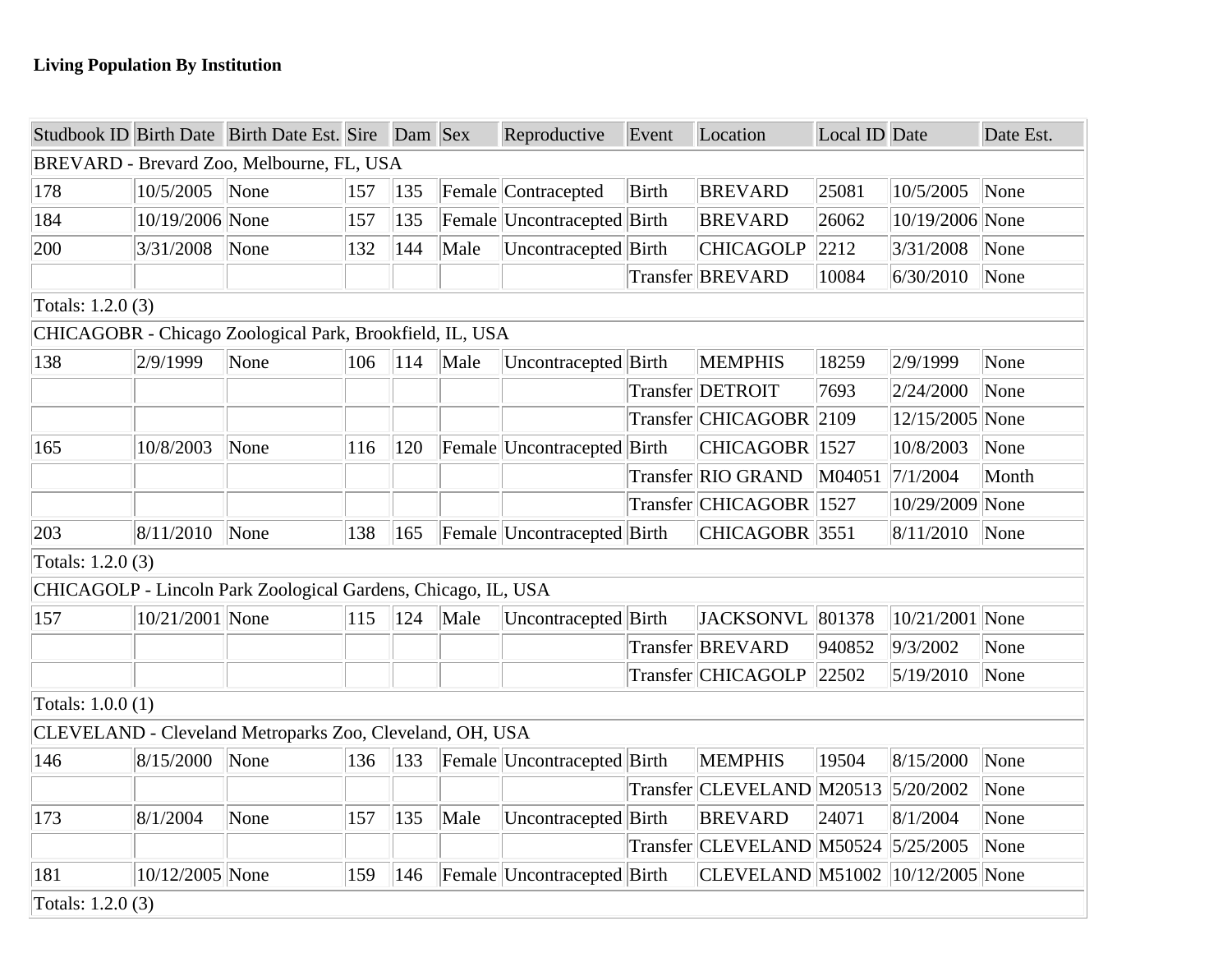|                    | DALLAS - Dallas Zoo, Dallas, TX, USA                              |      |     |     |                        |                                               |       |                           |        |                   |                           |
|--------------------|-------------------------------------------------------------------|------|-----|-----|------------------------|-----------------------------------------------|-------|---------------------------|--------|-------------------|---------------------------|
| 134                | 7/7/1998                                                          | None | 93  | 98  | Male                   | Uncontracepted Birth                          |       | <b>DALLAS</b>             | 98C346 | 7/7/1998          | None                      |
| 141                | 7/12/1999                                                         | None | 93  | 98  | Male                   | Uncontracepted Birth                          |       | <b>DALLAS</b>             | 99C817 | 7/12/1999         | None                      |
| 154                | 9/10/2001                                                         | None | 106 | 114 |                        | Female Uncontracepted Birth                   |       | <b>MEMPHIS</b>            | 20139  | 9/10/2001         | None                      |
|                    |                                                                   |      |     |     |                        |                                               |       | Transfer DENVER           | A02212 | 5/7/2002          | None                      |
|                    |                                                                   |      |     |     |                        |                                               |       | Transfer DALLAS           | 09J771 | 4/2/2009          | None                      |
| Totals: 2.1.0 (3)  |                                                                   |      |     |     |                        |                                               |       |                           |        |                   |                           |
|                    | DENVER - Denver Zoological Gardens, Denver, CO, USA               |      |     |     |                        |                                               |       |                           |        |                   |                           |
| 152                | 6/28/2001                                                         | None | 136 | 133 | Male                   | Uncontracepted Birth                          |       | <b>MEMPHIS</b>            | 20015  | 6/28/2001         | None                      |
|                    |                                                                   |      |     |     |                        |                                               |       | Transfer DENVER           | A02211 | 5/14/2002         | None                      |
| 192                | 2/24/2007                                                         | None | 150 | 165 |                        | Female Uncontracepted Birth                   |       | <b>RIO GRAND</b>          |        | M07004 2/24/2007  | None                      |
|                    |                                                                   |      |     |     |                        |                                               |       | Transfer DENVER           | A09037 | 4/9/2009          | None                      |
| 204                | 9/13/2010                                                         | None | 152 | 192 |                        | Female Uncontracepted Birth                   |       | <b>DENVER</b>             | A10249 | 9/13/2010         | None                      |
| Totals: 1.2.0 (3)  |                                                                   |      |     |     |                        |                                               |       |                           |        |                   |                           |
|                    | EVANSVLLE - Mesker Park Zoo, Evansville, IN, USA                  |      |     |     |                        |                                               |       |                           |        |                   |                           |
| 155                | 9/15/2001                                                         | None | 138 | 135 | Male                   | Uncontracepted Birth                          |       | <b>DETROIT</b>            | 10087  | 9/15/2001         | None                      |
|                    |                                                                   |      |     |     |                        |                                               |       | Transfer EVANSVLLE        | 103048 | 12/19/2003 None   |                           |
| 191                | 10/13/2007 None                                                   |      | 115 | 124 |                        | Female Uncontracepted Birth                   |       | JACKSONVL 807390          |        | 10/13/2007 None   |                           |
|                    |                                                                   |      |     |     |                        |                                               |       | Transfer EVANSVLLE 109015 |        | $11/14/2009$ None |                           |
| Totals: $1.1.0(2)$ |                                                                   |      |     |     |                        |                                               |       |                           |        |                   |                           |
|                    | HEMKER GF - Hemker Wildlife Park (Mark Hemker), Freeport, MN, USA |      |     |     |                        |                                               |       |                           |        |                   |                           |
| 123                | 2/2/1997                                                          | None | 93  | 98  | Male                   | Uncontracepted Birth                          |       | <b>DALLAS</b>             | 97B554 | 2/2/1997          | None                      |
|                    |                                                                   |      |     |     |                        |                                               |       | Transfer HONOLULU         | 970354 | 10/16/1997 None   |                           |
|                    |                                                                   |      |     |     |                        |                                               |       | Transfer HEMKER GF        |        | 9/29/2004         | None                      |
| $ 140\rangle$      | $\sqrt{7/8/1999}$ None                                            |      |     |     | $\boxed{123}$ 118 Male | Uncontracepted Birth HONOLULU 990204 7/8/1999 |       |                           |        |                   | $\sqrt{\frac{1}{2}}$ None |
|                    |                                                                   |      |     |     |                        |                                               |       | <b>Transfer HEMKER GF</b> |        | 9/29/2004         | None                      |
| Totals: 2.0.0 (2)  |                                                                   |      |     |     |                        |                                               |       |                           |        |                   |                           |
|                    | HONOLULU - Honolulu Zoo, Honolulu, HI, USA                        |      |     |     |                        |                                               |       |                           |        |                   |                           |
| 118                | 11/6/1995                                                         | None | 93  | 98  |                        | Female Uncontracepted Birth                   |       | <b>DALLAS</b>             | 959804 | 11/6/1995         | None                      |
|                    |                                                                   |      |     |     |                        |                                               |       | Transfer HONOLULU         | 970355 | 10/16/1997 None   |                           |
| 131                | 5/27/1998                                                         | None | 123 | 118 | Male                   | Contracepted                                  | Birth | HONOLULU                  | 980138 | 5/27/1998         | None                      |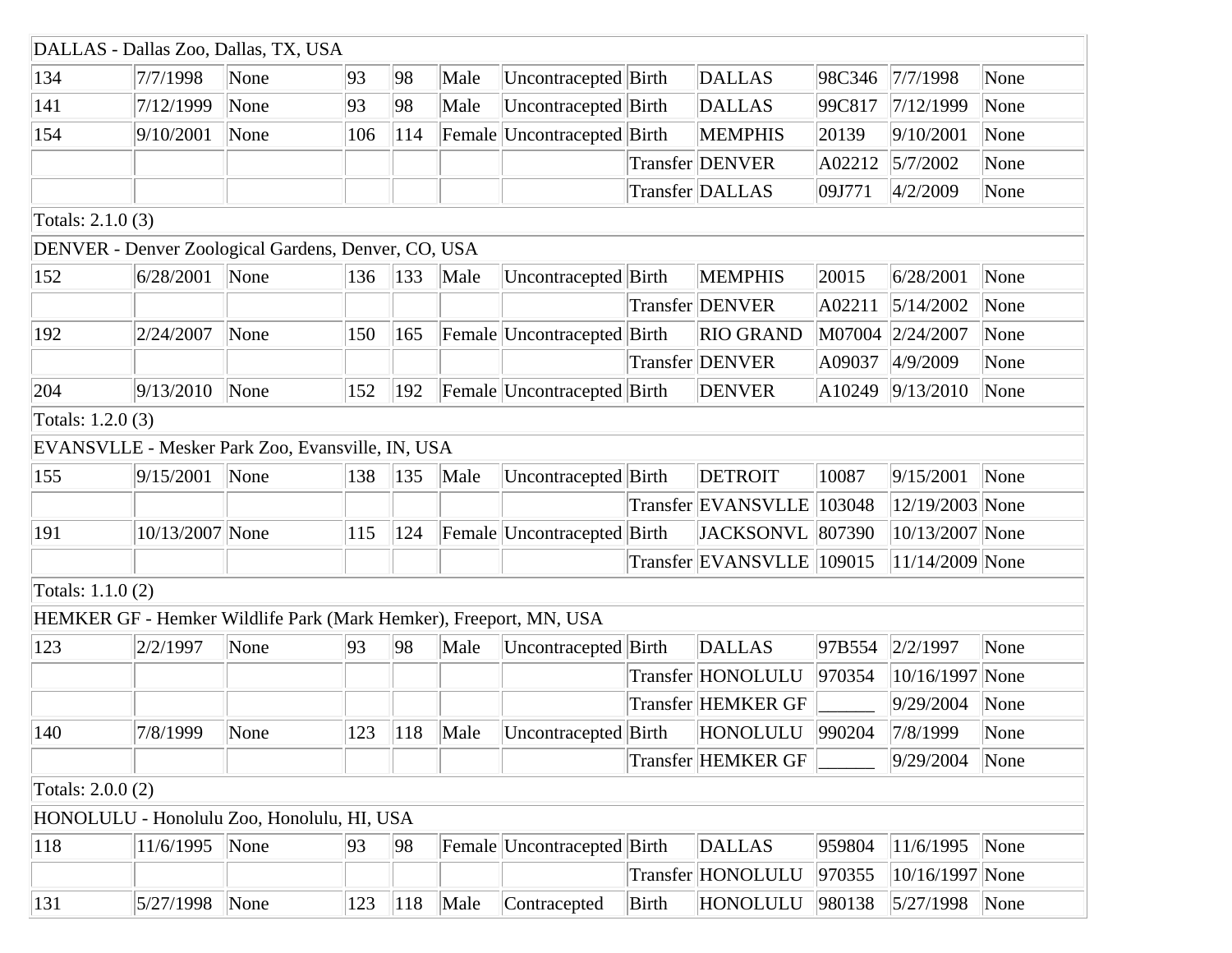| Totals: $1.1.0(2)$ |                                                                 |       |     |               |      |                                             |                           |        |                     |                           |
|--------------------|-----------------------------------------------------------------|-------|-----|---------------|------|---------------------------------------------|---------------------------|--------|---------------------|---------------------------|
|                    | JACKSON - Jackson Zoological Park, Jackson, MS, USA             |       |     |               |      |                                             |                           |        |                     |                           |
| 162                | 10/5/2002                                                       | None  | 136 | 133           |      | Female Uncontracepted Birth                 | <b>MEMPHIS</b>            | 20819  | 10/5/2002           | None                      |
|                    |                                                                 |       |     |               |      |                                             | Transfer JACKSON          | 200227 | 10/17/2003 None     |                           |
| 168                | 5/16/2002                                                       | None  | 106 | 114           |      | Female Uncontracepted Birth                 | <b>MEMPHIS</b>            | 20587  | 5/16/2002           | None                      |
|                    |                                                                 |       |     |               |      |                                             | Transfer JACKSON          | 200226 | 10/17/2003 None     |                           |
| 187                | 5/28/2007                                                       | None  | 116 | 162           |      | Female Uncontracepted Birth                 | <b>JACKSON</b>            | 200614 | 5/28/2007           | None                      |
| Totals: 0.3.0 (3)  |                                                                 |       |     |               |      |                                             |                           |        |                     |                           |
|                    | JACKSONVL - Jacksonville Zoo and Gardens, Jacksonville, FL, USA |       |     |               |      |                                             |                           |        |                     |                           |
| 115                | 11/1/1994                                                       | None  | 85  | 92            | Male | Uncontracepted Birth                        | SANDIEGOZ 594450          |        | 11/1/1994           | None                      |
|                    |                                                                 |       |     |               |      |                                             | Transfer DISNEY AK        | 970007 | 12/30/1996 None     |                           |
|                    |                                                                 |       |     |               |      |                                             | Transfer JACKSONVL 898139 |        | 12/12/1998 None     |                           |
| 201                | 11/2/2008                                                       | None  | 132 | 144           |      | Female Uncontracepted Birth                 | <b>CHICAGOLP</b>          | 22191  | 11/2/2008           | None                      |
|                    |                                                                 |       |     |               |      |                                             | Transfer JACKSONVL 801378 |        | 11/7/2009           | None                      |
| Totals: 1.1.0 (2)  |                                                                 |       |     |               |      |                                             |                           |        |                     |                           |
|                    | MARFA - Kelly Ranch, Marfa, TX, USA                             |       |     |               |      |                                             |                           |        |                     |                           |
| 114                | 9/25/1994                                                       | None  | 46  | 54            |      | Female Uncontracepted Birth                 | <b>MEMPHIS</b>            | 14726  | 9/25/1994           | None                      |
|                    |                                                                 |       |     |               |      |                                             | Transfer PEACE RV         | 103168 | 12/29/2003 None     |                           |
|                    |                                                                 |       |     |               |      |                                             | Transfer MARFA            |        | 3/10/2004           | None                      |
| 158                | 2/3/2002                                                        | None  | 136 | 133           |      | Female Uncontracepted Birth                 | <b>MEMPHIS</b>            | 20352  | 2/3/2002            | None                      |
|                    |                                                                 |       |     |               |      |                                             | Transfer PEACE RV         | 103172 | 12/29/2003 None     |                           |
|                    |                                                                 |       |     |               |      |                                             | Transfer MARFA            |        | 3/10/2004           | None                      |
| 164                | 11/10/2003 None                                                 |       | 115 | 124           |      | Female Uncontracepted Birth                 | <b>JACKSONVL</b>          | 803363 | $ 11/10/2003 $ None |                           |
|                    |                                                                 |       |     |               |      |                                             | Transfer MARFA            |        | 9/27/2005           | None                      |
| $ 169\rangle$      | $2/3/2003$ None                                                 |       |     |               |      | 106 114 Female Uncontracepted Birth MEMPHIS |                           | 20983  | 2/3/2003            | $\sqrt{\frac{1}{2}}$ None |
|                    |                                                                 |       |     |               |      |                                             | Transfer PEACE RV         | 103169 | 12/29/2003 None     |                           |
|                    |                                                                 |       |     |               |      |                                             | Transfer MARFA            |        | 3/10/2004           | None                      |
| 170                | 5/15/2003                                                       | Month | 136 | $ 133\rangle$ | Male | Uncontracepted Birth                        | <b>MEMPHIS</b>            | 21099  | 5/15/2003           | Month                     |
|                    |                                                                 |       |     |               |      |                                             | Transfer PEACE RV         | 103171 | 12/29/2003 None     |                           |
|                    |                                                                 |       |     |               |      |                                             | Transfer MARFA            |        | 3/10/2004           | None                      |
| 171                | 9/11/2003                                                       | None  | 106 | 114           | Male | Uncontracepted Birth                        | <b>MEMPHIS</b>            | 21178  | 9/11/2003           | None                      |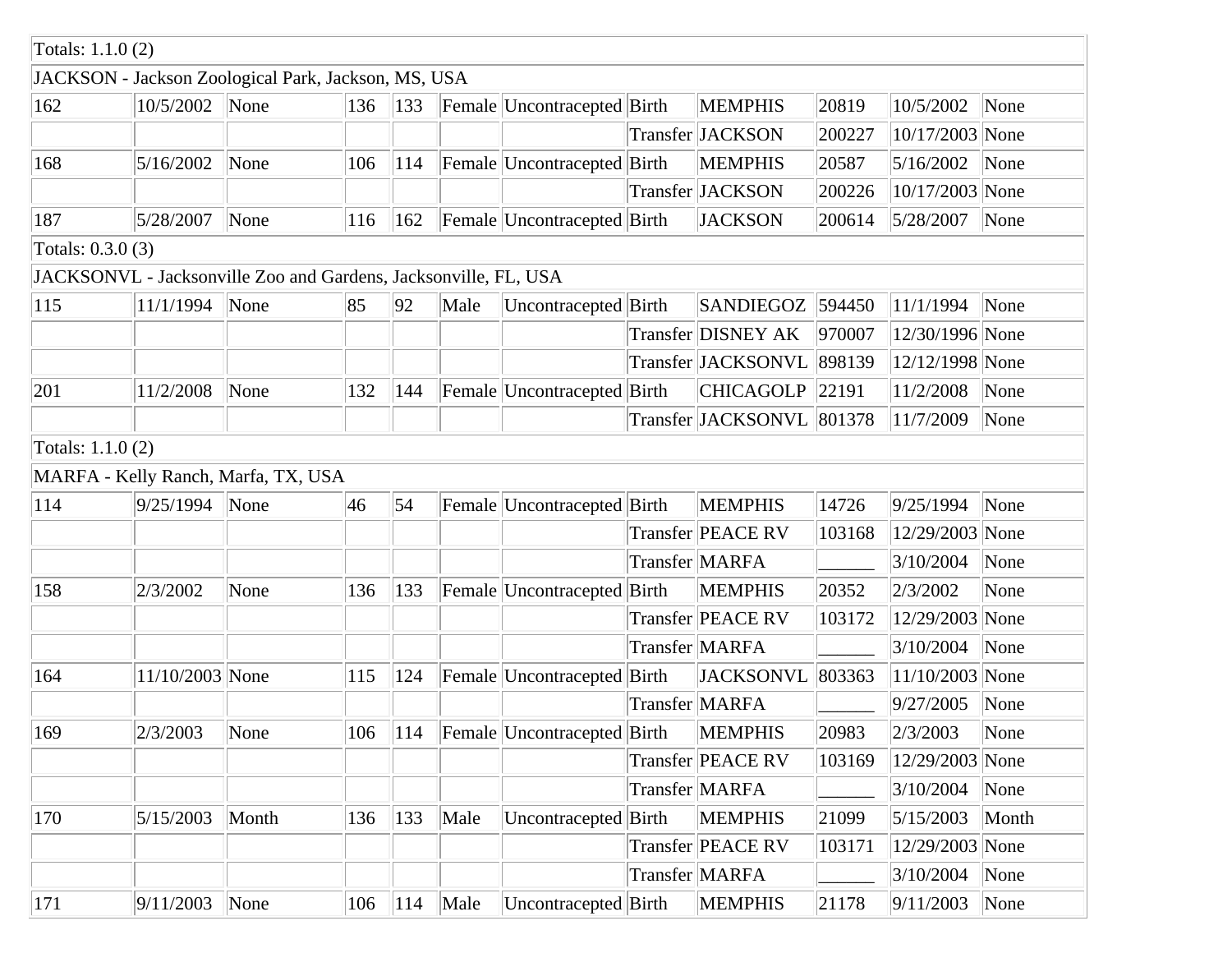|                    |                                                                  |      |     |     |      |                             |       | Transfer PEACE RV         | 103170 | 12/29/2003 None |                             |
|--------------------|------------------------------------------------------------------|------|-----|-----|------|-----------------------------|-------|---------------------------|--------|-----------------|-----------------------------|
|                    |                                                                  |      |     |     |      |                             |       | Transfer MARFA            |        | 3/10/2004       | None                        |
| Totals: 2.4.0 (6)  |                                                                  |      |     |     |      |                             |       |                           |        |                 |                             |
|                    | MEMPHIS - Memphis Zoological Garden & Aquarium, Memphis, TN, USA |      |     |     |      |                             |       |                           |        |                 |                             |
| 133                | 6/12/1998                                                        | None | 106 | 114 |      | Female Uncontracepted Birth |       | <b>MEMPHIS</b>            | 17760  | 6/12/1998       | None                        |
| 135                | 7/9/1998                                                         | None | 116 | 120 |      | Female Uncontracepted Birth |       | <b>CHICAGOBR</b>          | 980168 | 7/9/1998        | None                        |
|                    |                                                                  |      |     |     |      |                             |       | Transfer DETROIT          | 7696   | 3/1/2000        | None                        |
|                    |                                                                  |      |     |     |      |                             |       | Transfer BREVARD          | 2357   | 10/28/2003 None |                             |
|                    |                                                                  |      |     |     |      |                             |       | Transfer MEMPHIS          | 17955  | 10/16/2009 None |                             |
| 136                | 8/13/1998                                                        | None | 46  | 54  | Male | Uncontracepted Birth        |       | <b>MEMPHIS</b>            | 17938  | 8/13/1998       | None                        |
| 182                | 4/25/2006                                                        | None | 136 | 133 | Male | Uncontracepted Birth        |       | <b>MEMPHIS</b>            | 22033  | 4/25/2006       | None                        |
| 205                | 7/4/2010                                                         | None | 136 | 133 | Male | Uncontracepted Birth        |       | <b>MEMPHIS</b>            | 23064  | 7/4/2010        | None                        |
| 206                | 2/12/2011                                                        | None | 136 | 133 | Male | Uncontracepted Birth        |       | <b>MEMPHIS</b>            | 23169  | 2/11/2011       | None                        |
| Totals: 4.2.0 (6)  |                                                                  |      |     |     |      |                             |       |                           |        |                 |                             |
|                    | METRORICH - Metro Richmond Zoo, Moseley, VA, USA                 |      |     |     |      |                             |       |                           |        |                 |                             |
| 159                | 5/10/2002                                                        | None | 138 | 135 | Male | Uncontracepted Birth        |       | <b>DETROIT</b>            | 10760  | 5/10/2002       | None                        |
|                    |                                                                  |      |     |     |      |                             |       | Transfer CLEVELAND M40704 |        | 7/16/2004       | None                        |
|                    |                                                                  |      |     |     |      |                             |       | Transfer METRORICH 107015 |        | 11/5/2007       | None                        |
| 183                | 5/8/2006                                                         | None | 150 | 165 | Male | Uncontracepted              | Birth | <b>RIO GRAND</b>          | M06019 | 5/8/2006        | None                        |
|                    |                                                                  |      |     |     |      |                             |       | Transfer METRORICH        | 109050 | 4/23/2009       | None                        |
| 189                | 10/6/2007                                                        | None | 157 | 135 |      | Female Uncontracepted Birth |       | <b>BREVARD</b>            | 27094  | 10/6/2007       | None                        |
|                    |                                                                  |      |     |     |      |                             |       | Transfer METRORICH        | 108085 | 12/31/2009      | $\left +\right/$ - 2 Months |
| 199                | 4/5/2008                                                         | None | 136 | 133 |      | Female Uncontracepted Birth |       | <b>MEMPHIS</b>            | 22480  | 4/5/2008        | None                        |
|                    |                                                                  |      |     |     |      |                             |       | <b>Transfer METRORICH</b> | 108077 | 9/21/2009       | $\pm$ /- 6 Months           |
| Totals: $2.2.0(4)$ |                                                                  |      |     |     |      |                             |       |                           |        |                 |                             |
|                    | OMAHA - Omaha's Henry Doorly Zoo, Omaha, NE, USA                 |      |     |     |      |                             |       |                           |        |                 |                             |
| 185                | 8/23/2006                                                        | None | 138 | 120 | Male | Uncontracepted Birth        |       | CHICAGOBR 2299            |        | 8/23/2006       | None                        |
|                    |                                                                  |      |     |     |      |                             |       | Transfer OMAHA            | 20277  | 10/11/2010 None |                             |
| Totals: $1.0.0(1)$ |                                                                  |      |     |     |      |                             |       |                           |        |                 |                             |
|                    | RIO GRAND - Albuquerque Biological Park, Albuquerque, NM, USA    |      |     |     |      |                             |       |                           |        |                 |                             |
| 150                | 1/3/2001                                                         | None | 85  | 137 | Male | Uncontracepted Birth        |       | SANDIEGOZ 501002          |        | 1/3/2001        | None                        |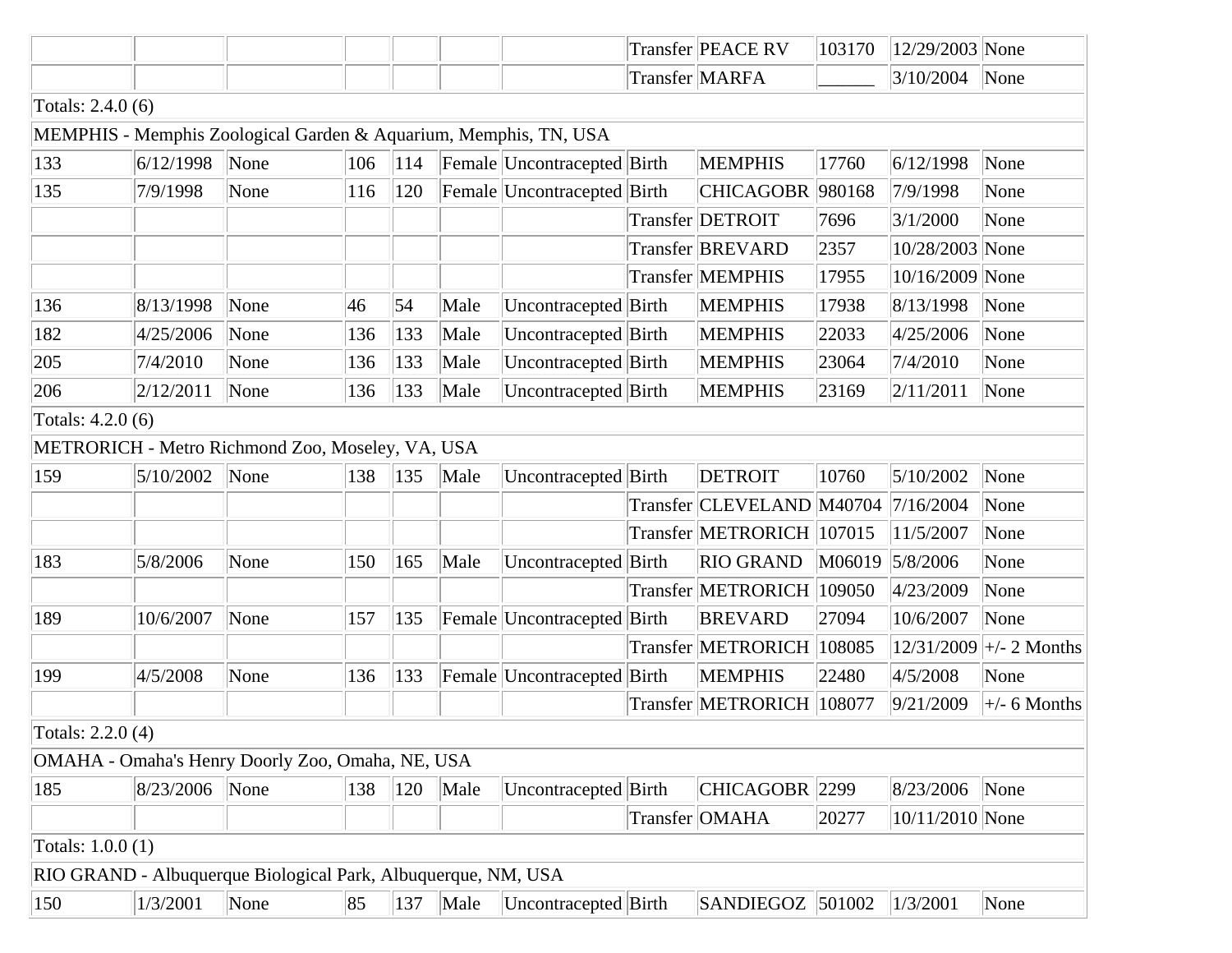|                      |           |                                                                 |     |              |      |                                     | Transfer RIO GRAND     | M02060     | $ 10/18/2002 $ None    |                                        |
|----------------------|-----------|-----------------------------------------------------------------|-----|--------------|------|-------------------------------------|------------------------|------------|------------------------|----------------------------------------|
| 151                  | 1/16/2001 | None                                                            | 138 | 135          |      | Female Uncontracepted Birth         | <b>DETROIT</b>         | 8611       | 1/16/2001              | None                                   |
|                      |           |                                                                 |     |              |      |                                     | Transfer EVANSVLLE     | 103047     | 12/19/2003 None        |                                        |
|                      |           |                                                                 |     |              |      |                                     | Transfer MEMPHIS       | 19755      | 6/30/2005              | None                                   |
|                      |           |                                                                 |     |              |      |                                     | Transfer RIO GRAND     |            | M09035 10/15/2009 None |                                        |
| Totals: 1.1.0 (2)    |           |                                                                 |     |              |      |                                     |                        |            |                        |                                        |
|                      |           | SANDIEGOZ - Zoological Society of San Diego, San Diego, CA, USA |     |              |      |                                     |                        |            |                        |                                        |
| 198                  | 4/20/2007 | None                                                            | 85  | 128          |      | Female Uncontracepted Birth         | SANDIEGOZ              | 507098     | 4/20/2007              | None                                   |
| 211                  | 3/8/2009  | None                                                            |     | UNK UNK Male |      | Uncontracepted Birth                | <b>MARFA</b>           | <b>UNK</b> | 3/8/2009               | None                                   |
|                      |           |                                                                 |     |              |      |                                     | Transfer SD-WAP        | 610022     | 1/29/2010              | None                                   |
|                      |           |                                                                 |     |              |      |                                     | Transfer SANDIEGOZ     | 610022     | 10/18/2010 None        |                                        |
| Totals: 1.1.0 (2)    |           |                                                                 |     |              |      |                                     |                        |            |                        |                                        |
|                      |           | SD-WAP - San Diego Wild Animal Park, Escondido, CA, USA         |     |              |      |                                     |                        |            |                        |                                        |
| 125                  | 3/27/1997 | $\sqrt{\frac{1}{2}}$ None                                       | 85  | 92           | Male | Uncontracepted Birth                | <b>SANDIEGOZ</b>       | 597121     | 3/27/1997              | None                                   |
|                      |           |                                                                 |     |              |      |                                     | Transfer SD-WAP        | 597121     | 10/18/2010 None        |                                        |
| 208                  | 1/1/2004  | $\left  + \right $ 1 Year                                       |     | UNK UNK Male |      | Uncontracepted Birth                | <b>MARFA</b>           | <b>UNK</b> | 1/1/2004               | $\pm$ - 1 Year                         |
|                      |           |                                                                 |     |              |      |                                     | Transfer SD-WAP        | 610021     | 1/29/2010              | None                                   |
| 209                  | 1/1/2004  | $\left  + \right $ 1 Year                                       |     |              |      | UNK UNK Female Uncontracepted Birth | <b>MARFA</b>           | <b>UNK</b> | 1/1/2004               | $\pm$ - 1 Year                         |
|                      |           |                                                                 |     |              |      |                                     | Transfer SD-WAP        | 610023     | 1/29/2010              | None                                   |
| 210                  | 1/1/2004  | $\left  + \right $ 1 Year                                       |     |              |      | UNK UNK Female Uncontracepted Birth | <b>MARFA</b>           | <b>UNK</b> | 1/1/2004               | None                                   |
|                      |           |                                                                 |     |              |      |                                     | Transfer SD-WAP        | 610024     | 1/29/2010              | None                                   |
| Totals: 2.2.0 (4)    |           |                                                                 |     |              |      |                                     |                        |            |                        |                                        |
| <b>TENNSAFAR</b>     |           |                                                                 |     |              |      |                                     |                        |            |                        |                                        |
| 179                  | 9/22/2005 | None                                                            | 150 | 165          | Male | Uncontracepted Birth                | <b>RIO GRAND</b>       |            | M05032 9/22/2005       | None                                   |
|                      |           |                                                                 |     |              |      |                                     | Transfer TENNSAFAR UNK |            | 12/1/2008              | $\left  +/ - 6 \text{ months} \right $ |
| 202                  | 12/2/2008 | None                                                            | 136 | 133          |      | Female Uncontracepted Birth         | <b>MEMPHIS</b>         | 22676      | 12/2/2008              | $\sqrt{\frac{1}{1}}$ None              |
|                      |           |                                                                 |     |              |      |                                     | Transfer TENNSAFAR UNK |            | 5/27/2009              | None                                   |
| Totals: 1.1.0 (2)    |           |                                                                 |     |              |      |                                     |                        |            |                        |                                        |
| TOTALS: 26.28.0 (54) |           |                                                                 |     |              |      |                                     |                        |            |                        |                                        |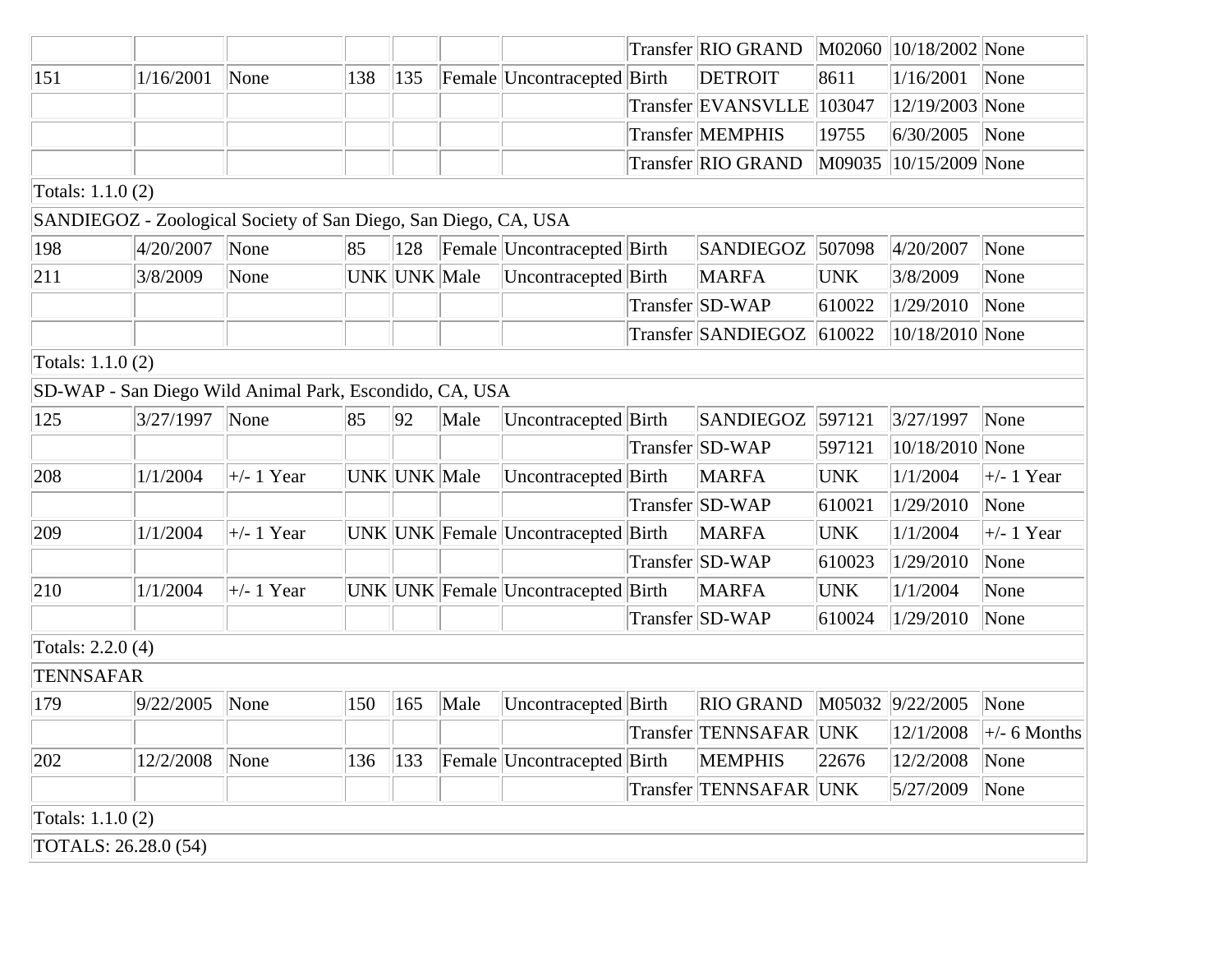#### **Historic Studbook**

|                 |           | Studbook ID Birth Date Birth Date Est. Sire | Dam            | <b>Sex</b>       | Reproductive                         | Event    | Location         | Local ID Date |                 | Date Est. |
|-----------------|-----------|---------------------------------------------|----------------|------------------|--------------------------------------|----------|------------------|---------------|-----------------|-----------|
|                 | 6/30/1933 | Unknown                                     |                | WILD WILD Female | Uncontracepted Wild Capture AFRICAN  |          |                  | NONE          | 1/1/1934        | Year      |
|                 |           |                                             |                |                  |                                      | Transfer | L RUHE           |               | 2/10/1934       | Unknown   |
|                 |           |                                             |                |                  |                                      | Transfer | PHILADELP        | 10304         | 6/2/1934        | None      |
|                 |           |                                             |                |                  |                                      | Death    | PHILADELP        | <b>NHGP</b>   | 7/15/1934       | None      |
| $ 2\rangle$     | 6/1/1941  | Year                                        | WILD WILD Male |                  | Uncontracepted Wild Capture AFRICAN  |          |                  | <b>NONE</b>   | 6/1/1941        | Year      |
|                 |           |                                             |                |                  |                                      | Transfer | L RUHE           |               | 6/1/1942        | None      |
|                 |           |                                             |                |                  |                                      | Transfer | NZP-WASH         | 18159A        | 10/8/1942       | None      |
|                 |           |                                             |                |                  |                                      | Death    | NZP-WASH         | <b>NHN</b>    | 2/16/1943       | None      |
| 3               | 6/1/1941  | Year                                        |                | WILD WILD Female | Uncontracepted Wild Capture AFRICAN  |          |                  | <b>NONE</b>   | 6/1/1941        | Year      |
|                 |           |                                             |                |                  |                                      | Transfer | L RUHE           |               | 6/1/1942        | Year      |
|                 |           |                                             |                |                  |                                      | Transfer | NZP-WASH         | 18159B        | 10/8/1942       | None      |
|                 |           |                                             |                |                  |                                      | Death    | NZP-WASH         | <b>NHN</b>    | 7/20/1947       | None      |
| 4               | 1/1/1953  | Year                                        | WILD WILD Male |                  | Uncontracepted Wild Capture ETHIOPIA |          |                  | <b>NONE</b>   | 1/1/1953        | Year      |
|                 |           |                                             |                |                  |                                      | Transfer | <b>LEPOWR</b>    |               | 1/1/1953        | Year      |
|                 |           |                                             |                |                  |                                      | Transfer | <b>SANDIEGOZ</b> | 004462        | 11/8/1954       | None      |
|                 |           |                                             |                |                  |                                      | Death    | <b>SANDIEGOZ</b> | <b>NHN</b>    | 12/29/1966 None |           |
| 5               | 6/1/1964  | Year                                        |                | WILD WILD Female | Uncontracepted Wild Capture UNKNOWN  |          |                  | <b>NONE</b>   | 6/30/1964       | Year      |
|                 |           |                                             |                |                  |                                      | Transfer | <b>OKAHANDJA</b> |               | 1/1/1965        | Unknown   |
|                 |           |                                             |                |                  |                                      | Transfer | <b>SAN ANTON</b> | 670606        | 6/1/1965        | Year      |
|                 |           |                                             |                |                  |                                      | Transfer | <b>DALLAS</b>    | 833798        | 9/14/1983       | None      |
|                 |           |                                             |                |                  |                                      | Death    | <b>DALLAS</b>    | <b>NHN</b>    | 1/3/1984        | None      |
| $\vert 6 \vert$ | 6/1/1966  | Year                                        | WILD WILD Male |                  | Uncontracepted Wild Capture AFRICAN  |          |                  | <b>NONE</b>   | 6/1/1966        | Year      |
|                 |           |                                             |                |                  |                                      | Transfer | <b>ZEEHANDLR</b> |               | 1/1/1967        | Year      |
|                 |           |                                             |                |                  |                                      | Transfer | <b>DALLAS</b>    | 000999        | 5/8/1967        | None      |
|                 |           |                                             |                |                  |                                      | Death    | DALLAS           | <b>NHN</b>    | 5/15/1968       | None      |
| 17              | 6/1/1966  | Year                                        |                | WILD WILD Female | Uncontracepted Wild Capture AFRICAN  |          |                  | NONE          | 6/1/1966        | Year      |
|                 |           |                                             |                |                  |                                      | Transfer | <b>ZEEHANDLR</b> |               | 1/1/1967        | Year      |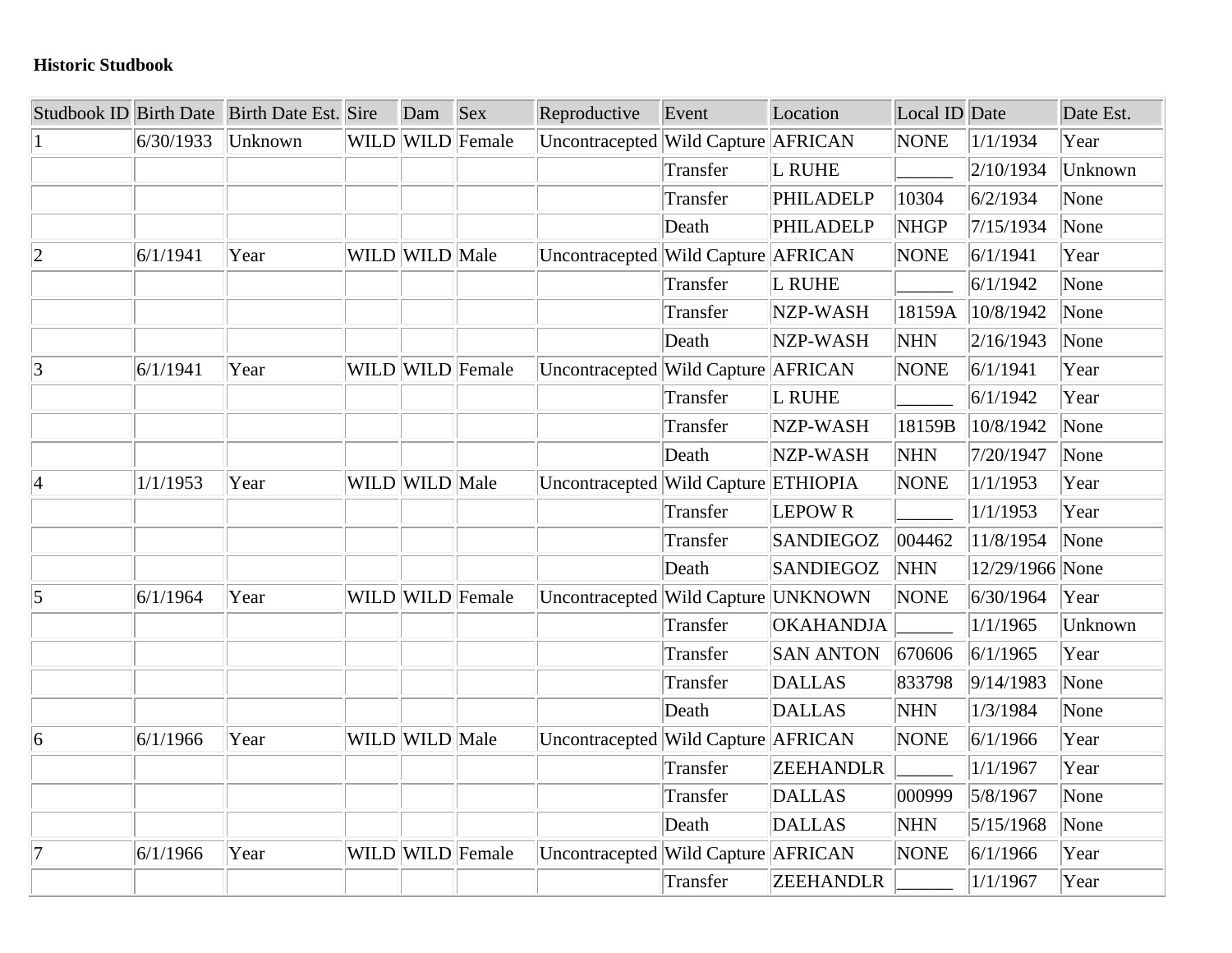|              |                  |      |                 |                |                  |                                     | Transfer | <b>DALLAS</b>    | 001113      | 5/8/1967                   | None    |
|--------------|------------------|------|-----------------|----------------|------------------|-------------------------------------|----------|------------------|-------------|----------------------------|---------|
|              |                  |      |                 |                |                  |                                     | Death    | <b>DALLAS</b>    | <b>NHN</b>  | 5/26/1975                  | None    |
| 8            | 7/1/1967         | Year | <b>UNK</b>      | UNK            | Female           | Uncontracepted Birth                |          | <b>UNKNOWN</b>   |             | 7/1/1967                   | Year    |
|              |                  |      |                 |                |                  |                                     | Transfer | FERNDALE         |             | 1/1/1968                   | Unknown |
|              |                  |      |                 |                |                  |                                     | Transfer | <b>ST LOUIS</b>  | 065511      | 9/19/1969                  | None    |
|              |                  |      |                 |                |                  |                                     | Death    | <b>ST LOUIS</b>  | <b>AAAO</b> | 10/21/1976 None            |         |
| $ 9\rangle$  | 1/1/1969         | Year |                 | WILD WILD Male |                  | Uncontracepted Wild Capture AFRICAN |          |                  | <b>NONE</b> | 1/1/1969                   | Year    |
|              |                  |      |                 |                |                  |                                     | Transfer | FERNDALE         |             | 9/1/1969                   | Year    |
|              |                  |      |                 |                |                  |                                     | Transfer | <b>DALLAS</b>    | 001150      | 2/24/1970                  | None    |
|              |                  |      |                 |                |                  |                                     | Death    | <b>DALLAS</b>    | <b>NHN</b>  | 11/29/1977 None            |         |
| $ 10\rangle$ | 1/10/1971        | None | <b>UNK</b>      | $\ 8$          | Male             | Uncontracepted Birth                |          | <b>ST LOUIS</b>  | 071509      | 1/10/1971                  | None    |
|              |                  |      |                 |                |                  |                                     | Transfer | FERNDALE         |             | 7/1/1976                   | None    |
|              |                  |      |                 |                |                  |                                     | Transfer | SACRAMNTO 100189 |             | 7/1/1976                   | None    |
|              |                  |      |                 |                |                  |                                     | Death    | SACRAMNTO NHN    |             | 1/27/1978                  | None    |
| 11           | 8/28/1971        | None | <b>UNK</b>      | 8              | Male             | Uncontracepted Birth                |          | <b>ST LOUIS</b>  | 071510      | 8/28/1971                  | None    |
|              |                  |      |                 |                |                  |                                     | Transfer | FERNDALE         |             | 7/1/1976                   | None    |
|              |                  |      |                 |                |                  |                                     | Go LTF   | FERNDALE         |             | 7/1/1976                   | None    |
| 12           | 1/27/1972        | None | 9               | 17             | Female           | Uncontracepted                      | Birth    | <b>DALLAS</b>    | 001190      | 1/27/1972                  | None    |
|              |                  |      |                 |                |                  |                                     | Death    | <b>DALLAS</b>    | <b>NHN</b>  | 1/6/1984                   | None    |
| 13           | 6/30/1972        | Year |                 |                | WILD WILD Female | Uncontracepted Wild Capture AFRICAN |          |                  | <b>NONE</b> | 6/30/1972                  | Year    |
|              |                  |      |                 |                |                  |                                     | Transfer | <b>MOMBASA Q</b> |             | 7/1/1972                   | Year    |
|              |                  |      |                 |                |                  |                                     | Transfer | FERNDALE         |             | 1/1/1975                   | Unknown |
|              |                  |      |                 |                |                  |                                     | Transfer | <b>ST LOUIS</b>  | 076432      | 6/24/1976                  | None    |
|              |                  |      |                 |                |                  |                                     | Death    | <b>ST LOUIS</b>  | <b>NAXX</b> | 11/24/1976 None            |         |
| 14           | $9/24/1972$ None |      | $\vert 9 \vert$ | 7              | Male             | Uncontracepted Birth                |          | <b>DALLAS</b>    |             | $ 001218$  9/24/1972  None |         |
|              |                  |      |                 |                |                  |                                     | Death    | DALLAS           | <b>NHN</b>  | 11/30/1977 None            |         |
| $ 15\rangle$ | 6/2/1973         | None | 9               | 17             | Male             | Uncontracepted Birth                |          | <b>DALLAS</b>    | 001255      | 6/2/1973                   | None    |
|              |                  |      |                 |                |                  |                                     | Death    | DALLAS           | <b>NHN</b>  | 4/27/1991                  | None    |
| $ 16\rangle$ | 6/30/1974        | Year |                 | WILD WILD Male |                  | Uncontracepted Wild Capture AFRICAN |          |                  | <b>NONE</b> | 6/30/1974                  | Year    |
|              |                  |      |                 |                |                  |                                     | Transfer | <b>MOMBASA Q</b> |             | 7/1/1974                   | Year    |
|              |                  |      |                 |                |                  |                                     | Transfer | FERNDALE         |             | 1/1/1975                   | Unknown |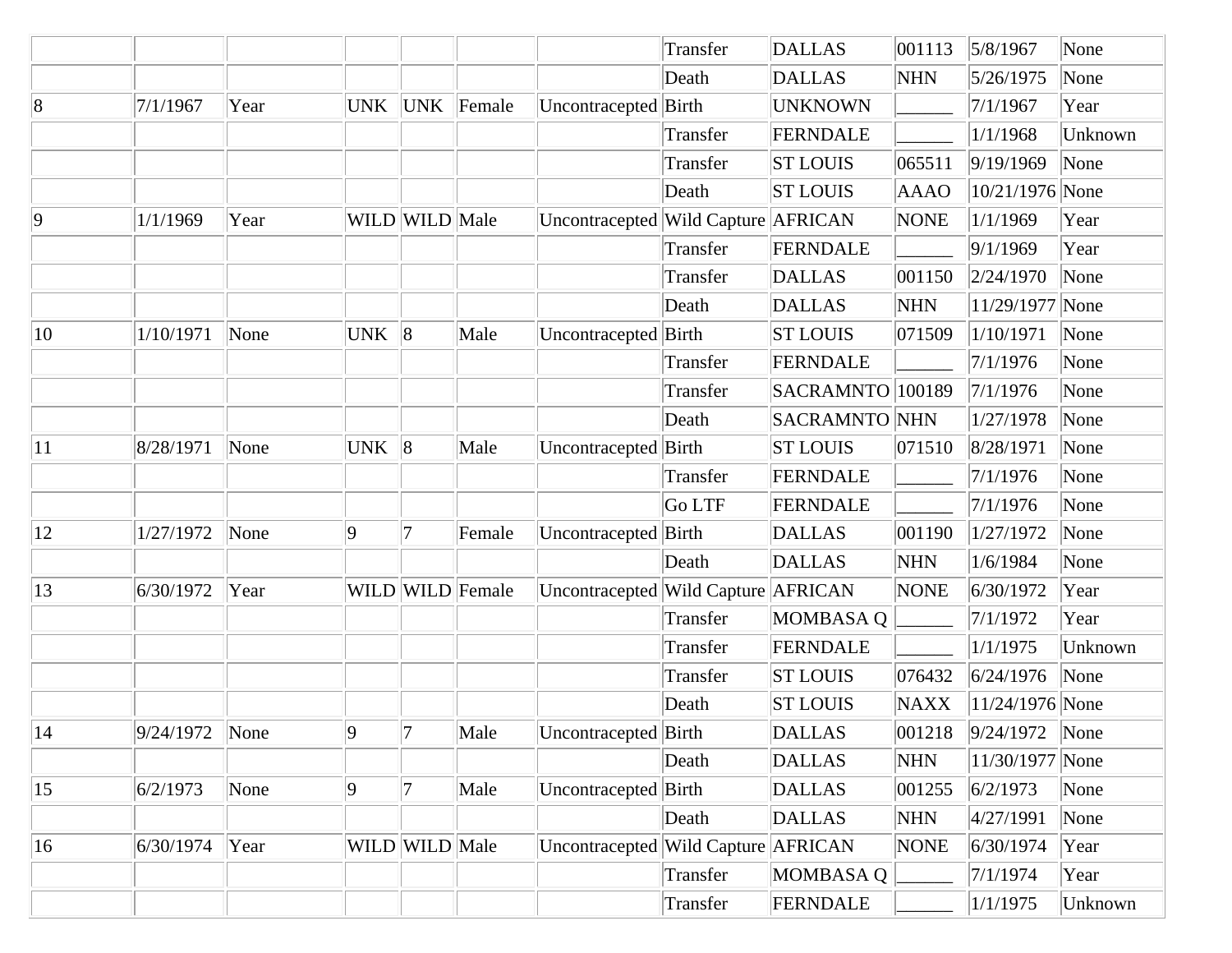|              |           |      |   |                |                  |                                     | Transfer | <b>ST LOUIS</b>  | 076430      | 6/24/1976          | None                      |
|--------------|-----------|------|---|----------------|------------------|-------------------------------------|----------|------------------|-------------|--------------------|---------------------------|
|              |           |      |   |                |                  |                                     | Death    | <b>ST LOUIS</b>  | <b>NAGB</b> | 3/3/1978           | None                      |
| 17           | 6/30/1974 | Year |   |                | WILD WILD Female | Uncontracepted Wild Capture AFRICAN |          |                  | <b>NONE</b> | 6/30/1974          | Year                      |
|              |           |      |   |                |                  |                                     | Transfer | <b>MOMBASA Q</b> |             | 7/1/1974           | Year                      |
|              |           |      |   |                |                  |                                     | Transfer | FERNDALE         |             | 7/1/1975           | Unknown                   |
|              |           |      |   |                |                  |                                     | Transfer | <b>ST LOUIS</b>  | 076431      | 6/24/1976          | None                      |
|              |           |      |   |                |                  |                                     | Death    | <b>ST LOUIS</b>  | <b>NAAB</b> | 5/13/1979          | None                      |
| 18           | 6/30/1974 | Year |   | WILD WILD Male |                  | Uncontracepted Wild Capture AFRICAN |          |                  | <b>NONE</b> | 6/30/1974          | Year                      |
|              |           |      |   |                |                  |                                     | Transfer | <b>MOMBASA Q</b> |             | 6/30/1975          | Unknown                   |
|              |           |      |   |                |                  |                                     | Transfer | FERNDALE         |             | 7/30/1975          | Unknown                   |
|              |           |      |   |                |                  |                                     | Transfer | LOSANGELE        | 08479       | 6/25/1976          | None                      |
|              |           |      |   |                |                  |                                     | Death    | LOSANGELE        | FAGX        | 1/23/1977          | None                      |
| 19           | 6/30/1974 | Year |   |                | WILD WILD Female | Uncontracepted Wild Capture AFRICAN |          |                  | <b>NONE</b> | 6/30/1974          | Year                      |
|              |           |      |   |                |                  |                                     | Transfer | MOMBASA Q        |             | 6/30/1975          | Unknown                   |
|              |           |      |   |                |                  |                                     | Transfer | FERNDALE         |             | 7/30/1975          | Unknown                   |
|              |           |      |   |                |                  |                                     | Transfer | LOSANGELE        | 08480       | 6/25/1976          | None                      |
|              |           |      |   |                |                  |                                     | Death    | LOSANGELE        | FEAR        | 3/31/1977          | None                      |
| $ 20\rangle$ | 9/12/1972 | Year |   |                | WILD WILD Female | Uncontracepted Wild Capture AFRICAN |          |                  | <b>NONE</b> | 6/30/1974          | Year                      |
|              |           |      |   |                |                  |                                     | Transfer | MOMBASA Q        |             | 1/1/1976           | Year                      |
|              |           |      |   |                |                  |                                     | Transfer | FERNDALE         |             | 12/12/1976 Year    |                           |
|              |           |      |   |                |                  |                                     | Transfer | LOSANGELE        | 08999       | 9/13/1977          | None                      |
|              |           |      |   |                |                  |                                     | Death    | LOSANGELE        | FADB        | 10/14/1977 None    |                           |
| 21           | 1/13/1975 | None | 9 | 12             | Male             | Uncontracepted Birth                |          | DALLAS           | 001386      | 1/13/1975          | $\sqrt{\frac{1}{2}}$ None |
|              |           |      |   |                |                  |                                     | Death    | <b>DALLAS</b>    | <b>NHN</b>  | 11/14/1975 None    |                           |
| 22           | 1/1/1976  | Year |   | WILD WILD Male |                  | Uncontracepted Wild Capture AFRICAN |          |                  | <b>NONE</b> | $ 6/30/1976 $ None |                           |
|              |           |      |   |                |                  |                                     | Transfer | <b>MOMBASA Q</b> |             | 7/1/1976           | Year                      |
|              |           |      |   |                |                  |                                     | Transfer | FERNDALE         |             | 12/12/1976 Year    |                           |
|              |           |      |   |                |                  |                                     | Transfer | LOSANGELE        | 08997       | 9/13/1977          | None                      |
|              |           |      |   |                |                  |                                     | Death    | LOSANGELE        | <b>FHDB</b> | 10/11/1977 None    |                           |
| 23           | 1/1/1976  | Year |   |                | WILD WILD Female | Uncontracepted Wild Capture AFRICAN |          |                  | <b>NONE</b> | 6/30/1976          | Year                      |
|              |           |      |   |                |                  |                                     | Transfer | MOMBASA Q        |             | 7/1/1976           | Year                      |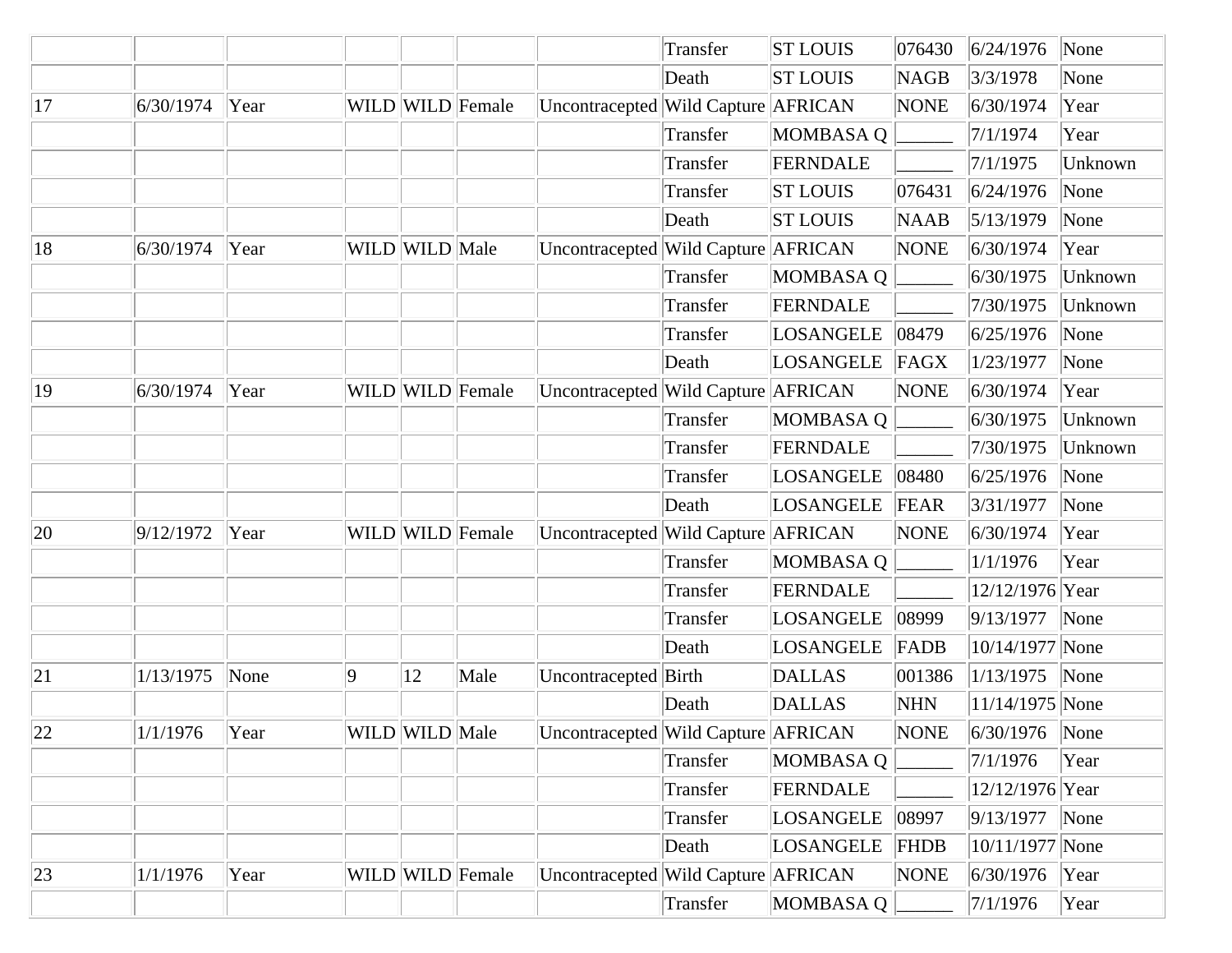|    |                 |      |                |                |                      |                                     | Transfer | FERNDALE         |             | 12/12/1976 Year     |                           |
|----|-----------------|------|----------------|----------------|----------------------|-------------------------------------|----------|------------------|-------------|---------------------|---------------------------|
|    |                 |      |                |                |                      |                                     | Transfer | LOSANGELE        | 08998       | 9/13/1977           | $\sqrt{\frac{1}{2}}$ None |
|    |                 |      |                |                |                      |                                     | Death    | <b>LOSANGELE</b> | FADB        | 10/19/1977 None     |                           |
| 24 | 9/12/1974       | Year |                |                | WILD Female          | Uncontracepted Wild Capture AFRICAN |          |                  | <b>NONE</b> | 6/30/1976           | Year                      |
|    |                 |      |                |                |                      |                                     | Transfer | MOMBASA Q        |             | 7/1/1976            | Year                      |
|    |                 |      |                |                |                      |                                     | Transfer | FERNDALE         |             | 12/12/1976 None     |                           |
|    |                 |      |                |                |                      |                                     | Transfer | LOSANGELE        | 09000       | 9/13/1977           | None                      |
|    |                 |      |                |                |                      |                                     | Death    | LOSANGELE        | NEDB        | 5/26/1980           | None                      |
| 25 | 1/1/1976        | Year |                |                | WILD   WILD   Female | Uncontracepted Wild Capture AFRICAN |          |                  | <b>NONE</b> | 6/30/1976           | Year                      |
|    |                 |      |                |                |                      |                                     | Transfer | MOMBASA Q        |             | 7/1/1976            | Year                      |
|    |                 |      |                |                |                      |                                     | Transfer | FERNDALE         |             | 12/12/1976 Year     |                           |
|    |                 |      |                |                |                      |                                     | Transfer | LOSANGELE        | 09001       | 9/13/1977           | None                      |
|    |                 |      |                |                |                      |                                     | Death    | <b>LOSANGELE</b> | <b>NAHO</b> | 1/5/1980            | None                      |
| 26 | 5/8/1976        | None | UNK $\ 12\ $   |                | Male                 | Uncontracepted Birth                |          | <b>DALLAS</b>    | 001483      | 5/8/1976            | None                      |
|    |                 |      |                |                |                      |                                     | Death    | <b>DALLAS</b>    | <b>NHN</b>  | 12/11/1983 None     |                           |
| 27 | 12/31/1976 None |      | $\overline{9}$ | 12             | Female               | Uncontracepted Birth                |          | DALLAS           | 001522      | 12/31/1976 None     |                           |
|    |                 |      |                |                |                      |                                     | Death    | <b>DALLAS</b>    | <b>NHN</b>  | 12/29/1977 None     |                           |
| 28 | 1/1/1977        | Year |                | WILD WILD Male |                      | Uncontracepted Wild Capture AFRICAN |          |                  | <b>NONE</b> | 6/30/1977           | Year                      |
|    |                 |      |                |                |                      |                                     | Transfer | MOMBASA Q        |             | 7/1/1977            | Year                      |
|    |                 |      |                |                |                      |                                     | Transfer | FERNDALE         |             | 12/12/1977 Year     |                           |
|    |                 |      |                |                |                      |                                     | Transfer | LOSANGELE        | 09391       | 10/17/1978 None     |                           |
|    |                 |      |                |                |                      |                                     | Death    | LOSANGELE        | FAGB        | 12/9/1978           | None                      |
| 29 | 1/1/1977        | Year |                | WILD WILD Male |                      | Uncontracepted Wild Capture AFRICAN |          |                  | <b>NONE</b> | 6/30/1977           | Year                      |
|    |                 |      |                |                |                      |                                     | Transfer | MOMBASAQ         |             | 7/1/1977            | Year                      |
|    |                 |      |                |                |                      |                                     | Transfer | FERNDALE         |             | 12/12/1977 Year     |                           |
|    |                 |      |                |                |                      |                                     | Transfer | <b>LOSANGELE</b> | 09392       | 10/17/1978 None     |                           |
|    |                 |      |                |                |                      |                                     | Death    | <b>LOSANGELE</b> | FAGB        | 7/6/1979            | None                      |
| 30 | 3/1/1977        | None | 18             | $ 19\rangle$   | Female               | Uncontracepted Birth                |          | <b>LOSANGELE</b> | 08729       | 3/1/1977            | None                      |
|    |                 |      |                |                |                      |                                     | Death    | <b>LOSANGELE</b> | <b>NCDA</b> | 3/1/1977            | None                      |
| 31 | 6/17/1977       | None | 16             | 17             | Female               | Uncontracepted Birth                |          | <b>ST LOUIS</b>  | 077418      | 6/17/1977           | None                      |
|    |                 |      |                |                |                      |                                     | Death    | <b>ST LOUIS</b>  | <b>NAGB</b> | $ 11/26/1977 $ None |                           |
|    |                 |      |                |                |                      |                                     |          |                  |             |                     |                           |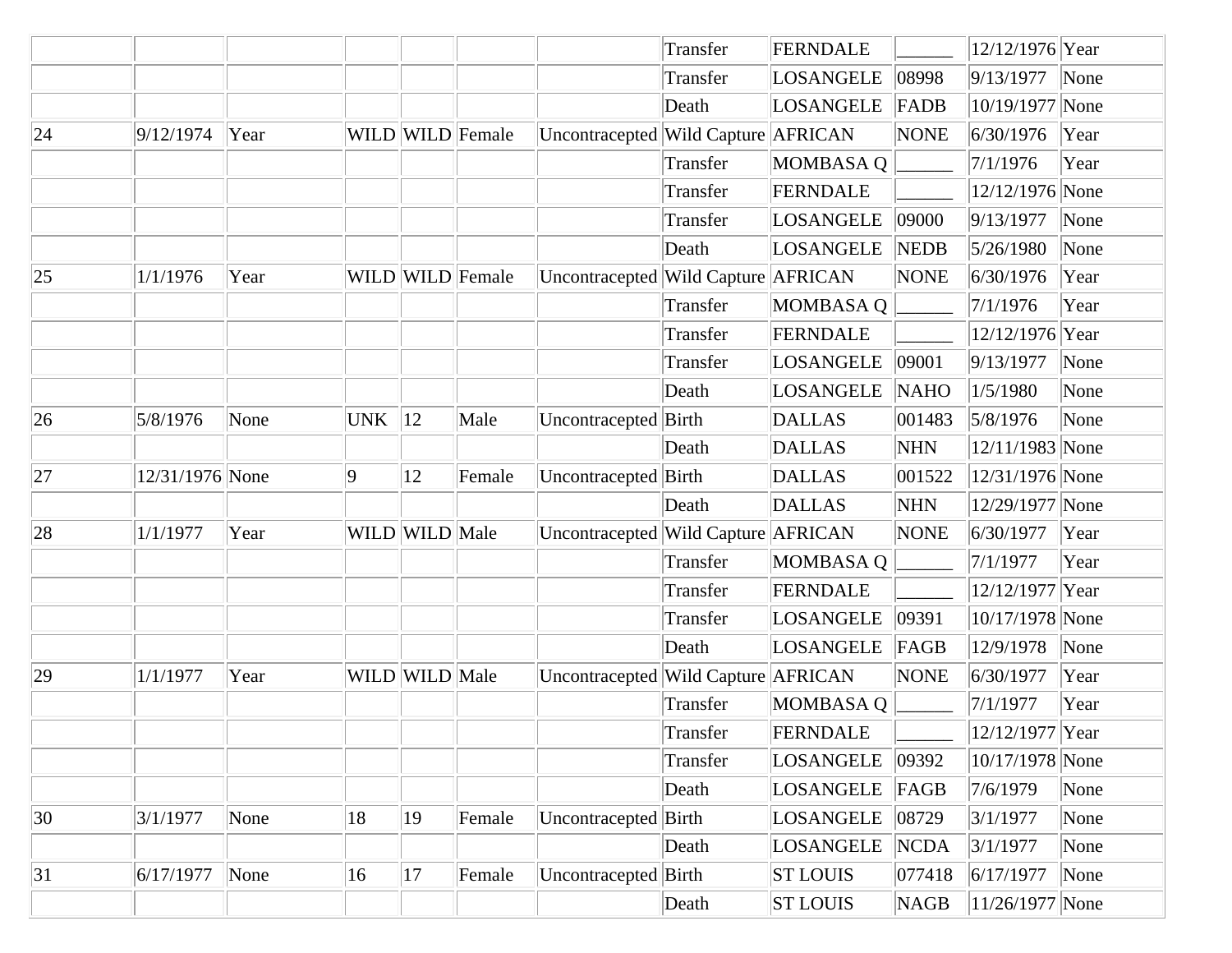| 32           | 9/25/1977       | None | <b>UNK</b> |    | UNK Male | Uncontracepted Birth |          | <b>DALLAS</b>    | 001585      | 9/25/1977       | None |
|--------------|-----------------|------|------------|----|----------|----------------------|----------|------------------|-------------|-----------------|------|
|              |                 |      |            |    |          |                      | Death    | <b>DALLAS</b>    | <b>NHN</b>  | 6/21/1978       | None |
| 33           | 2/1/1978        | None | 16         | 17 | Female   | Uncontracepted Birth |          | <b>ST LOUIS</b>  | 078402      | 2/1/1978        | None |
|              |                 |      |            |    |          |                      | Death    | <b>ST LOUIS</b>  | FAGB        | 3/6/1978        | None |
| 34           | 4/30/1978       | None | <b>UNK</b> | 12 | Female   | Uncontracepted Birth |          | <b>DALLAS</b>    | 001627      | 4/30/1978       | None |
|              |                 |      |            |    |          |                      | Death    | <b>DALLAS</b>    | <b>NHN</b>  | 11/22/1980 None |      |
| 35           | 12/14/1978 None |      | 26         | 12 | Female   | Uncontracepted Birth |          | <b>DALLAS</b>    | 001682      | 12/14/1978 None |      |
|              |                 |      |            |    |          |                      | Death    | <b>DALLAS</b>    | <b>NHXX</b> | 3/20/1998       | None |
| 36           | 6/4/1979        | None | 29         | 24 | Female   | Uncontracepted Birth |          | <b>LOSANGELE</b> | 09738       | 6/4/1979        | None |
|              |                 |      |            |    |          |                      | Death    | <b>LOSANGELE</b> | FEGB        | 12/13/1979 None |      |
| 37           | 7/22/1979       | None | 15         | 12 | Female   | Uncontracepted Birth |          | <b>DALLAS</b>    | 001728      | 7/22/1979       | None |
|              |                 |      |            |    |          |                      | Death    | <b>DALLAS</b>    | <b>NHN</b>  | 12/17/1985 None |      |
| 38           | 9/18/1979       | None | 29         | 25 | Male     | Uncontracepted       | Birth    | <b>LOSANGELE</b> | 09822       | 9/18/1979       | None |
|              |                 |      |            |    |          |                      | Death    | <b>LOSANGELE</b> | <b>FEDX</b> | 9/24/1979       | None |
| 39           | 2/1/1980        | None | 29         | 24 | Male     | Uncontracepted Birth |          | <b>LOSANGELE</b> | 09945       | 2/1/1980        | None |
|              |                 |      |            |    |          |                      | Transfer | <b>DALLAS</b>    | 002654      | 8/28/1980       | None |
|              |                 |      |            |    |          |                      | Death    | <b>DALLAS</b>    | <b>FHAX</b> | 9/18/1984       | None |
| 40           | 3/8/1980        | None | 26         | 12 | Male     | Uncontracepted       | Birth    | <b>DALLAS</b>    | 001809      | 3/8/1980        | None |
|              |                 |      |            |    |          |                      | Transfer | <b>SAN ANTON</b> | 801038      | 10/7/1980       | None |
|              |                 |      |            |    |          |                      | Death    | <b>SAN ANTON</b> | <b>NHN</b>  | 3/3/1988        | None |
| 41           | 10/20/1980 None |      | 26         | 12 | Female   | Uncontracepted Birth |          | <b>DALLAS</b>    | 002702      | 10/20/1980 None |      |
|              |                 |      |            |    |          |                      | Transfer | <b>SAN ANTON</b> | 810316      | 3/6/1981        | None |
|              |                 |      |            |    |          |                      | Death    | <b>SAN ANTON</b> | <b>NHN</b>  | 5/10/1982       | None |
| 42           | 2/14/1981       | None | 15         | 35 | Female   | Uncontracepted Birth |          | <b>DALLAS</b>    | 812791      | 2/14/1981       | None |
|              |                 |      |            |    |          |                      | Transfer | HOLIDAY          |             | 3/5/1982        | None |
|              |                 |      |            |    |          |                      | Transfer | SANDIEGOZ        | 282042      | 3/6/1982        | None |
|              |                 |      |            |    |          |                      | Transfer | $SD-WAP$         | 282042      | 11/18/1991 None |      |
|              |                 |      |            |    |          |                      | Transfer | <b>JOHNSON L</b> |             | 1/11/1993       | None |
|              |                 |      |            |    |          |                      | Go LTF   | <b>JOHNSON L</b> |             | 1/11/1993       | None |
| $ 43\rangle$ | 6/3/1981        | None | 26         | 12 | Male     | Uncontracepted Birth |          | <b>DALLAS</b>    | 812929      | 6/3/1981        | None |
|              |                 |      |            |    |          |                      | Transfer | <b>HOLIDAY</b>   |             | 3/5/1982        | None |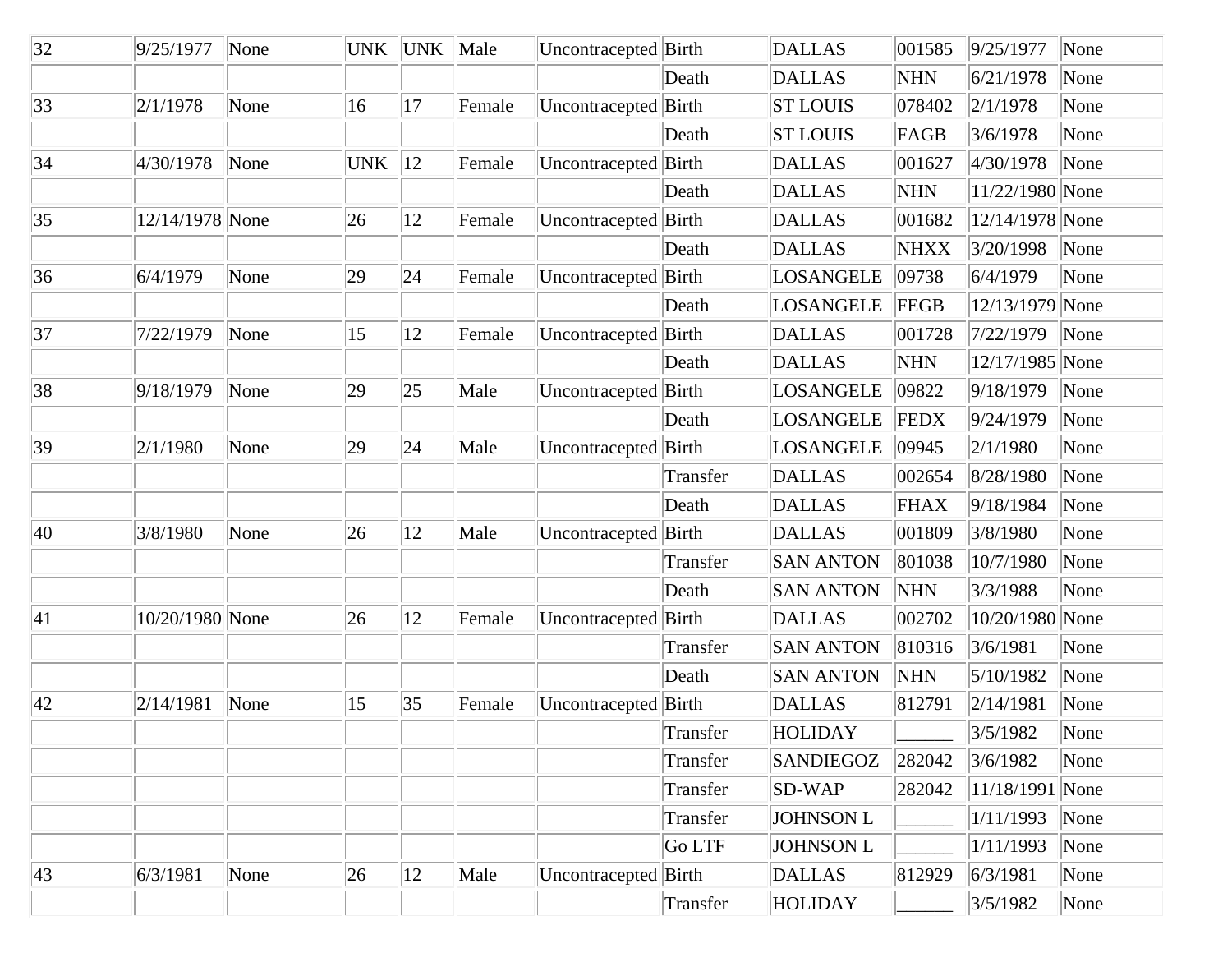|                  |                 |      |    |              |        |                      | Transfer | SANDIEGOZ        | 282041      | 3/6/1982           | None |
|------------------|-----------------|------|----|--------------|--------|----------------------|----------|------------------|-------------|--------------------|------|
|                  |                 |      |    |              |        |                      | Death    | SANDIEGOZ        | <b>NHXX</b> | 2/10/1990          | None |
| 44               | 6/13/1981       | None | 15 | 37           | Female | Uncontracepted Birth |          | <b>DALLAS</b>    | 812940      | 6/13/1981          | None |
|                  |                 |      |    |              |        |                      | Death    | <b>DALLAS</b>    | <b>NHN</b>  | 6/21/1981          | None |
| 45               | 10/17/1981 None |      | 15 | 35           | Male   | Uncontracepted Birth |          | <b>DALLAS</b>    | 813086      | 10/17/1981 None    |      |
|                  |                 |      |    |              |        |                      | Transfer | <b>MEMPHIS</b>   | 5682        | 10/11/1983 None    |      |
|                  |                 |      |    |              |        |                      | Death    | <b>MEMPHIS</b>   | <b>NHN</b>  | 5/13/1987          | None |
| 46               | 9/22/1982       | None | 39 | 37           | Male   | Uncontracepted Birth |          | <b>DALLAS</b>    | 823149      | 9/22/1982          | None |
|                  |                 |      |    |              |        |                      | Transfer | <b>MEMPHIS</b>   | 5449        | 7/21/1983          | None |
|                  |                 |      |    |              |        |                      | Death    | <b>MEMPHIS</b>   | <b>NHN</b>  | 1/1/1999           | None |
| 47               | 2/28/1982       | None | 26 | 12           | Male   | Uncontracepted Birth |          | <b>DALLAS</b>    | 823155      | 2/28/1982          | None |
|                  |                 |      |    |              |        |                      | Death    | <b>DALLAS</b>    | <b>NHN</b>  | 3/1/1982           | None |
| 48               | 7/22/1982       | None | 15 | 35           | Male   | Uncontracepted Birth |          | <b>DALLAS</b>    | 823334      | 7/22/1982          | None |
|                  |                 |      |    |              |        |                      | Death    | <b>DALLAS</b>    | <b>NHN</b>  | 7/2/1988           | None |
| 49               | 2/13/1982       | None | 39 | 37           | Male   | Uncontracepted Birth |          | <b>DALLAS</b>    | 823375      | 2/13/1982          | None |
|                  |                 |      |    |              |        |                      | Transfer | <b>MEMPHIS</b>   | 5448        | 7/21/1983          | None |
|                  |                 |      |    |              |        |                      | Death    | <b>MEMPHIS</b>   | <b>NHN</b>  | 8/13/1983          | None |
| 50               | 10/8/1982       | None | 26 | 12           | Female | Uncontracepted Birth |          | <b>DALLAS</b>    | 823386      | 10/8/1982          | None |
|                  |                 |      |    |              |        |                      | Death    | <b>DALLAS</b>    | FCAB        | 11/10/1982 None    |      |
| $\vert 51 \vert$ | 10/21/1982 None |      | 43 | 42           | Male   | Uncontracepted Birth |          | <b>SANDIEGOZ</b> | 783392      | 10/21/1982 None    |      |
|                  |                 |      |    |              |        |                      | Transfer | $SD-WAP$         | 783392      | 7/5/1983           | None |
|                  |                 |      |    |              |        |                      | Death    | <b>SD-WAP</b>    | <b>NHN</b>  | 5/27/1985          | None |
| 52               | 5/22/1983       | None | 26 | 12           | Female | Uncontracepted Birth |          | <b>DALLAS</b>    | 833637      | 5/22/1983          | None |
|                  |                 |      |    |              |        |                      | Death    | <b>DALLAS</b>    | <b>NHN</b>  | 5/27/1983          | None |
| 53               | 5/30/1983       | None | 39 | 37           | Female | Uncontracepted Birth |          | <b>DALLAS</b>    | 833645      | $ 5/30/1983 $ None |      |
|                  |                 |      |    |              |        |                      | Transfer | <b>MEMPHIS</b>   | 5683        | 10/11/1983 None    |      |
|                  |                 |      |    |              |        |                      | Death    | <b>MEMPHIS</b>   | <b>NHN</b>  | 5/25/1989          | None |
| 54               | 7/11/1983       | None | 15 | 35           | Female | Uncontracepted Birth |          | <b>DALLAS</b>    | 833713      | 7/11/1983          | None |
|                  |                 |      |    |              |        |                      | Transfer | <b>MEMPHIS</b>   | 5887        | 12/13/1983 None    |      |
|                  |                 |      |    |              |        |                      | Death    | <b>MEMPHIS</b>   | <b>NHN</b>  | 10/3/1998          | None |
| 55               | 9/7/1983        | None | 43 | $ 42\rangle$ | Male   | Uncontracepted Birth |          | <b>SANDIEGOZ</b> | 783849      | 9/7/1983           | None |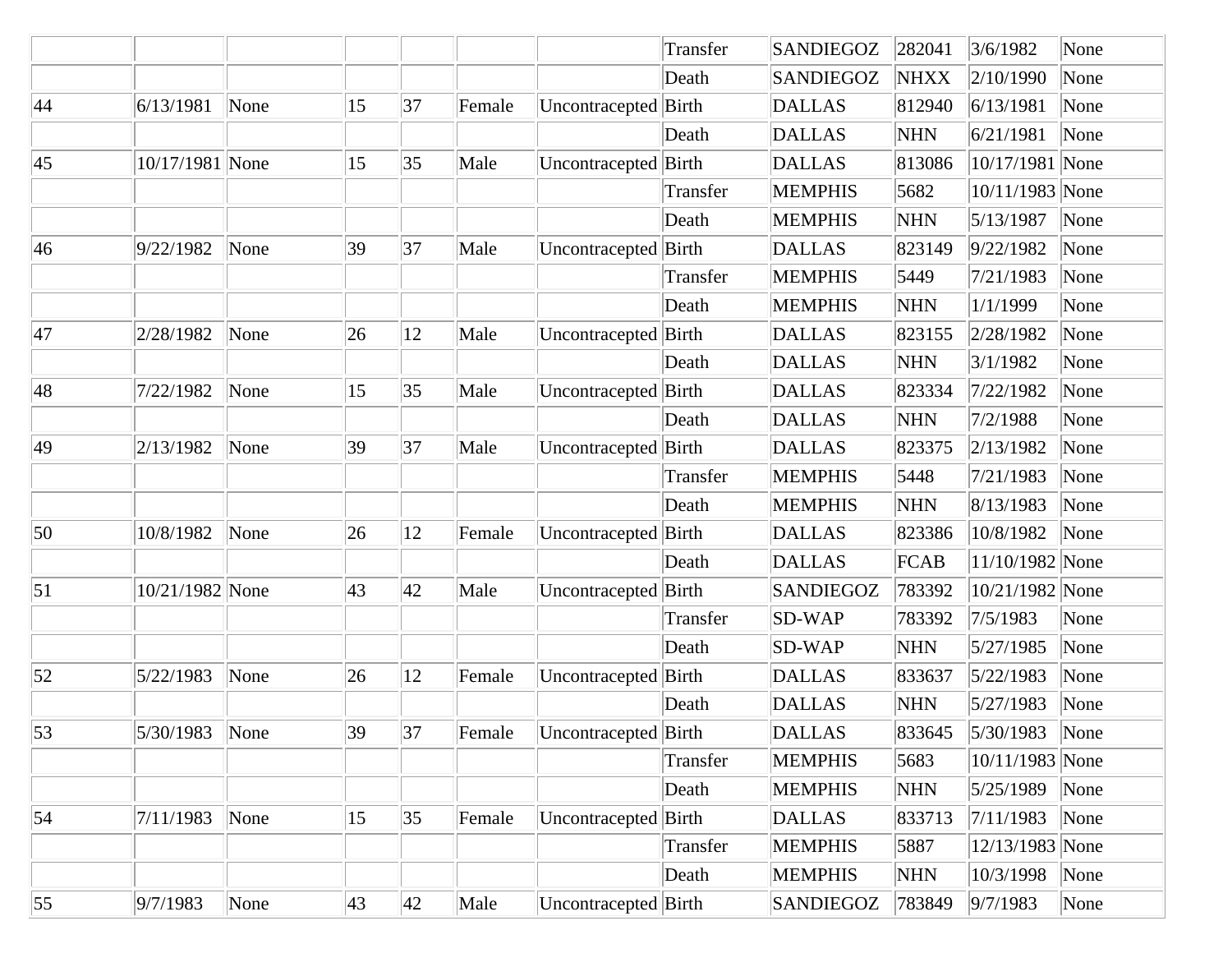|    |                 |      |              |              |        |                      | Death    | <b>SANDIEGOZ</b> | <b>NHN</b>  | 12/29/1983 None    |                           |
|----|-----------------|------|--------------|--------------|--------|----------------------|----------|------------------|-------------|--------------------|---------------------------|
| 56 | 12/20/1983 None |      | 26           | 12           | Female | Uncontracepted       | Birth    | <b>DALLAS</b>    | 833891      | 12/20/1983 None    |                           |
|    |                 |      |              |              |        |                      | Death    | <b>DALLAS</b>    | <b>HHAL</b> | 12/20/1983 None    |                           |
| 57 | 2/21/1984       | None | 15           | 35           | Female | Uncontracepted       | Birth    | <b>DALLAS</b>    | 843920      | 2/21/1984          | None                      |
|    |                 |      |              |              |        |                      | Transfer | <b>SAN ANTON</b> | 841103      | 11/3/1984          | None                      |
|    |                 |      |              |              |        |                      | Death    | <b>SAN ANTON</b> | <b>NHN</b>  | 4/9/1988           | None                      |
| 58 | 4/21/1984       | None | 43           | 42           | Male   | Uncontracepted Birth |          | <b>SANDIEGOZ</b> | 025297      | 4/21/1984          | None                      |
|    |                 |      |              |              |        |                      | Transfer | <b>SD-WAP</b>    | 025297      | 12/15/1984 None    |                           |
|    |                 |      |              |              |        |                      | Death    | SD-WAP           | <b>NHN</b>  | 10/19/1985 None    |                           |
| 59 | 9/29/1984       | None | 39           | 37           | Female | Uncontracepted Birth |          | <b>DALLAS</b>    | 844131      | 9/29/1984          | None                      |
|    |                 |      |              |              |        |                      | Death    | <b>DALLAS</b>    | FBAJ        | 6/28/1988          | None                      |
| 60 | 10/5/1984       | None | 15           | 35           | Female | Uncontracepted Birth |          | <b>DALLAS</b>    | 844135      | 10/5/1984          | None                      |
|    |                 |      |              |              |        |                      | Death    | <b>DALLAS</b>    | ABAB        | 2/5/1988           | None                      |
| 61 | 4/1/1985        | None | 43           | 42           | Female | Uncontracepted Birth |          | <b>SANDIEGOZ</b> | 028104      | 4/1/1985           | None                      |
|    |                 |      |              |              |        |                      | Transfer | <b>SD-WAP</b>    | 028104      | 6/10/1985          | None                      |
|    |                 |      |              |              |        |                      | Transfer | <b>SANDIEGOZ</b> | 028104      | 2/12/1986          | None                      |
|    |                 |      |              |              |        |                      | Death    | <b>SANDIEGOZ</b> | <b>NHN</b>  | 10/11/1988 None    |                           |
| 62 | 7/16/1985       | None | 46           | $\vert$ 54   | Female | Uncontracepted Birth |          | <b>MEMPHIS</b>   | 7408        | 7/16/1985          | None                      |
|    |                 |      |              |              |        |                      | Death    | <b>MEMPHIS</b>   | <b>NHN</b>  | 1/5/1989           | None                      |
| 63 | 10/1/1985       | None | $ 15\rangle$ | 35           | Male   | Uncontracepted Birth |          | <b>DALLAS</b>    | 854484      | 10/1/1985          | None                      |
|    |                 |      |              |              |        |                      | Death    | <b>DALLAS</b>    | <b>NHEX</b> | 12/26/1985 None    |                           |
| 64 | 11/28/1985 None |      | 43           | $ 42\rangle$ | Male   | Uncontracepted       | Birth    | <b>SANDIEGOZ</b> | 030358      | 11/28/1985 None    |                           |
|    |                 |      |              |              |        |                      | Death    | <b>SANDIEGOZ</b> | <b>NHXX</b> | 11/28/1985 None    |                           |
| 65 | 3/20/1986       | None | 46           | 54           | Male   | Uncontracepted       | Birth    | <b>MEMPHIS</b>   | 7857        | 3/20/1986          | None                      |
|    |                 |      |              |              |        |                      | Transfer | <b>ASHEBORO</b>  | 772         | 5/1/1986           | $\sqrt{\frac{1}{2}}$ None |
|    |                 |      |              |              |        |                      | Transfer | <b>MEMPHIS</b>   | 7857        | 3/23/1988          | None                      |
|    |                 |      |              |              |        |                      | Transfer | <b>HOLIDAY</b>   |             | 3/31/1989          | None                      |
|    |                 |      |              |              |        |                      | Transfer | <b>SANDIEGOZ</b> | 589114      | 3/31/1989          | None                      |
|    |                 |      |              |              |        |                      | Death    | <b>SANDIEGOZ</b> | <b>NHXX</b> | 5/26/1989          | None                      |
| 66 | 5/17/1986       | None | $ 15\rangle$ | 35           | Male   | Uncontracepted Birth |          | <b>DALLAS</b>    | 864664      | $ 5/17/1986 $ None |                           |
|    |                 |      |              |              |        |                      | Transfer | <b>MEMPHIS</b>   | 9279        | 12/27/1986 None    |                           |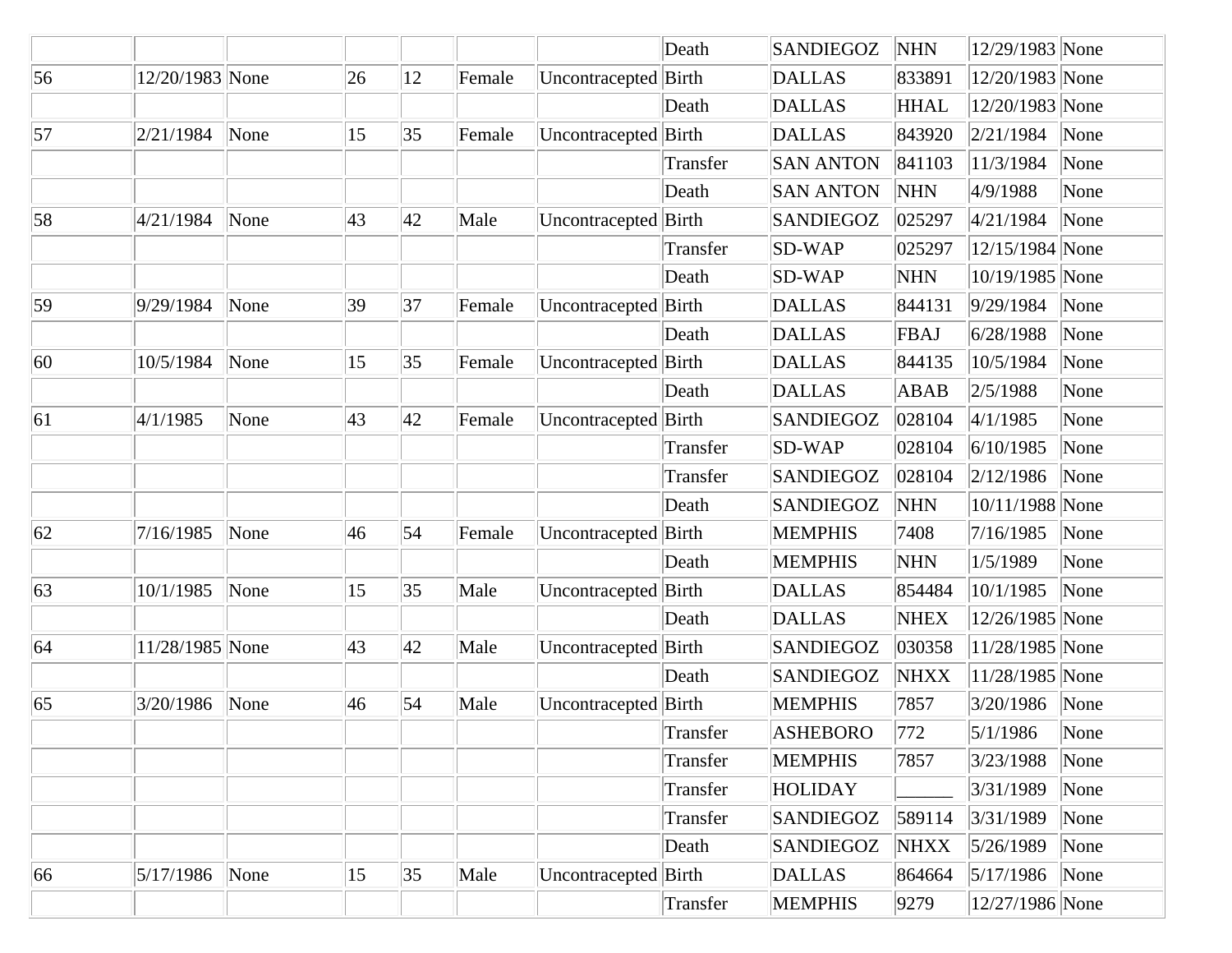|    |                 |      |    |              |        |                        | Death    | <b>MEMPHIS</b>   | <b>NHN</b>  | 4/22/1993       | None |
|----|-----------------|------|----|--------------|--------|------------------------|----------|------------------|-------------|-----------------|------|
| 67 | 7/17/1986       | None | 43 | 42           | Male   | Uncontracepted         | Birth    | <b>SANDIEGOZ</b> | 031659      | 7/17/1986       | None |
|    |                 |      |    |              |        |                        | Death    | SANDIEGOZ        | <b>NHXX</b> | 7/23/1986       | None |
| 68 | 8/1/1986        | None | 48 | 59           | Male   | Uncontracepted         | Birth    | <b>DALLAS</b>    | 864779      | 8/1/1986        | None |
|    |                 |      |    |              |        |                        | Transfer | PHILADELP        | 101685      | 4/8/1988        | None |
|    |                 |      |    |              |        |                        | Death    | PHILADELP        | <b>NIAK</b> | 7/9/1988        | None |
| 69 | 11/5/1986       | None | 46 | 54           | Male   | Uncontracepted Birth   |          | <b>MEMPHIS</b>   | 8452        | 11/5/1986       | None |
|    |                 |      |    |              |        |                        | Death    | <b>MEMPHIS</b>   | <b>NHN</b>  | 6/10/1987       | None |
| 70 | 12/29/1986 None |      | 15 | $ 35\rangle$ | Male   | Uncontracepted Birth   |          | <b>DALLAS</b>    | 864866      | 12/29/1986 None |      |
|    |                 |      |    |              |        |                        | Death    | <b>DALLAS</b>    | <b>HCN</b>  | 12/29/1986 None |      |
| 71 | 3/9/1987        | None | 43 | $ 42\rangle$ | Female | Uncontracepted Birth   |          | SANDIEGOZ        | 587036      | 3/9/1987        | None |
|    |                 |      |    |              |        |                        | Transfer | <b>HOLIDAY</b>   |             | 10/5/1988       | None |
|    |                 |      |    |              |        |                        | Go LTF   | <b>HOLIDAY</b>   |             | 10/5/1988       | None |
| 72 | 4/7/1987        | None | 48 | 59           | Female | Uncontracepted Birth   |          | <b>DALLAS</b>    | 874921      | 4/7/1987        | None |
|    |                 |      |    |              |        |                        | Death    | <b>DALLAS</b>    | FBAG        | 7/31/1988       | None |
| 73 | 6/12/1987       | None | 46 | $\vert$ 54   | Female | Uncontracepted Birth   |          | <b>MEMPHIS</b>   | 8899        | 6/12/1987       | None |
|    |                 |      |    |              |        |                        | Death    | <b>MEMPHIS</b>   | <b>NHN</b>  | 2/11/1991       | None |
| 74 | 7/4/1987        | None | 15 | 60           | Female | Uncontracepted Birth   |          | <b>DALLAS</b>    | 876005      | 7/4/1987        | None |
|    |                 |      |    |              |        |                        | Death    | <b>DALLAS</b>    | <b>IHAX</b> | 7/7/1987        | None |
| 75 | 9/18/1987       | None | 15 | 35           | Male   | Uncontracepted Birth   |          | <b>DALLAS</b>    | 876066      | 9/18/1987       | None |
|    |                 |      |    |              |        |                        | Death    | <b>DALLAS</b>    | 876066      | 12/20/2009 None |      |
| 76 | 11/3/1987       | None | 43 | 61           |        | Unknown Uncontracepted | Birth    | SANDIEGOZ        | 587373      | 11/3/1987       | None |
|    |                 |      |    |              |        |                        | Death    | <b>SANDIEGOZ</b> | <b>NHXX</b> | 11/3/1987       | None |
| 77 | 11/13/1987 None |      | 46 | 62           | Male   | Uncontracepted         | Birth    | <b>MEMPHIS</b>   | 9297        | 11/13/1987 None |      |
|    |                 |      |    |              |        |                        | Death    | <b>MEMPHIS</b>   | <b>NHN</b>  | 11/15/1988 None |      |
| 78 | 12/14/1987 None |      | 48 | 59           | Male   | Uncontracepted Birth   |          | <b>DALLAS</b>    | 876101      | 12/14/1987 None |      |
|    |                 |      |    |              |        |                        | Death    | <b>DALLAS</b>    | <b>NHAA</b> | 12/14/1987 None |      |
| 79 | 1/19/1988       | None | 46 | 54           | Male   | Uncontracepted Birth   |          | <b>MEMPHIS</b>   | 9360        | 1/19/1988       | None |
|    |                 |      |    |              |        |                        | Death    | <b>MEMPHIS</b>   | <b>NHN</b>  | 1/19/1988       | None |
| 80 | 5/3/1988        | None | 15 | 35           | Male   | Uncontracepted Birth   |          | <b>DALLAS</b>    | 886204      | 5/3/1988        | None |
|    |                 |      |    |              |        |                        | Death    | <b>DALLAS</b>    | NCAX        | 5/30/1988       | None |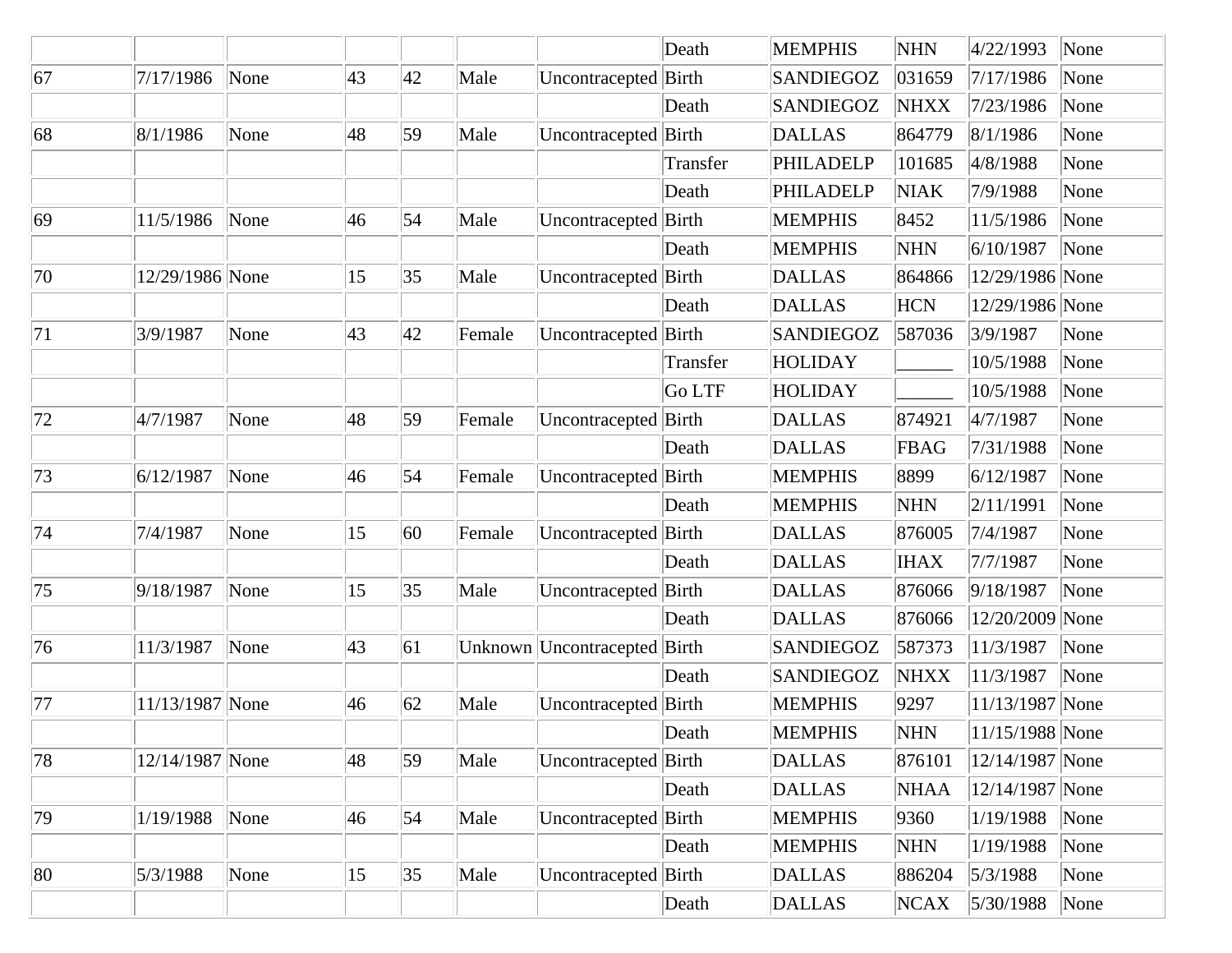| 81 | 6/5/1988        | None | 66         | 53           | Male           | Uncontracepted Birth |          | <b>MEMPHIS</b>   | 9553        | 6/5/1988        | None |
|----|-----------------|------|------------|--------------|----------------|----------------------|----------|------------------|-------------|-----------------|------|
|    |                 |      |            |              |                |                      | Transfer | <b>DALLAS</b>    | 917013      | 3/21/1991       | None |
|    |                 |      |            |              |                |                      | Transfer | <b>CHICAGOBR</b> | 930022      | 3/4/1993        | None |
|    |                 |      |            |              |                |                      | Death    | <b>CHICAGOBR</b> | <b>NHN</b>  | 5/3/1997        | None |
| 82 | 6/8/1988        | None | 43         | 42           | Female         | Uncontracepted Birth |          | <b>SANDIEGOZ</b> | 588274      | 6/8/1988        | None |
|    |                 |      |            |              |                |                      | Death    | <b>SANDIEGOZ</b> | <b>NHXX</b> | 6/9/1991        | None |
| 83 | 6/24/1988       | None | 48         | $ 59\rangle$ | Male           | Uncontracepted Birth |          | <b>DALLAS</b>    | 886253      | 6/24/1988       | None |
|    |                 |      |            |              |                |                      | Death    | <b>DALLAS</b>    | <b>IBAX</b> | 6/24/1988       | None |
| 84 | 9/4/1988        | None | 46         | $\vert$ 54   | Male           | Uncontracepted Birth |          | <b>MEMPHIS</b>   | 9958        | 9/4/1988        | None |
|    |                 |      |            |              |                |                      | Death    | <b>MEMPHIS</b>   | <b>NHN</b>  | 10/15/1992 None |      |
| 85 | 9/29/1988       | None | <b>UNK</b> | UNK          | Male           | Uncontracepted Birth |          | <b>BULAWAYO</b>  |             | 9/29/1988       | None |
|    |                 |      |            |              |                |                      | Transfer | <b>CINCINNAT</b> | 192040      | 9/30/1991       | None |
|    |                 |      |            |              |                |                      | Transfer | SANDIEGOZ        | 591508      | 9/30/1991       | None |
|    |                 |      |            |              |                |                      | Death    | <b>SANDIEGOZ</b> | 591508      | 3/6/2010        | None |
| 86 | 10/8/1988       | None | 43         | 61           | Female         | Uncontracepted       | Birth    | <b>SANDIEGOZ</b> | 588374      | 10/8/1988       | None |
|    |                 |      |            |              |                |                      | Death    | <b>SANDIEGOZ</b> | <b>IHXX</b> | 10/8/1988       | None |
| 87 | 11/19/1988 None |      | 66         | 62           | Female         | Uncontracepted       | Birth    | <b>MEMPHIS</b>   | 10080       | 11/19/1988 None |      |
|    |                 |      |            |              |                |                      | Death    | <b>MEMPHIS</b>   | <b>NHN</b>  | 11/19/1988 None |      |
| 88 | 1/18/1989       | None | 15         | 35           | Female         | Uncontracepted       | Birth    | <b>DALLAS</b>    | 896459      | 1/18/1989       | None |
|    |                 |      |            |              |                |                      | Death    | <b>DALLAS</b>    | <b>NHAX</b> | 2/24/1989       | None |
| 90 | 4/10/1989       | None | 46         | 54           | Male           | Uncontracepted       | Birth    | <b>MEMPHIS</b>   | 10235       | 4/10/1989       | None |
|    |                 |      |            |              |                |                      | Death    | <b>MEMPHIS</b>   | <b>NHN</b>  | 4/10/1989       | None |
| 91 | 5/13/1989       | None | 43         | 42           | Male           | Uncontracepted Birth |          | <b>SANDIEGOZ</b> | 589172      | 5/13/1989       | None |
|    |                 |      |            |              |                |                      | Death    | <b>SANDIEGOZ</b> | <b>NHXX</b> | 7/21/1989       | None |
| 92 | 6/1/1989        | Year |            |              | UNK UNK Female | Uncontracepted Birth |          | <b>BULAWAYO</b>  |             | 6/1/1989        | Year |
|    |                 |      |            |              |                |                      | Transfer | <b>CINCINNAT</b> | 192041      | 9/30/1991       | None |
|    |                 |      |            |              |                |                      | Transfer | SANDIEGOZ        | 591509      | 9/30/1991       | None |
|    |                 |      |            |              |                |                      | Death    | SANDIEGOZ        | <b>NHXX</b> | 1/17/2000       | None |
| 93 | 6/1/1989        | Year | <b>UNK</b> | UNK Male     |                | Uncontracepted Birth |          | <b>BULAWAYO</b>  |             | 6/1/1989        | Year |
|    |                 |      |            |              |                |                      | Transfer | PHILADELP        | 102425      | 10/2/1991       | None |
|    |                 |      |            |              |                |                      | Transfer | DALLAS           | 948950      | 6/3/1994        | None |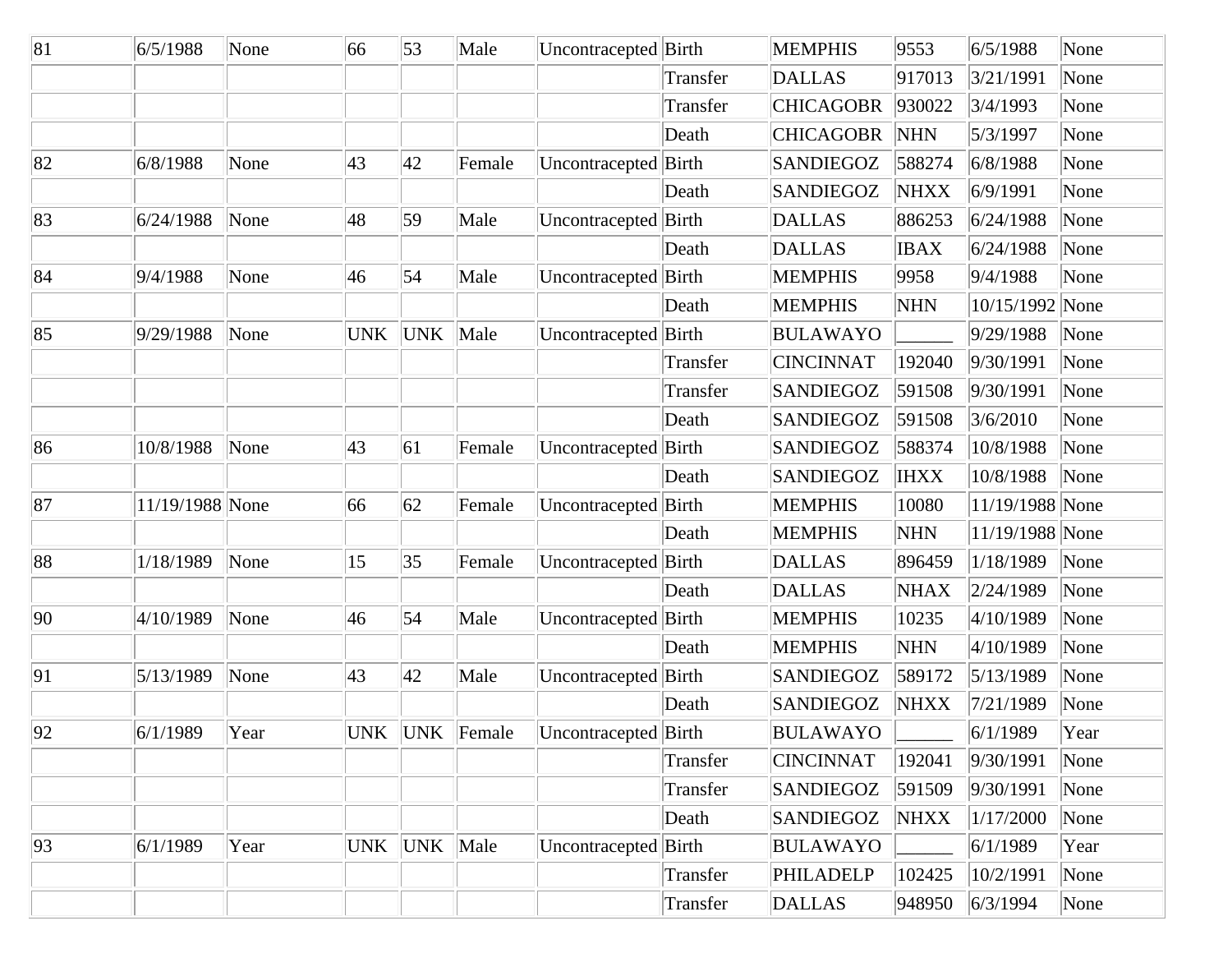|     |                 |      |            |            |        |                      | Death    | <b>DALLAS</b>    | 948950      | 6/12/2007          | None |
|-----|-----------------|------|------------|------------|--------|----------------------|----------|------------------|-------------|--------------------|------|
| 94  | 6/1/1989        | Year | <b>UNK</b> | <b>UNK</b> | Female | Uncontracepted       | Birth    | <b>BULAWAYO</b>  |             | 6/1/1989           | Year |
|     |                 |      |            |            |        |                      | Transfer | PHILADELP        | 102426      | 10/2/1991          | None |
|     |                 |      |            |            |        |                      | Death    | <b>PHILADELP</b> | <b>NIXX</b> | 1/1/1992           | None |
| 95  | 8/30/1989       | None | 15         | 35         | Female | Uncontracepted       | Birth    | <b>DALLAS</b>    | 896598      | 8/30/1989          | None |
|     |                 |      |            |            |        |                      | Death    | <b>DALLAS</b>    | <b>AHXX</b> | 7/6/2001           | None |
| 96  | 11/30/1989 None |      | 46         | 54         | Male   | Uncontracepted Birth |          | <b>MEMPHIS</b>   | 10932       | 11/30/1989 None    |      |
|     |                 |      |            |            |        |                      | Transfer | <b>SANDIEGOZ</b> | 590268      | 5/23/1990          | None |
|     |                 |      |            |            |        |                      | Transfer | $SD-WAP$         | 590268      | 11/18/1991 None    |      |
|     |                 |      |            |            |        |                      | Death    | SD-WAP           | <b>NHN</b>  | 2/15/1992          | None |
| 97  | 1/8/1990        | None | 43         | 42         | Male   | Uncontracepted Birth |          | <b>SANDIEGOZ</b> | 590018      | 1/8/1990           | None |
|     |                 |      |            |            |        |                      | Death    | <b>SANDIEGOZ</b> | <b>NHN</b>  | 1/9/1990           | None |
| 98  | 5/4/1990        | None | 15         | 35         | Female | Uncontracepted Birth |          | <b>DALLAS</b>    | 906804      | 5/4/1990           | None |
|     |                 |      |            |            |        |                      | Death    | <b>DALLAS</b>    | <b>NHXX</b> | 11/5/2000          | None |
| 99  | 5/15/1990       | None | 43         | 82         | Male   | Uncontracepted Birth |          | <b>SANDIEGOZ</b> | 590219      | 5/15/1990          | None |
|     |                 |      |            |            |        |                      | Transfer | $SD-WAP$         | 590219      | 11/18/1991 None    |      |
|     |                 |      |            |            |        |                      | Death    | <b>SD-WAP</b>    | <b>NHN</b>  | 3/1/1992           | None |
| 100 | 9/25/1990       | None | 46         | $\vert$ 54 | Female | Uncontracepted       | Birth    | <b>MEMPHIS</b>   | 11657       | 9/25/1990          | None |
|     |                 |      |            |            |        |                      | Death    | <b>MEMPHIS</b>   | <b>NHN</b>  | 9/27/1990          | None |
| 101 | 12/21/1990 None |      | 15         | 35         | Male   | Uncontracepted       | Birth    | <b>DALLAS</b>    | 906950      | 12/21/1990 None    |      |
|     |                 |      |            |            |        |                      | Death    | <b>DALLAS</b>    | FHAB        | 12/25/1990 None    |      |
| 102 | 5/3/1991        | None | 46         | 54         | Female | Uncontracepted       | Birth    | <b>MEMPHIS</b>   | 11967       | 5/3/1991           | None |
|     |                 |      |            |            |        |                      | Death    | <b>MEMPHIS</b>   | <b>NHN</b>  | 5/5/1991           | None |
| 103 | 6/9/1991        | None | 96         | 82         | Male   | Uncontracepted       | Birth    | <b>SANDIEGOZ</b> | 591357      | 6/9/1991           | None |
|     |                 |      |            |            |        |                      | Death    | <b>SANDIEGOZ</b> | <b>IHN</b>  | 6/9/1991           | None |
| 104 | 8/5/1991        | None | 15         | 35         | Male   | Uncontracepted Birth |          | <b>DALLAS</b>    | 917212      | 8/5/1991           | None |
|     |                 |      |            |            |        |                      | Transfer | <b>CHICAGOBR</b> | 930023      | 4/3/1993           | None |
|     |                 |      |            |            |        |                      | Death    | <b>CHICAGOBR</b> | <b>NHN</b>  | 7/28/1996          | None |
| 105 | 12/30/1991 None |      | 46         | $\vert$ 54 | Female | Uncontracepted Birth |          | <b>MEMPHIS</b>   | 12625       | 12/30/1991 None    |      |
|     |                 |      |            |            |        |                      | Death    | <b>MEMPHIS</b>   | <b>NHN</b>  | 12/30/1991 None    |      |
| 106 | 2/11/1992       | None | 85         | 92         | Male   | Uncontracepted Birth |          | <b>SANDIEGOZ</b> | 592033      | $ 2/11/1992 $ None |      |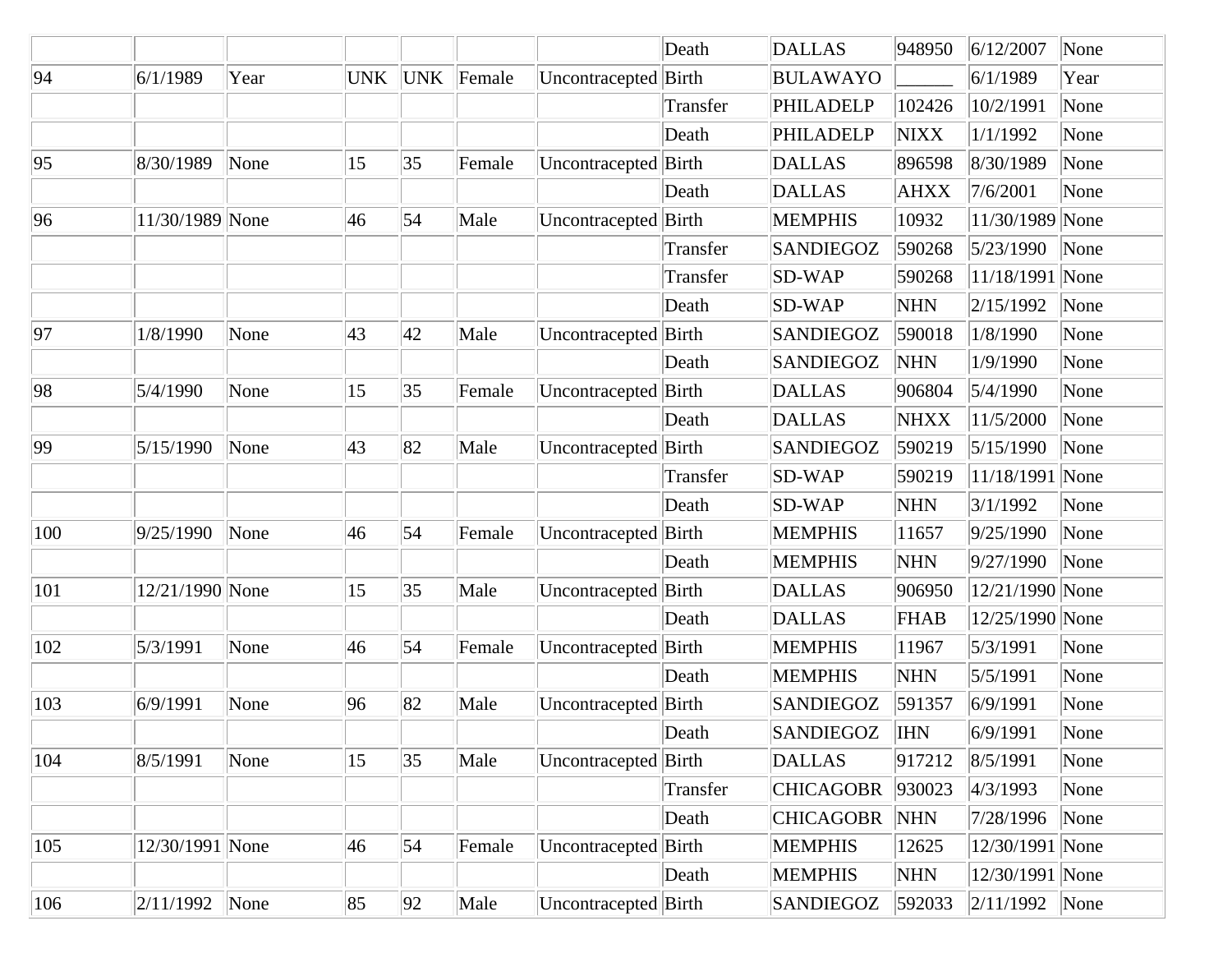|     |                 |      |            |              |        |                      | Transfer | <b>MEMPHIS</b>   | 14091       | 11/10/1993 None        |                             |
|-----|-----------------|------|------------|--------------|--------|----------------------|----------|------------------|-------------|------------------------|-----------------------------|
|     |                 |      |            |              |        |                      | Transfer | <b>PEACE RV</b>  |             | 12/29/2003 None        |                             |
|     |                 |      |            |              |        |                      | Death    | <b>PEACE RV</b>  | <b>FHCB</b> | 3/8/2004               | None                        |
| 107 | 2/16/1992       | None | <b>UNK</b> | $ 42\rangle$ | Female | Uncontracepted       | Birth    | <b>SD-WAP</b>    | 692062      | 2/16/1992              | None                        |
|     |                 |      |            |              |        |                      | Death    | SD-WAP           | <b>NHN</b>  | 2/16/1992              | None                        |
| 108 | 9/26/1992       | None | 46         | 54           | Female | Uncontracepted Birth |          | <b>MEMPHIS</b>   | 13283       | 9/26/1992              | None                        |
|     |                 |      |            |              |        |                      | Death    | <b>MEMPHIS</b>   | <b>NHN</b>  | 9/28/1992              | None                        |
| 109 | 11/27/1992 None |      | 85         | 92           | Male   | Uncontracepted Birth |          | <b>SANDIEGOZ</b> | 592438      | 11/27/1992 None        |                             |
|     |                 |      |            |              |        |                      | Death    | <b>SANDIEGOZ</b> | <b>NHN</b>  | 12/27/1992 None        |                             |
| 110 | 4/30/1993       | None | 46         | 54           | Female | Uncontracepted Birth |          | <b>MEMPHIS</b>   | 13648       | 4/30/1993              | None                        |
|     |                 |      |            |              |        |                      | Death    | <b>MEMPHIS</b>   | <b>NHN</b>  | 5/3/1993               | None                        |
| 111 | 7/3/1993        | None | 85         | 92           | Male   | Uncontracepted Birth |          | <b>SANDIEGOZ</b> | 593283      | 7/3/1993               | None                        |
|     |                 |      |            |              |        |                      | Transfer | <b>MEMPHIS</b>   | 14092       | 11/10/1993 None        |                             |
|     |                 |      |            |              |        |                      | Transfer | <b>MARFA</b>     | UNK         | 1/29/2007              | None                        |
|     |                 |      |            |              |        |                      | Go LTF   | <b>MARFA</b>     | <b>UNK</b>  | 1/29/2007              | None                        |
| 112 | 12/31/1993 None |      | 46         | 54           | Female | Uncontracepted Birth |          | <b>MEMPHIS</b>   | 14186       | 12/31/1993 None        |                             |
|     |                 |      |            |              |        |                      | Death    | <b>MEMPHIS</b>   | <b>NHN</b>  | 2/1/2004               | None                        |
| 113 | 3/12/1994       | None | 85         | 92           | Male   | Uncontracepted Birth |          | <b>SANDIEGOZ</b> | 594086      | 3/12/1994              | None                        |
|     |                 |      |            |              |        |                      | Death    | <b>SANDIEGOZ</b> | <b>NHN</b>  | 4/15/1996              | None                        |
| 114 | 9/25/1994       | None | 46         | 54           | Female | Uncontracepted Birth |          | <b>MEMPHIS</b>   | 14726       | 9/25/1994              | None                        |
|     |                 |      |            |              |        |                      | Transfer | <b>PEACE RV</b>  | 103168      | 12/29/2003 None        |                             |
|     |                 |      |            |              |        |                      | Transfer | <b>MARFA</b>     |             | 3/10/2004              | None                        |
| 115 | 11/1/1994       | None | 85         | 92           | Male   | Uncontracepted Birth |          | <b>SANDIEGOZ</b> | 594450      | 11/1/1994              | None                        |
|     |                 |      |            |              |        |                      | Transfer | <b>DISNEY AK</b> | 970007      | 12/30/1996 None        |                             |
|     |                 |      |            |              |        |                      | Transfer | JACKSONVL        | 898139      | $\ 12/12/1998\ None\ $ |                             |
| 116 | 2/9/1995        | None | 93         | 98           | Male   | Uncontracepted Birth |          | <b>DALLAS</b>    | 959354      | 2/9/1995               | None                        |
|     |                 |      |            |              |        |                      | Transfer | <b>CHICAGOBR</b> | 970266      | 10/28/1997 None        |                             |
|     |                 |      |            |              |        |                      | Transfer | <b>JACKSON</b>   | 200565      | 6/2/2006               | None                        |
|     |                 |      |            |              |        |                      | Death    | <b>JACKSON</b>   | 200565      | 1/10/2009              | $\left  + \right $ 6 Months |
| 117 | 6/10/1995       | None | 85         | 92           | Female | Uncontracepted Birth |          | <b>SANDIEGOZ</b> | 595275      | 6/10/1995              | None                        |
|     |                 |      |            |              |        |                      | Death    | SANDIEGOZ        | <b>NHN</b>  | 10/27/1995 None        |                             |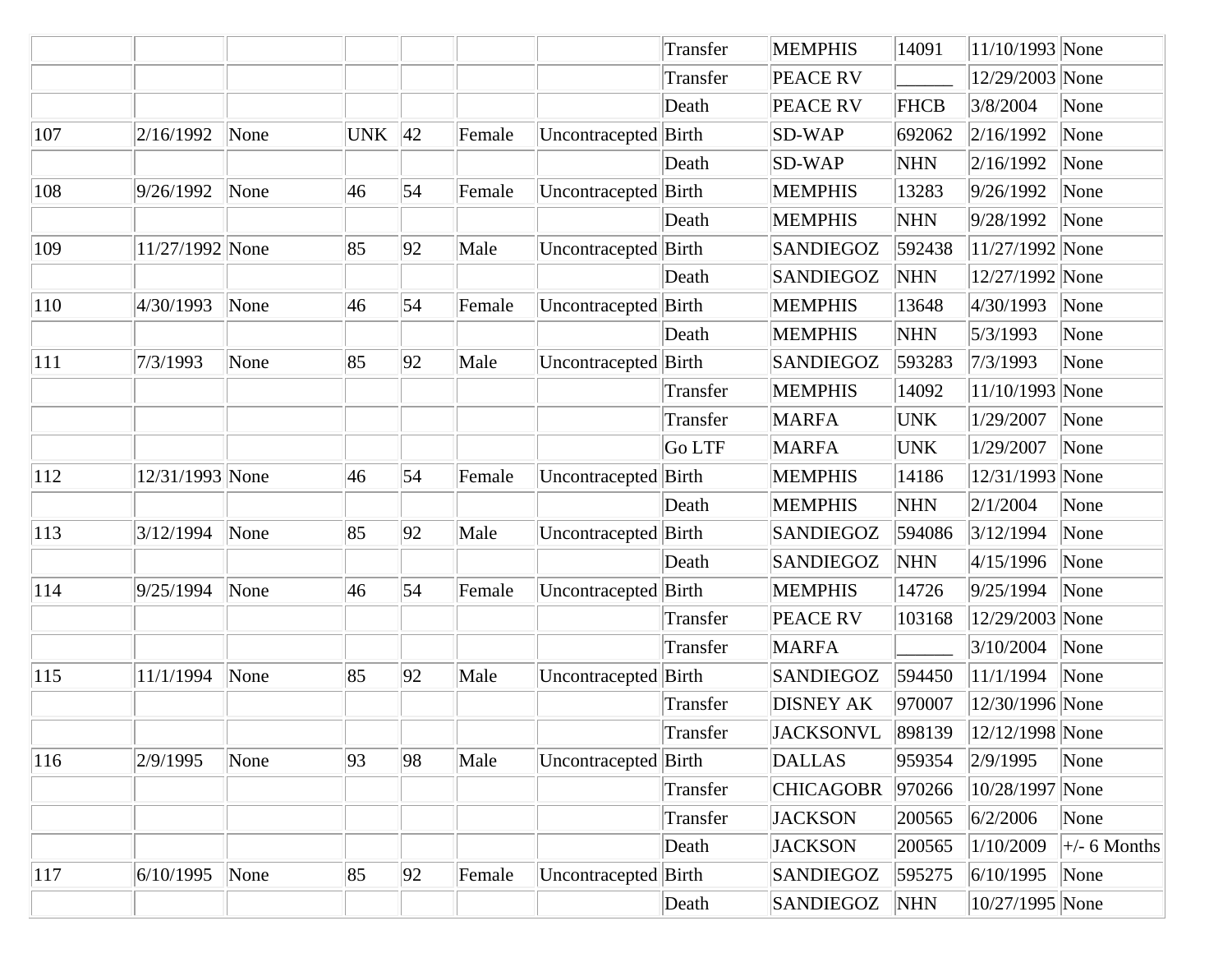| 118 | 11/6/1995       | None | 93  | 98         | Female | Uncontracepted Birth |          | <b>DALLAS</b>    | 959804      | 11/6/1995           | None |
|-----|-----------------|------|-----|------------|--------|----------------------|----------|------------------|-------------|---------------------|------|
|     |                 |      |     |            |        |                      | Transfer | <b>HONOLULU</b>  | 970355      | 10/16/1997 None     |      |
| 119 | 1/14/1996       | None | 85  | 92         | Male   | Uncontracepted Birth |          | <b>SANDIEGOZ</b> | 596008      | 1/14/1996           | None |
|     |                 |      |     |            |        |                      | Death    | <b>SANDIEGOZ</b> | <b>NHN</b>  | 7/2/1997            | None |
| 120 | 6/26/1996       | None | 46  | 54         | Female | Uncontracepted Birth |          | <b>MEMPHIS</b>   | 16155       | 6/26/1996           | None |
|     |                 |      |     |            |        |                      | Transfer | <b>CHICAGOBR</b> | 960303      | 10/28/1996 None     |      |
|     |                 |      |     |            |        |                      | Death    | <b>CHICAGOBR</b> | 960303      | 7/8/2010            | None |
| 121 | 8/12/1996       | None | 106 | 114        | Male   | Uncontracepted Birth |          | <b>MEMPHIS</b>   | 16304       | 8/12/1996           | None |
|     |                 |      |     |            |        |                      | Death    | <b>MEMPHIS</b>   | <b>NHN</b>  | 8/12/1996           | None |
| 122 | 8/19/1996       | None | 85  | 92         | Female | Uncontracepted Birth |          | <b>SANDIEGOZ</b> | 596315      | 8/19/1996           | None |
|     |                 |      |     |            |        |                      | Death    | <b>SANDIEGOZ</b> | <b>NHN</b>  | 10/11/1996 None     |      |
| 123 | 2/2/1997        | None | 93  | 98         | Male   | Uncontracepted Birth |          | <b>DALLAS</b>    | 97B554      | 2/2/1997            | None |
|     |                 |      |     |            |        |                      | Transfer | <b>HONOLULU</b>  | 970354      | 10/16/1997 None     |      |
|     |                 |      |     |            |        |                      | Transfer | <b>HEMKER GF</b> |             | 9/29/2004           | None |
| 124 | 3/12/1997       | None | 46  | $\vert$ 54 | Female | Uncontracepted Birth |          | <b>MEMPHIS</b>   | 16688       | 3/12/1997           | None |
|     |                 |      |     |            |        |                      | Transfer | <b>DISNEY AK</b> | 970214      | 11/6/1997           | None |
|     |                 |      |     |            |        |                      | Transfer | <b>JACKSONVL</b> | 898140      | 12/12/1998 None     |      |
|     |                 |      |     |            |        |                      | Death    | <b>JACKSONVL</b> | 898140      | 1/7/2008            | None |
| 125 | 3/27/1997       | None | 85  | 92         | Male   | Uncontracepted Birth |          | <b>SANDIEGOZ</b> | 597121      | 3/27/1997           | None |
|     |                 |      |     |            |        |                      | Transfer | $SD-WAP$         | 597121      | 10/18/2010 None     |      |
| 126 | 4/13/1997       | None | 106 | 114        | Male   | Uncontracepted Birth |          | <b>MEMPHIS</b>   | 16786       | 4/13/1997           | None |
|     |                 |      |     |            |        |                      | Death    | <b>MEMPHIS</b>   | <b>NHN</b>  | 4/14/1997           | None |
| 127 | 10/25/1997 None |      | 106 | 114        | Male   | Uncontracepted       | Birth    | <b>MEMPHIS</b>   | 17337       | 10/25/1997 None     |      |
|     |                 |      |     |            |        |                      | Death    | <b>MEMPHIS</b>   | <b>NHN</b>  | 10/25/1997 None     |      |
| 128 | 10/30/1997 None |      | 85  | 92         | Female | Uncontracepted Birth |          | <b>SANDIEGOZ</b> | 597411      | $ 10/30/1997 $ None |      |
|     |                 |      |     |            |        |                      | Death    | <b>SANDIEGOZ</b> | 597411      | 9/25/2009           | None |
| 129 | 11/9/1997       | None | 46  | 54         | Male   | Uncontracepted Birth |          | <b>MEMPHIS</b>   | 17343       | 11/9/1997           | None |
|     |                 |      |     |            |        |                      | Transfer | <b>CLEVELAND</b> | 980910      | 9/17/1998           | None |
|     |                 |      |     |            |        |                      | Death    | <b>CLEVELAND</b> | FHXO        | 8/8/2001            | None |
| 130 | 11/11/1997 None |      | 93  | 98         | Male   | Uncontracepted Birth |          | <b>DALLAS</b>    | 97C049      | $ 11/11/1997 $ None |      |
|     |                 |      |     |            |        |                      | Death    | <b>DALLAS</b>    | <b>FHDB</b> | 12/13/1997 None     |      |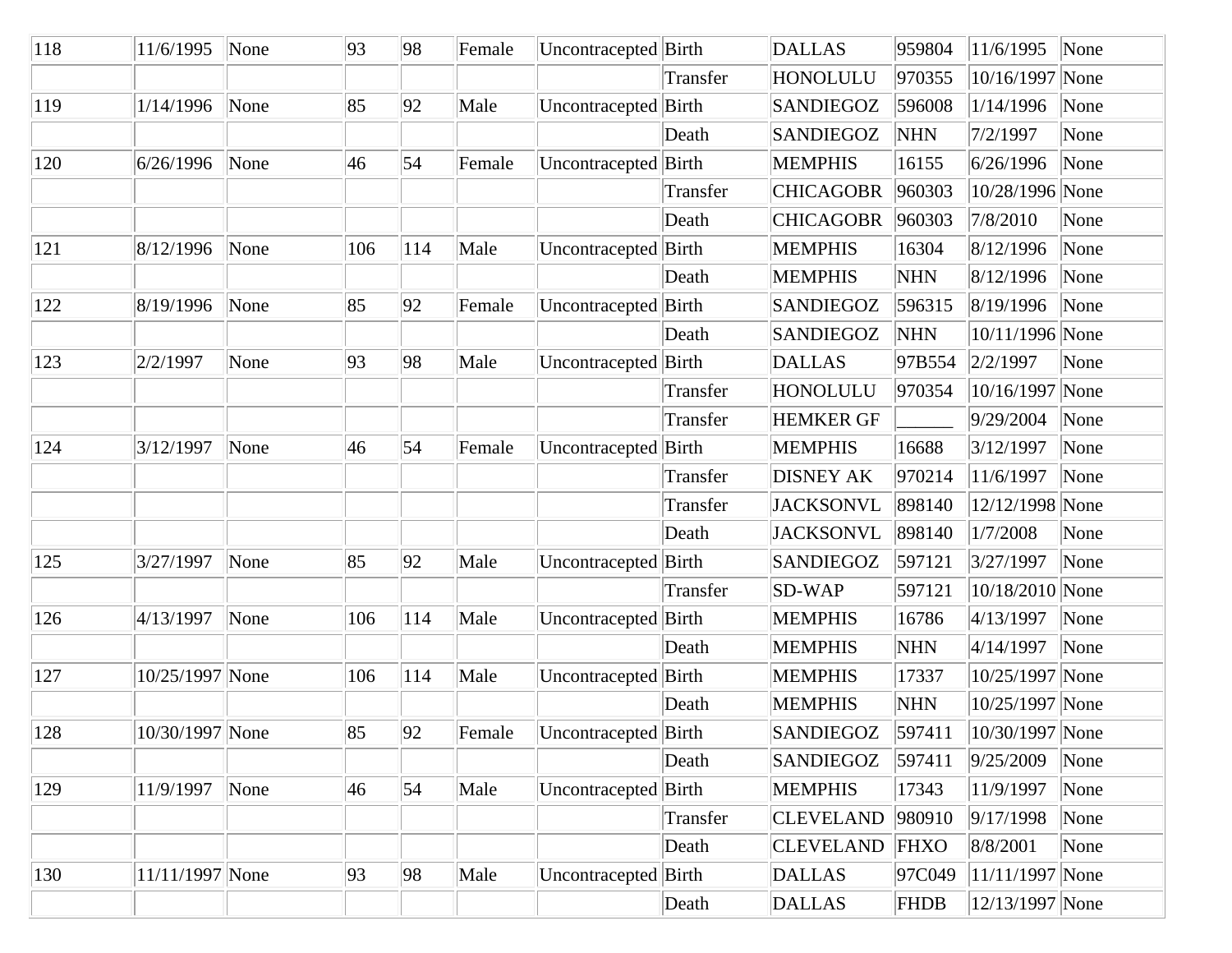| 131           | 5/27/1998       | None | 123 | 118        | Male   | Contracepted         | Birth    | HONOLULU         | 980138      | 5/27/1998           | None |
|---------------|-----------------|------|-----|------------|--------|----------------------|----------|------------------|-------------|---------------------|------|
| 132           | 6/5/1998        | None | 85  | 92         | Male   | Uncontracepted       | Birth    | <b>SANDIEGOZ</b> | 598208      | 6/5/1998            | None |
|               |                 |      |     |            |        |                      | Transfer | <b>CHICAGOLP</b> | 20517       | 5/24/2002           | None |
|               |                 |      |     |            |        |                      | Transfer | <b>JACKSON</b>   | 200905      | 8/4/2009            | None |
|               |                 |      |     |            |        |                      | Death    | <b>JACKSON</b>   | 200905      | 12/18/2009 None     |      |
| 133           | 6/12/1998       | None | 106 | 114        | Female | Uncontracepted Birth |          | <b>MEMPHIS</b>   | 17760       | 6/12/1998           | None |
| 134           | 7/7/1998        | None | 93  | 98         | Male   | Uncontracepted Birth |          | <b>DALLAS</b>    | 98C346      | 7/7/1998            | None |
| 135           | 7/9/1998        | None | 116 | 120        | Female | Uncontracepted Birth |          | <b>CHICAGOBR</b> | 980168      | 7/9/1998            | None |
|               |                 |      |     |            |        |                      | Transfer | <b>DETROIT</b>   | 7696        | 3/1/2000            | None |
|               |                 |      |     |            |        |                      | Transfer | <b>BREVARD</b>   | 2357        | 10/28/2003 None     |      |
|               |                 |      |     |            |        |                      | Transfer | <b>MEMPHIS</b>   | 17955       | 10/16/2009 None     |      |
| 136           | 8/13/1998       | None | 46  | $\vert$ 54 | Male   | Uncontracepted Birth |          | <b>MEMPHIS</b>   | 17938       | 8/13/1998           | None |
| 137           | 1/6/1999        | None | 85  | 92         | Female | Uncontracepted Birth |          | <b>SANDIEGOZ</b> | 599003      | 1/6/1999            | None |
|               |                 |      |     |            |        |                      | Death    | <b>CINCINNAT</b> | <b>NHN</b>  | 10/16/2002 None     |      |
| 138           | 2/9/1999        | None | 106 | 114        | Male   | Uncontracepted Birth |          | <b>MEMPHIS</b>   | 18259       | 2/9/1999            | None |
|               |                 |      |     |            |        |                      | Transfer | <b>DETROIT</b>   | 7693        | 2/24/2000           | None |
|               |                 |      |     |            |        |                      | Transfer | <b>CHICAGOBR</b> | 2109        | 12/15/2005 None     |      |
| 139           | 3/2/1999        | None | 116 | 120        | Female | Uncontracepted Birth |          | <b>CHICAGOBR</b> | 990030      | 3/2/1999            | None |
|               |                 |      |     |            |        |                      | Transfer | <b>OMAHA</b>     | 13327       | 9/3/2002            | None |
|               |                 |      |     |            |        |                      | Death    | <b>OMAHA</b>     | <b>NHKK</b> | 8/3/2005            | None |
| 140           | 7/8/1999        | None | 123 | 118        | Male   | Uncontracepted       | Birth    | HONOLULU         | 990204      | 7/8/1999            | None |
|               |                 |      |     |            |        |                      | Transfer | <b>HEMKER GF</b> |             | 9/29/2004           | None |
| 141           | 7/12/1999       | None | 93  | 98         | Male   | Uncontracepted Birth |          | <b>DALLAS</b>    | 99C817      | 7/12/1999           | None |
| 142           | 9/19/1999       | None | 106 | 114        | Male   | Uncontracepted       | Birth    | <b>MEMPHIS</b>   | 18865       | 9/19/1999           | None |
|               |                 |      |     |            |        |                      | Transfer | <b>OMAHA</b>     | 12370       | 10/23/2001 None     |      |
|               |                 |      |     |            |        |                      | Death    | <b>OMAHA</b>     | <b>NHAX</b> | 7/16/2005           | None |
| $ 143\rangle$ | 9/20/1999       | None | 85  | 92         | Female | Uncontracepted Birth |          | <b>SANDIEGOZ</b> | 599350      | 9/20/1999           | None |
|               |                 |      |     |            |        |                      | Transfer | <b>RIO GRAND</b> | M02061      | $ 10/18/2002 $ None |      |
|               |                 |      |     |            |        |                      | Transfer | DALLAS           | 05F425      | 1/6/2005            | None |
|               |                 |      |     |            |        |                      | Death    | <b>DALLAS</b>    | 05F425      | 10/28/2009 None     |      |
| 144           | 10/15/1999 None |      | 116 | 120        | Female | Uncontracepted Birth |          | <b>CHICAGOBR</b> | 990282      | 10/15/1999 None     |      |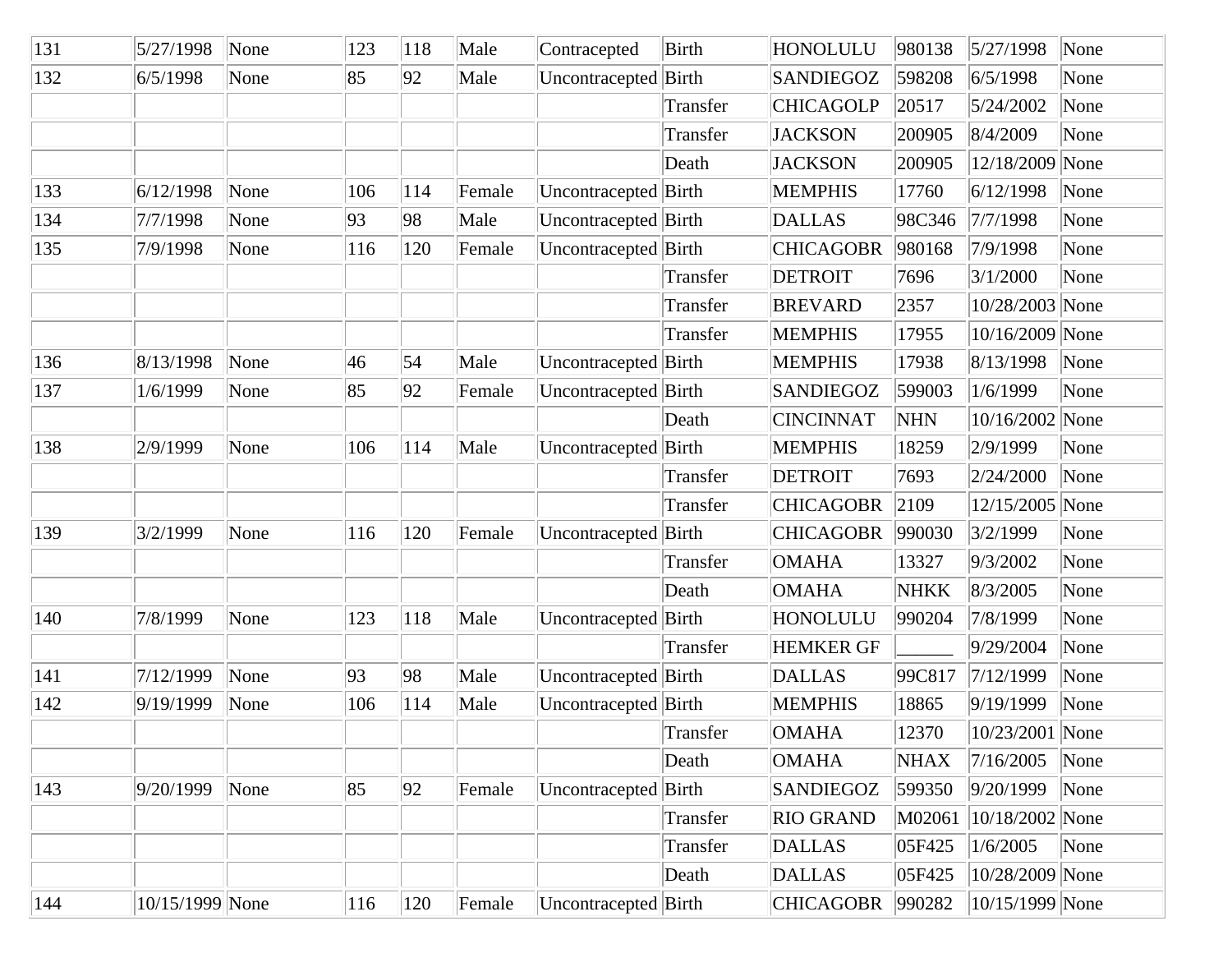|               |                     |      |     |     |        |                              | Transfer | <b>CHICAGOLP</b> | 20691       | 12/11/2002 None |      |
|---------------|---------------------|------|-----|-----|--------|------------------------------|----------|------------------|-------------|-----------------|------|
|               |                     |      |     |     |        |                              | Death    | <b>CHICAGOLP</b> | 20691       | 6/22/2009       | None |
| 145           | 4/28/2000           | None | 106 | 114 | Female | Uncontracepted Birth         |          | <b>MEMPHIS</b>   | 19304       | 4/28/2000       | None |
|               |                     |      |     |     |        |                              | Transfer | <b>OMAHA</b>     | 12377       | 10/30/2001 None |      |
|               |                     |      |     |     |        |                              | Death    | <b>OMAHA</b>     | <b>NHN</b>  | 6/24/2003       | None |
| 146           | 8/15/2000           | None | 136 | 133 | Female | Uncontracepted Birth         |          | <b>MEMPHIS</b>   | 19504       | 8/15/2000       | None |
|               |                     |      |     |     |        |                              | Transfer | <b>CLEVELAND</b> | M20513      | 5/20/2002       | None |
| 147           | 9/21/2000           | None | 115 | 124 |        | Unknown Uncontracepted Birth |          | <b>JACKSONVL</b> | 800466      | 9/21/2000       | None |
|               |                     |      |     |     |        |                              | Death    | <b>JACKSONVL</b> | <b>JBN</b>  | 9/21/2000       | None |
| 148           | 10/19/2000 None     |      | 93  | 98  | Male   | Uncontracepted Birth         |          | <b>DALLAS</b>    | 00D642      | 10/19/2000 None |      |
|               |                     |      |     |     |        |                              | Death    | <b>DALLAS</b>    | <b>IHXX</b> | 10/19/2000 None |      |
| 149           | 12/26/2000 None     |      | 106 | 114 | Male   | Uncontracepted Birth         |          | <b>MEMPHIS</b>   | 19669       | 12/26/2000 None |      |
|               |                     |      |     |     |        |                              | Death    | <b>MEMPHIS</b>   | <b>AHAK</b> | 8/15/2001       | None |
| 150           | 1/3/2001            | None | 85  | 137 | Male   | Uncontracepted Birth         |          | <b>SANDIEGOZ</b> | 501002      | 1/3/2001        | None |
|               |                     |      |     |     |        |                              | Transfer | <b>RIO GRAND</b> | M02060      | 10/18/2002 None |      |
| 151           | 1/16/2001           | None | 138 | 135 | Female | Uncontracepted Birth         |          | <b>DETROIT</b>   | 8611        | 1/16/2001       | None |
|               |                     |      |     |     |        |                              | Transfer | <b>EVANSVLLE</b> | 103047      | 12/19/2003 None |      |
|               |                     |      |     |     |        |                              | Transfer | <b>MEMPHIS</b>   | 19755       | 6/30/2005       | None |
|               |                     |      |     |     |        |                              | Transfer | <b>RIO GRAND</b> | M09035      | 10/15/2009 None |      |
| 152           | 6/28/2001           | None | 136 | 133 | Male   | Uncontracepted Birth         |          | <b>MEMPHIS</b>   | 20015       | 6/28/2001       | None |
|               |                     |      |     |     |        |                              | Transfer | <b>DENVER</b>    | A02211      | 5/14/2002       | None |
| 153           | 9/1/2001            | None | 85  | 143 | Male   | Uncontracepted               | Birth    | <b>SANDIEGOZ</b> | 501299      | 9/1/2001        | None |
|               |                     |      |     |     |        |                              | Death    | <b>SANDIEGOZ</b> | FHXB        | 10/21/2004 None |      |
| 154           | 9/10/2001           | None | 106 | 114 | Female | Uncontracepted               | Birth    | <b>MEMPHIS</b>   | 20139       | 9/10/2001       | None |
|               |                     |      |     |     |        |                              | Transfer | <b>DENVER</b>    |             | A02212 5/7/2002 | None |
|               |                     |      |     |     |        |                              | Transfer | <b>DALLAS</b>    | 09J771      | 4/2/2009        | None |
| $ 155\rangle$ | 9/15/2001           | None | 138 | 135 | Male   | Uncontracepted Birth         |          | <b>DETROIT</b>   | 10087       | 9/15/2001       | None |
|               |                     |      |     |     |        |                              | Transfer | <b>EVANSVLLE</b> | 103048      | 12/19/2003 None |      |
| 156           | 9/27/2001           | None | 85  | 137 | Male   | Uncontracepted Birth         |          | SANDIEGOZ        | 501329      | 9/27/2001       | None |
|               |                     |      |     |     |        |                              | Death    | <b>SANDIEGOZ</b> | <b>NHXX</b> | 12/30/2004 None |      |
| 157           | $ 10/21/2001 $ None |      | 115 | 124 | Male   | Uncontracepted Birth         |          | <b>JACKSONVL</b> | 801378      | 10/21/2001 None |      |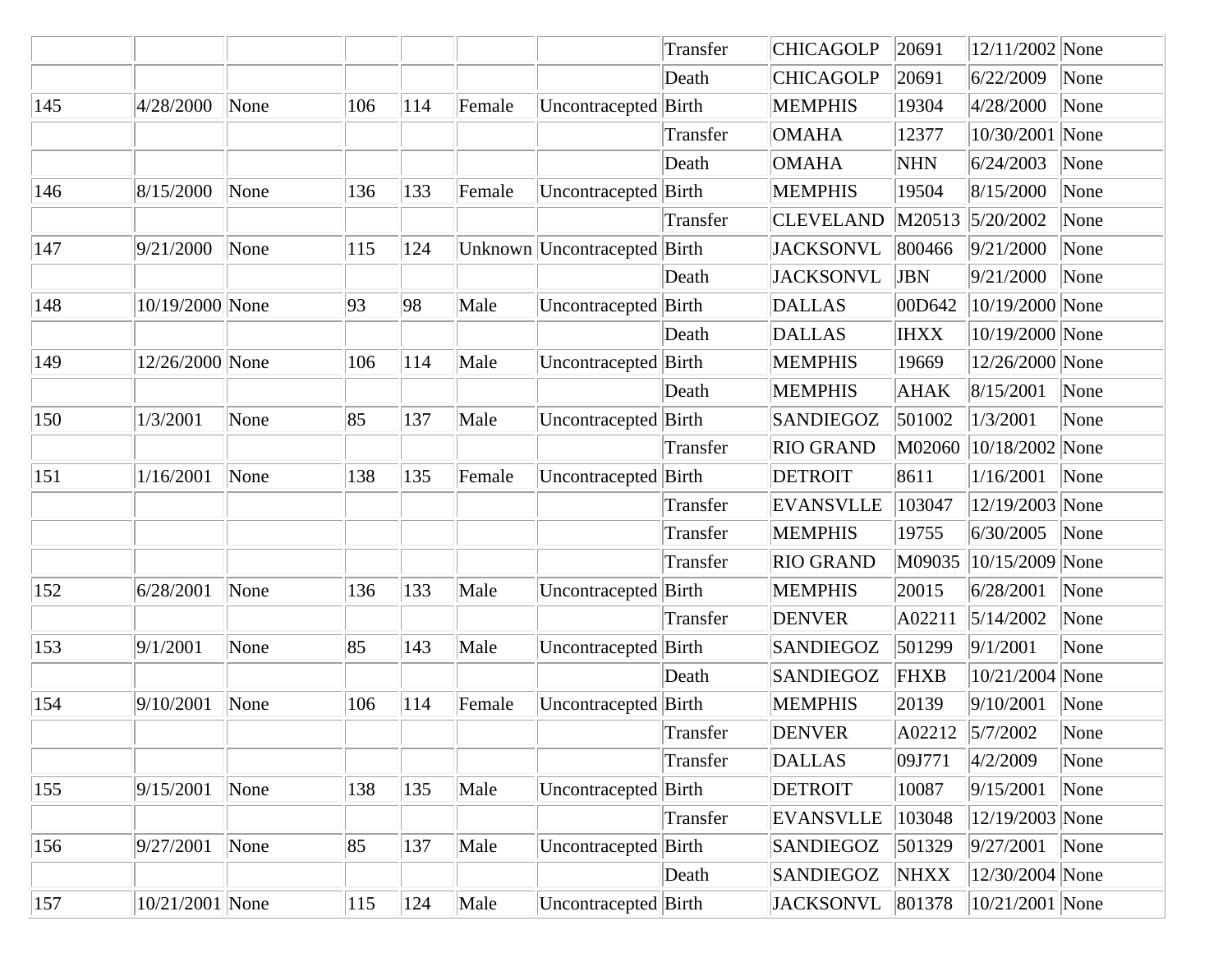|     |                  |      |     |     |        |                              | Transfer | <b>BREVARD</b>   | 940852      | 9/3/2002        | None  |
|-----|------------------|------|-----|-----|--------|------------------------------|----------|------------------|-------------|-----------------|-------|
|     |                  |      |     |     |        |                              | Transfer | <b>CHICAGOLP</b> | 22502       | 5/19/2010       | None  |
| 158 | 2/3/2002         | None | 136 | 133 | Female | Uncontracepted Birth         |          | <b>MEMPHIS</b>   | 20352       | 2/3/2002        | None  |
|     |                  |      |     |     |        |                              | Transfer | <b>PEACE RV</b>  | 103172      | 12/29/2003 None |       |
|     |                  |      |     |     |        |                              | Transfer | <b>MARFA</b>     |             | 3/10/2004       | None  |
| 159 | 5/10/2002        | None | 138 | 135 | Male   | Uncontracepted Birth         |          | <b>DETROIT</b>   | 10760       | 5/10/2002       | None  |
|     |                  |      |     |     |        |                              | Transfer | <b>CLEVELAND</b> | M40704      | 7/16/2004       | None  |
|     |                  |      |     |     |        |                              | Transfer | <b>METRORICH</b> | 107015      | 11/5/2007       | None  |
| 160 | 9/13/2002        | None | 85  | 137 | Male   | Uncontracepted Birth         |          | <b>SANDIEGOZ</b> | 502259      | 9/13/2002       | None  |
|     |                  |      |     |     |        |                              | Death    | <b>SANDIEGOZ</b> | <b>NHN</b>  | 10/8/2002       | None  |
| 161 | 9/27/2002        | None | 115 | 124 | Male   | Uncontracepted Birth         |          | <b>JACKSONVL</b> | 802334      | 9/27/2002       | None  |
|     |                  |      |     |     |        |                              | Transfer | <b>OMAHA</b>     | 13789       | 6/16/2003       | None  |
|     |                  |      |     |     |        |                              | Death    | <b>OMAHA</b>     | 13789       | 3/13/2010       | None  |
| 162 | 10/5/2002        | None | 136 | 133 | Female | Uncontracepted Birth         |          | <b>MEMPHIS</b>   | 20819       | 10/5/2002       | None  |
|     |                  |      |     |     |        |                              | Transfer | <b>JACKSON</b>   | 200227      | 10/17/2003 None |       |
| 163 | 7/2/2002         | None | 142 | 145 | Female | Uncontracepted Birth         |          | <b>OMAHA</b>     | 12898       | 7/2/2002        | None  |
|     |                  |      |     |     |        |                              | Death    | <b>OMAHA</b>     | <b>NHFO</b> | 10/31/2004 None |       |
| 164 | 11/10/2003 None  |      | 115 | 124 | Female | Uncontracepted Birth         |          | <b>JACKSONVL</b> | 803363      | 11/10/2003 None |       |
|     |                  |      |     |     |        |                              | Transfer | <b>MARFA</b>     |             | 9/27/2005       | None  |
| 165 | 10/8/2003        | None | 116 | 120 | Female | Uncontracepted               | Birth    | <b>CHICAGOBR</b> | 1527        | 10/8/2003       | None  |
|     |                  |      |     |     |        |                              | Transfer | <b>RIO GRAND</b> | M04051      | 7/1/2004        | Month |
|     |                  |      |     |     |        |                              | Transfer | <b>CHICAGOBR</b> | 1527        | 10/29/2009 None |       |
| 166 | 2/23/2003        | None | 142 | 145 | Female | Uncontracepted Birth         |          | <b>OMAHA</b>     | 13367       | 2/23/2003       | None  |
|     |                  |      |     |     |        |                              | Death    | <b>OMAHA</b>     | 13367       | 4/19/2010       | None  |
| 167 | $7/25/2003$ None |      | 142 | 139 |        | Unknown Uncontracepted Birth |          | <b>OMAHA</b>     | 13875       | 7/25/2003 None  |       |
|     |                  |      |     |     |        |                              | Death    | <b>OMAHA</b>     | <b>NHN</b>  | 7/25/2003       | None  |
| 168 | 5/16/2002        | None | 106 | 114 | Female | Uncontracepted Birth         |          | <b>MEMPHIS</b>   | 20587       | 5/16/2002       | None  |
|     |                  |      |     |     |        |                              | Transfer | <b>JACKSON</b>   | 200226      | 10/17/2003 None |       |
| 169 | 2/3/2003         | None | 106 | 114 | Female | Uncontracepted Birth         |          | <b>MEMPHIS</b>   | 20983       | 2/3/2003        | None  |
|     |                  |      |     |     |        |                              | Transfer | <b>PEACE RV</b>  | 103169      | 12/29/2003 None |       |
|     |                  |      |     |     |        |                              | Transfer | <b>MARFA</b>     |             | 3/10/2004 None  |       |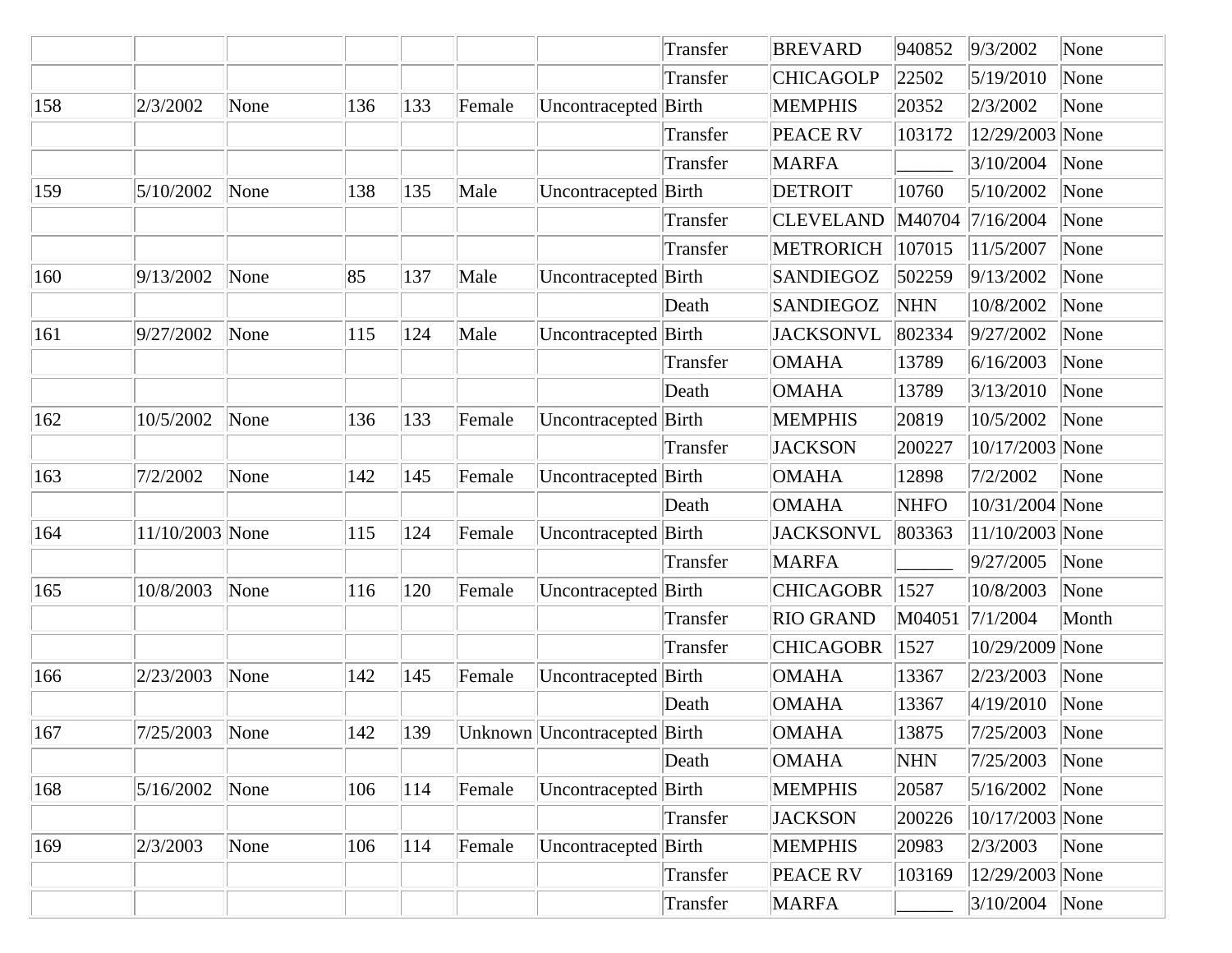| 170 | 5/15/2003       | Month | 136 | 133 | Male   | Uncontracepted Birth |              | <b>MEMPHIS</b>   | 21099       | 5/15/2003           | Month                     |
|-----|-----------------|-------|-----|-----|--------|----------------------|--------------|------------------|-------------|---------------------|---------------------------|
|     |                 |       |     |     |        |                      | Transfer     | <b>PEACE RV</b>  | 103171      | 12/29/2003 None     |                           |
|     |                 |       |     |     |        |                      | Transfer     | <b>MARFA</b>     |             | 3/10/2004           | None                      |
| 171 | 9/11/2003       | None  | 106 | 114 | Male   | Uncontracepted Birth |              | <b>MEMPHIS</b>   | 21178       | 9/11/2003           | None                      |
|     |                 |       |     |     |        |                      | Transfer     | PEACE RV         | 103170      | 12/29/2003 None     |                           |
|     |                 |       |     |     |        |                      | Transfer     | <b>MARFA</b>     |             | 3/10/2004           | None                      |
| 172 | 9/17/2004       | None  | 115 | 124 | Female | Uncontracepted Birth |              | <b>JACKSONVL</b> | 804379      | 9/17/2004           | None                      |
|     |                 |       |     |     |        |                      | Death        | <b>JACKSONVL</b> | <b>NHY</b>  | 8/17/2005           | None                      |
| 173 | 8/1/2004        | None  | 157 | 135 | Male   | Uncontracepted Birth |              | <b>BREVARD</b>   | 24071       | 8/1/2004            | None                      |
|     |                 |       |     |     |        |                      | Transfer     | <b>CLEVELAND</b> | M50524      | 5/25/2005           | None                      |
| 174 | 1/9/2004        | None  | 136 | 133 | Male   | Uncontracepted Birth |              | <b>MEMPHIS</b>   | 21337       | 1/9/2004            | None                      |
|     |                 |       |     |     |        |                      | Death        | <b>MEMPHIS</b>   | AHXX        | 4/21/2006           | None                      |
| 175 | 10/16/2004 None |       | 136 | 133 | Male   | Uncontracepted Birth |              | <b>MEMPHIS</b>   | 21605       | 10/16/2004 None     |                           |
|     |                 |       |     |     |        |                      | Death        | <b>MEMPHIS</b>   | <b>NHXX</b> | 8/7/2005            | None                      |
| 176 | 3/15/2004       | None  | 142 | 139 | Female | Uncontracepted Birth |              | <b>OMAHA</b>     | 14419       | 3/15/2004           | None                      |
|     |                 |       |     |     |        |                      | Death        | <b>OMAHA</b>     | <b>FHAB</b> | 4/5/2004            | None                      |
| 177 | 11/6/2004       | None  | 142 | 139 | Female | Uncontracepted       | Birth        | <b>OMAHA</b>     | 15082       | 11/6/2004           | None                      |
|     |                 |       |     |     |        |                      | Death        | <b>OMAHA</b>     | <b>CHJK</b> | 11/11/2004 None     |                           |
| 178 | 10/5/2005       | None  | 157 | 135 | Female | Contracepted         | <b>Birth</b> | <b>BREVARD</b>   | 25081       | 10/5/2005           | None                      |
| 179 | 9/22/2005       | None  | 150 | 165 | Male   | Uncontracepted Birth |              | <b>RIO GRAND</b> | M05032      | 9/22/2005           | None                      |
|     |                 |       |     |     |        |                      | Transfer     | <b>TENNSAFAR</b> | <b>UNK</b>  | 12/1/2008           | $\left +\right.$ 6 Months |
| 180 | 7/2/2005        | None  | 136 | 133 | Male   | Uncontracepted Birth |              | <b>MEMPHIS</b>   | 21772       | 7/2/2005            | None                      |
|     |                 |       |     |     |        |                      | Death        | <b>MEMPHIS</b>   | <b>NHXX</b> | 4/2/2006            | None                      |
| 181 | 10/12/2005 None |       | 159 | 146 | Female | Uncontracepted Birth |              | <b>CLEVELAND</b> | M51002      | $ 10/12/2005 $ None |                           |
| 182 | 4/25/2006 None  |       | 136 | 133 | Male   | Uncontracepted Birth |              | <b>MEMPHIS</b>   | 22033       | $ 4/25/2006 $ None  |                           |
| 183 | 5/8/2006        | None  | 150 | 165 | Male   | Uncontracepted Birth |              | <b>RIO GRAND</b> |             | M06019 5/8/2006     | None                      |
|     |                 |       |     |     |        |                      | Transfer     | <b>METRORICH</b> | 109050      | 4/23/2009           | None                      |
| 184 | 10/19/2006 None |       | 157 | 135 | Female | Uncontracepted Birth |              | <b>BREVARD</b>   | 26062       | 10/19/2006 None     |                           |
| 185 | 8/23/2006       | None  | 138 | 120 | Male   | Uncontracepted Birth |              | <b>CHICAGOBR</b> | 2299        | 8/23/2006 None      |                           |
|     |                 |       |     |     |        |                      | Transfer     | <b>OMAHA</b>     | 20277       | 10/11/2010 None     |                           |
| 186 | 4/9/2007        | None  | 138 | 120 | Male   | Uncontracepted Birth |              | <b>CHICAGOBR</b> | 2433        | 4/9/2007            | None                      |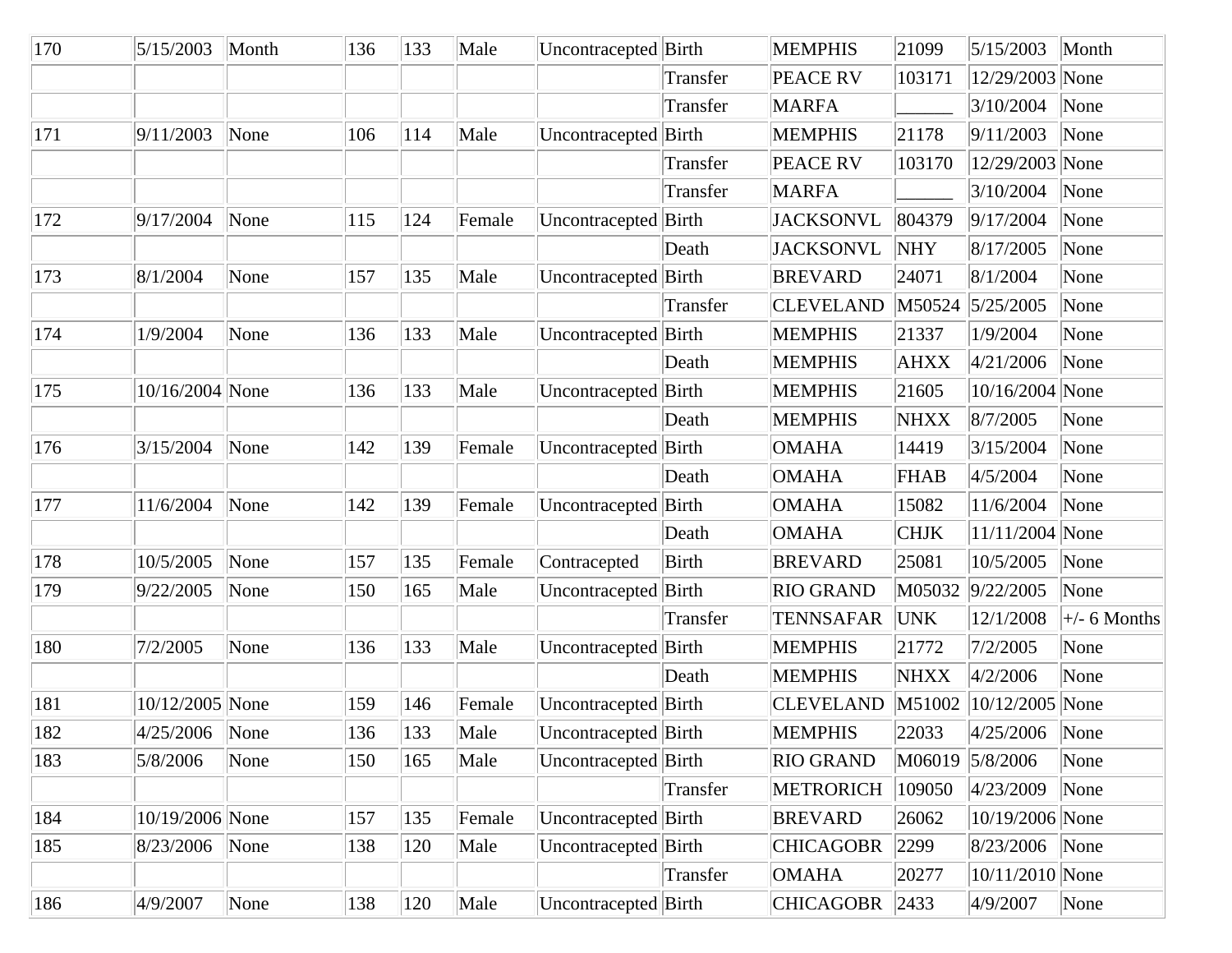|     |                 |      |     |     |        |                              | Death         | <b>CHICAGOBR</b> | 2433   | 4/9/2007        | None                      |
|-----|-----------------|------|-----|-----|--------|------------------------------|---------------|------------------|--------|-----------------|---------------------------|
| 187 | 5/28/2007       | None | 116 | 162 | Female | Uncontracepted Birth         |               | <b>JACKSON</b>   | 200614 | 5/28/2007       | None                      |
| 188 | 7/13/2007       | None | 132 | 144 | Male   | Uncontracepted Birth         |               | <b>CHICAGOLP</b> | 21955  | 7/13/2007       | None                      |
|     |                 |      |     |     |        |                              | Transfer      | <b>OMAHA</b>     | 17890  | 4/2/2008        | None                      |
|     |                 |      |     |     |        |                              | Death         | <b>OMAHA</b>     | 17890  | 9/26/2008       | None                      |
| 189 | 10/6/2007       | None | 157 | 135 | Female | Uncontracepted Birth         |               | <b>BREVARD</b>   | 27094  | 10/6/2007       | None                      |
|     |                 |      |     |     |        |                              | Transfer      | <b>METRORICH</b> | 108085 |                 | $12/31/2009$ +/- 2 Months |
| 190 | 2/20/2007       | None | 115 | 124 | Female | Uncontracepted Birth         |               | <b>JACKSONVL</b> | 807324 | 2/20/2007       | None                      |
|     |                 |      |     |     |        |                              | Death         | <b>JACKSONVL</b> | 807324 | 4/9/2009        | None                      |
| 191 | 10/13/2007 None |      | 115 | 124 | Female | Uncontracepted Birth         |               | <b>JACKSONVL</b> | 807390 | 10/13/2007 None |                           |
|     |                 |      |     |     |        |                              | Transfer      | <b>EVANSVLLE</b> | 109015 | 11/14/2009 None |                           |
| 192 | 2/24/2007       | None | 150 | 165 | Female | Uncontracepted Birth         |               | <b>RIO GRAND</b> | M07004 | 2/24/2007       | None                      |
|     |                 |      |     |     |        |                              | Transfer      | <b>DENVER</b>    | A09037 | 4/9/2009        | None                      |
| 193 | 2/28/2006       | None | 115 | 124 | Male   | Uncontracepted Birth         |               | <b>JACKSONVL</b> | 806306 | 2/28/2006       | None                      |
|     |                 |      |     |     |        |                              | Death         | <b>JACKSONVL</b> | 806306 | 2/28/2006       | None                      |
| 194 | 7/1/2006        | None | 115 | 124 |        | Unknown Uncontracepted Birth |               | <b>JACKSONVL</b> | 806393 | 7/1/2006        | None                      |
|     |                 |      |     |     |        |                              | Death         | <b>JACKSONVL</b> | 806393 | 7/1/2006        | None                      |
| 195 | 1/31/2008       | None | 116 | 162 | Female | Uncontracepted Birth         |               | <b>JACKSON</b>   | 200679 | 1/31/2008       | None                      |
|     |                 |      |     |     |        |                              | Death         | <b>JACKSON</b>   | 200679 | 1/31/2008       | None                      |
| 196 | 9/9/2007        | None | 161 | 166 |        | Unknown Uncontracepted Birth |               | <b>OMAHA</b>     | 17513  | 9/9/2007        | None                      |
|     |                 |      |     |     |        |                              | Death         | <b>OMAHA</b>     | 17513  | 9/10/2007       | None                      |
| 197 | 6/12/2007       | None | 136 | 133 | Male   | Uncontracepted Birth         |               | <b>MEMPHIS</b>   | 22312  | 6/12/2007       | None                      |
|     |                 |      |     |     |        |                              | Transfer      | <b>JOHNSON L</b> | UNK    | 11/6/2007       | None                      |
|     |                 |      |     |     |        |                              | <b>Go LTF</b> | <b>JOHNSON L</b> | UNK    | 11/6/2007       | None                      |
| 198 | 4/20/2007       | None | 85  | 128 | Female | Uncontracepted Birth         |               | SANDIEGOZ        | 507098 | 4/20/2007       | None                      |
| 199 | 4/5/2008        | None | 136 | 133 | Female | Uncontracepted Birth         |               | <b>MEMPHIS</b>   | 22480  | 4/5/2008        | None                      |
|     |                 |      |     |     |        |                              | Transfer      | <b>METRORICH</b> | 108077 | 9/21/2009       | $\pm$ /- 6 Months         |
| 200 | 3/31/2008       | None | 132 | 144 | Male   | Uncontracepted Birth         |               | <b>CHICAGOLP</b> | 2212   | 3/31/2008       | None                      |
|     |                 |      |     |     |        |                              | Transfer      | <b>BREVARD</b>   | 10084  | 6/30/2010       | None                      |
| 201 | 11/2/2008       | None | 132 | 144 | Female | Uncontracepted Birth         |               | <b>CHICAGOLP</b> | 22191  | 11/2/2008       | None                      |
|     |                 |      |     |     |        |                              | Transfer      | <b>JACKSONVL</b> | 801378 | 11/7/2009       | None                      |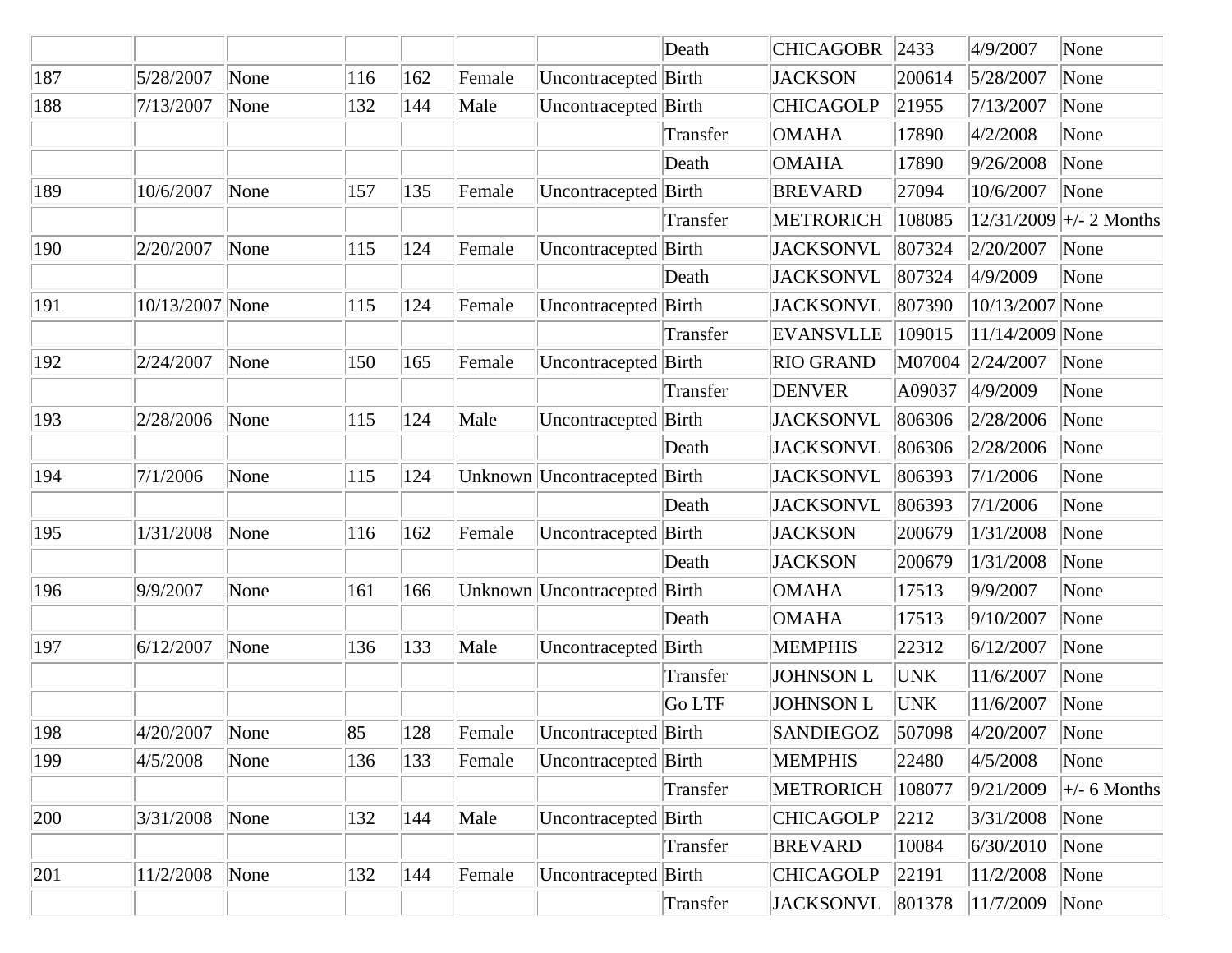| 202                    | 12/2/2008       | None                      | 136        | 133        | Female | Uncontracepted Birth           |          | <b>MEMPHIS</b>   | 22676      | 12/2/2008       | None                      |
|------------------------|-----------------|---------------------------|------------|------------|--------|--------------------------------|----------|------------------|------------|-----------------|---------------------------|
|                        |                 |                           |            |            |        |                                | Transfer | <b>TENNSAFAR</b> | <b>UNK</b> | 5/27/2009       | None                      |
| 203                    | 8/11/2010       | None                      | 138        | 165        | Female | Uncontracepted Birth           |          | <b>CHICAGOBR</b> | 3551       | 8/11/2010       | None                      |
| 204                    | 9/13/2010       | None                      | 152        | 192        | Female | Uncontracepted Birth           |          | <b>DENVER</b>    | A10249     | 9/13/2010       | None                      |
| 205                    | 7/4/2010        | None                      | 136        | 133        | Male   | Uncontracepted Birth           |          | <b>MEMPHIS</b>   | 23064      | 7/4/2010        | None                      |
| 206                    | 2/12/2011       | None                      | 136        | 133        | Male   | Uncontracepted Birth           |          | <b>MEMPHIS</b>   | 23169      | 2/11/2011       | None                      |
| 207                    | 10/12/2010 None |                           | <b>UNK</b> | 191        |        | Unknown  Uncontracepted  Birth |          | <b>EVANSVLLE</b> | 110013     | 10/12/2010 None |                           |
|                        |                 |                           |            |            |        |                                | Death    | <b>EVANSVLLE</b> | 110013     | 10/13/2010 None |                           |
| 208                    | 1/1/2004        | $\left +\right. - 1$ Year | <b>UNK</b> | <b>UNK</b> | Male   | Uncontracepted Birth           |          | <b>MARFA</b>     | <b>UNK</b> | 1/1/2004        | $\left +\right. - 1$ Year |
|                        |                 |                           |            |            |        |                                | Transfer | <b>SD-WAP</b>    | 610021     | 1/29/2010       | None                      |
| 209                    | 1/1/2004        | $\left +\right. - 1$ Year | UNK        | UNK        | Female | Uncontracepted Birth           |          | <b>MARFA</b>     | <b>UNK</b> | 1/1/2004        | $\left +\right. - 1$ Year |
|                        |                 |                           |            |            |        |                                | Transfer | <b>SD-WAP</b>    | 610023     | 1/29/2010       | None                      |
| 210                    | 1/1/2004        | $\left +\right.$ 1 Year   | UNK)       | UNK        | Female | Uncontracepted Birth           |          | <b>MARFA</b>     | <b>UNK</b> | 1/1/2004        | None                      |
|                        |                 |                           |            |            |        |                                | Transfer | <b>SD-WAP</b>    | 610024     | 1/29/2010       | None                      |
| 211                    | 3/8/2009        | None                      | <b>UNK</b> | <b>UNK</b> | Male   | Uncontracepted Birth           |          | <b>MARFA</b>     | <b>UNK</b> | 3/8/2009        | None                      |
|                        |                 |                           |            |            |        |                                | Transfer | SD-WAP           | 610022     | 1/29/2010       | None                      |
|                        |                 |                           |            |            |        |                                | Transfer | <b>SANDIEGOZ</b> | 610022     | 10/18/2010 None |                           |
| TOTALS: 106.98.6 (210) |                 |                           |            |            |        |                                |          |                  |            |                 |                           |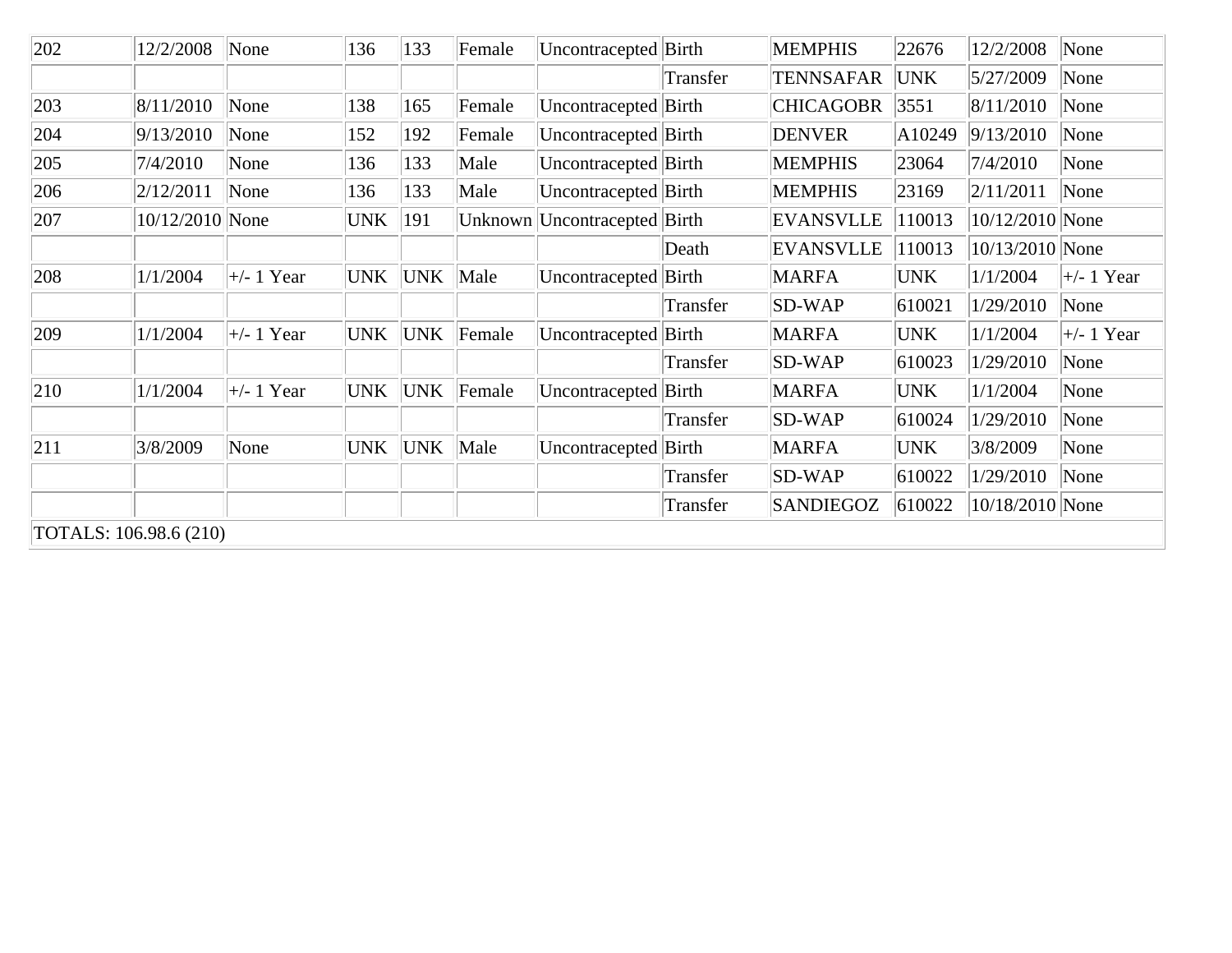# **Geographic and Chronological Scope**

The seventh edition of the North American Regional Klipspringer (*Oreotragus oreotragus*) Studbook contains information on individuals currently and historically held in captivity in the United States. The studbook data is current as of June 13, 2011. There are currently 26.28.0 (54) klipspringers being held in 19 institutions.

# **Institutions holding animals**

**MNEMONIC INSTITUTION** ADDRESS CITY, STATE COUNTRY MAILCODE Phone: PHONE Fax: FAX Email: EMAIL Contact person: CONTACT

#### **BREVARD**

Brevard Zoo 8225 N. Wickham Rd. Melbourne, FL USA 32940-7924 Phone: (407) 254-9453 x17 Fax: (407) 259-5966 Email: msmurl@brevardzoo.org Contact person: Michele Smurl

#### **CHICAGOBR**

Chicago Zoological Park 3300 Golf Rd. Brookfield, IL USA 60513 Phone: (708)485-0263 x436 Fax: (708)688-8400 Email: jodaniels@brookfieldzoo.org Contact person: Joan Daniels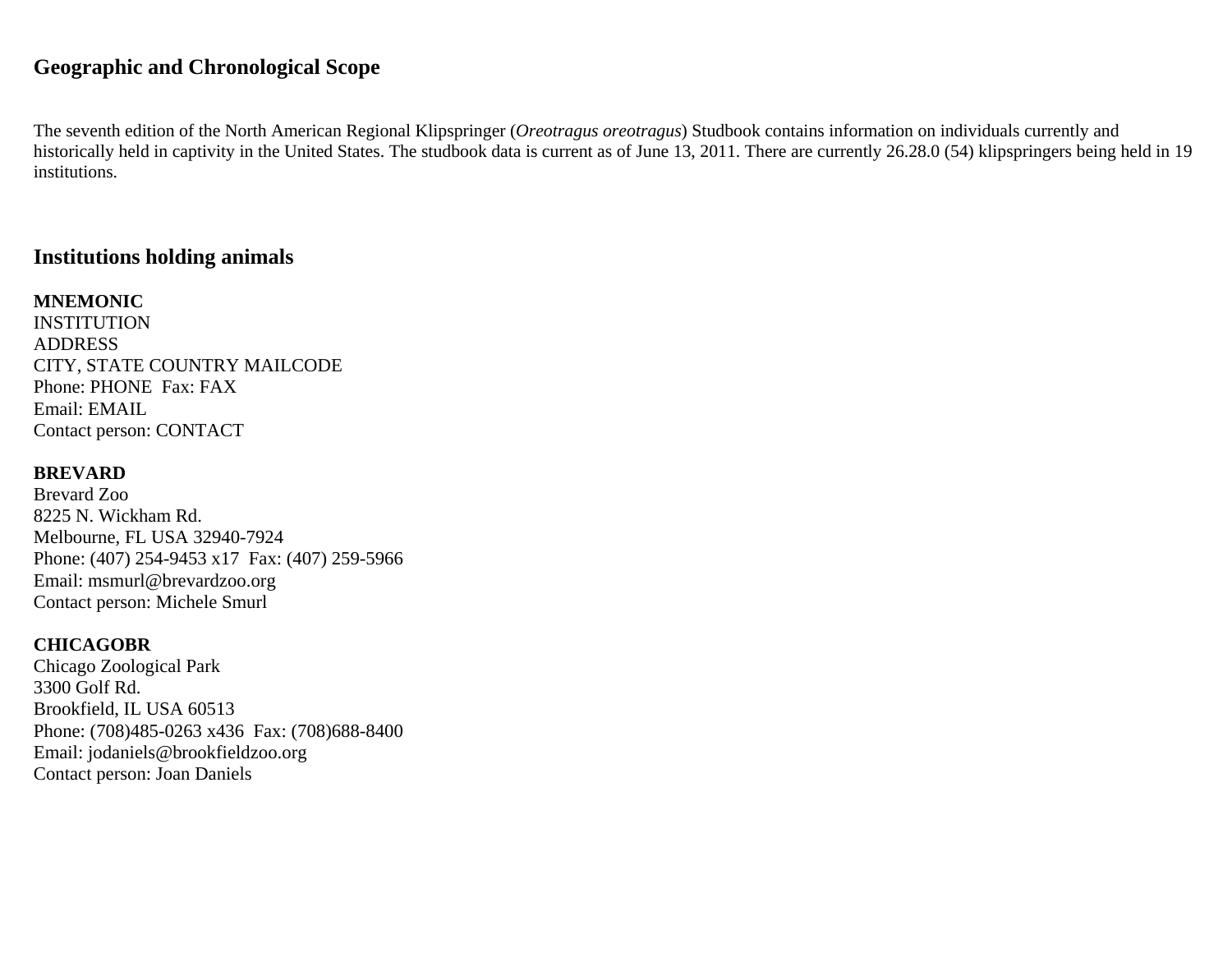#### **CHICAGOLP**

Lincoln Park Zoological Gardens PO Box 14903 Chicago, IL USA 60614-0903 Phone: (312) 742-7684 Fax: (312)742-2000 Email: mkamhout@lpzoo.org Contact person: Mark Kamhout

#### **CLEVELAND**

Cleveland Metroparks Zoo 3900 Wildlife Way Cleveland, OH USA 44109-3132 Phone: (216) 635-3373 Fax: (216) 661-3312 Email: amk@clevelandmetroparks.com Contact person: Andi Kornak

## **DALLAS**

Dallas Zoo 650 South R.L. Thornton Freeway Dallas, TX USA 75203-3013 Phone: (214)671-0432 Fax: (214) 670-6826 Email: todd.bowsher@dallaszoo.com Contact person: Todd Bowsher

## **DENVER**

Denver Zoological Gardens Denver, CO USA 80205-4899 Phone: (303) 376-4905 Fax: (303) 376-4901 Email: bjschoeberl@denverzoo.org Contact person: BJ Scoeberl

## **EVANSVLLE**

Mesker Park Zoo 2421 Bement Ave. Evansville, IN USA 47720-8206 Phone: (812) 435-6143 x404 Fax: (812) 435-6140 Email: ebeck@meskerparkzoo.com Contact person: Erik Beck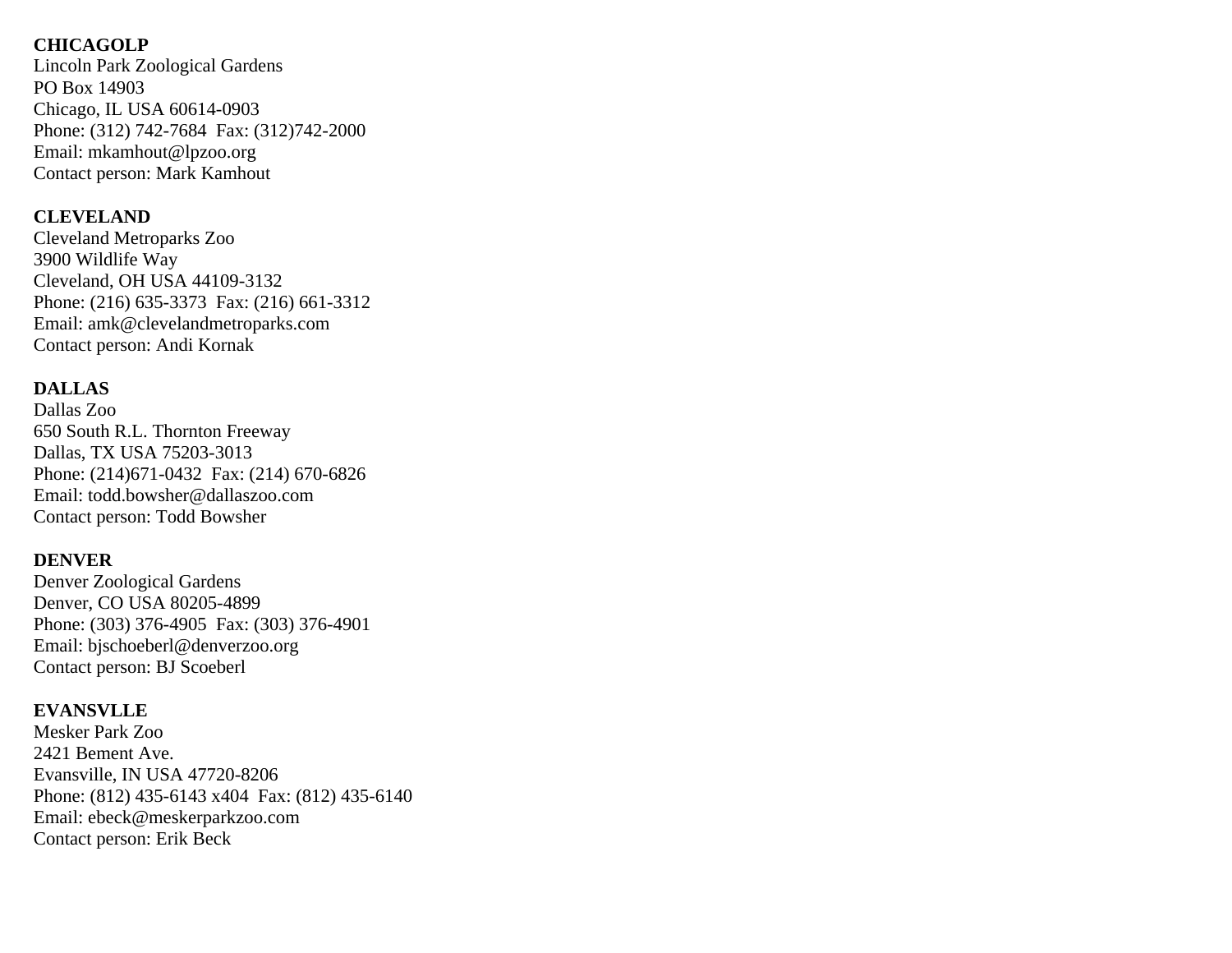## **HEMKER GF**

Hemker Park & Zoo Box 262 Freeport, MN USA 56331 Phone: (320) 836-2426 Email: hemkerwp@albanytel.com Contact person: Brad Hemker

## **HONOLULU**

Honolulu Zoo 151 Kapahulu Ave. Honolulu, HI USA 96815-4096 Phone: (808) 971-7184 Fax: (808) 971-7173 Email: hunts@hgea.net Contact person: Susan Hunt

## **JACKSON**

Jackson Zoological Park 2918 W. Capitol St. Jackson, MS USA 39209-4293 Phone: (601) 352-2590 Fax: (601) 352-2594 Email: dlwetzel@jacksonzoo.org Contact person: Dave Wetzel

## **JACKSONVL**

Jacksonville Zoological Gardens 8605 Zoo Parkway Jacksonville, FL USA 32218-5769 Phone: (904) 757-4463 ext. 136 Fax: (904) 714-4441 Email: millerc@jacksonvillezoo.org Contact person: Craig Miller

#### **MARFA**

Kelly Ranch South Road 2810 Marfa, TX USA 79843 Email: TLMarsh2004@yahoo.com Contact person: Rodney Marsh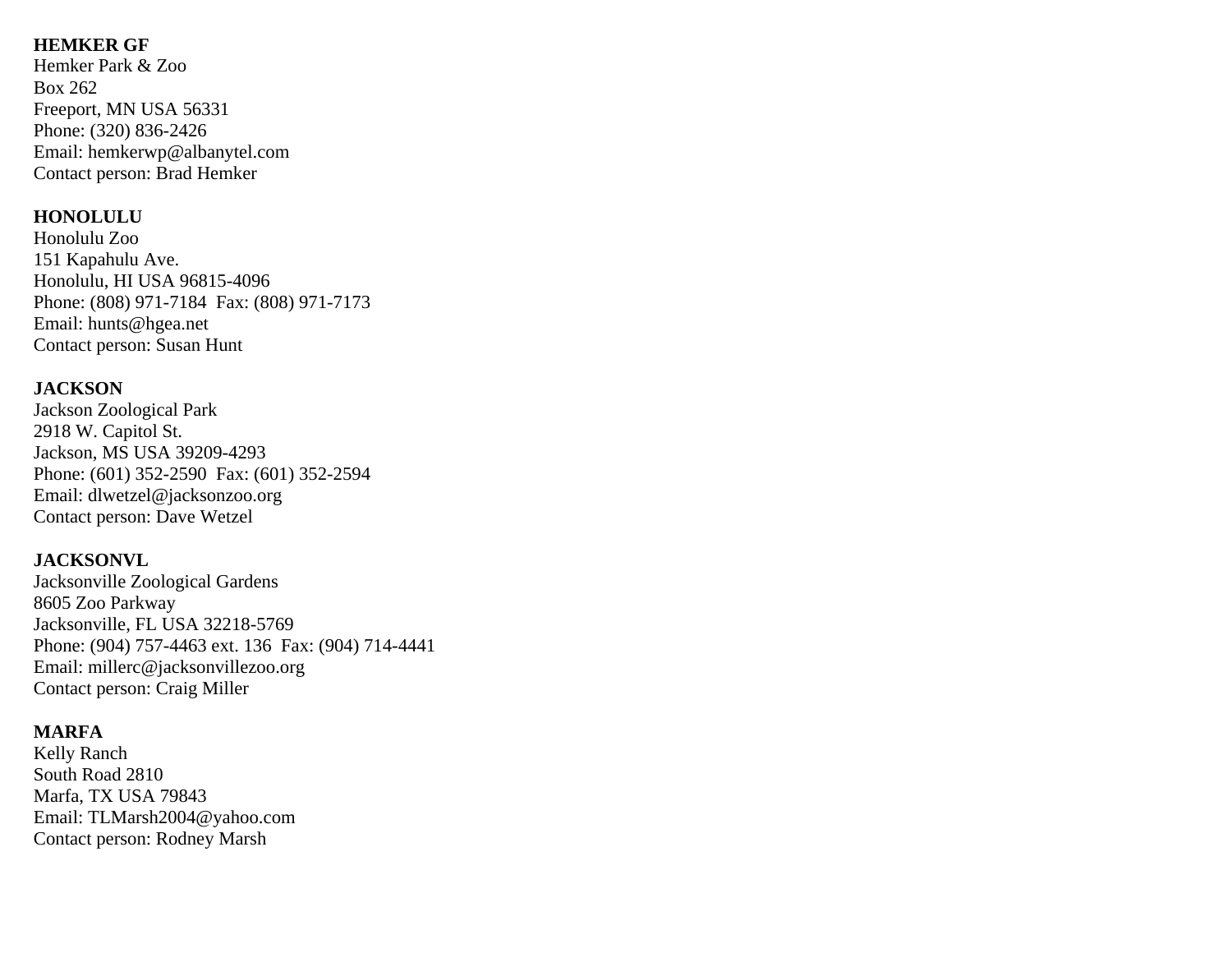#### **MEMPHIS**

Memphis Zoological Garden & Aquarium 2000 Prentiss Place Memphis, TN USA 38112 Phone: (901) 333-6705 Fax: (901) 333-6501 Email: hroberts@memphiszoo.org Contact person: Herb Roberts

#### **METRORICH**

Metro Richmond Zoo 8300 Beaver Bridge Rd. Moseley, VA 23120 Phone: (804) 739-5666 Email: jmrzoo@gmail.com Contact Person: Jim Andelin

## **OMAHA**

Omaha's Henry Doorly Zoo 3701 S 10th St. Omaha, NE USA 68107-2200 Phone: (402) 738-2085 Fax: (402) 733-8401 Email: registrar@omaha.com Contact person: Stephanie Huettner

## **RIO GRAND**

Albuquerque Biological Park 903 Tenth St. SW Albuquerque, NM USA 87102-4098 Phone: 505-764-6216 Email: LTupa@cabq.gov Contact person: Lynn Tupa

#### **SANDIEGOZ**

San Diego Zoological Garden P.O. Box 120551 San Diego, CA USA 92112-0551 Phone: (619) 685-3250 Fax: (619) 231-6572 Email: tgiezendan@sandiegozoo.org Contact person: Toni Giezendanner